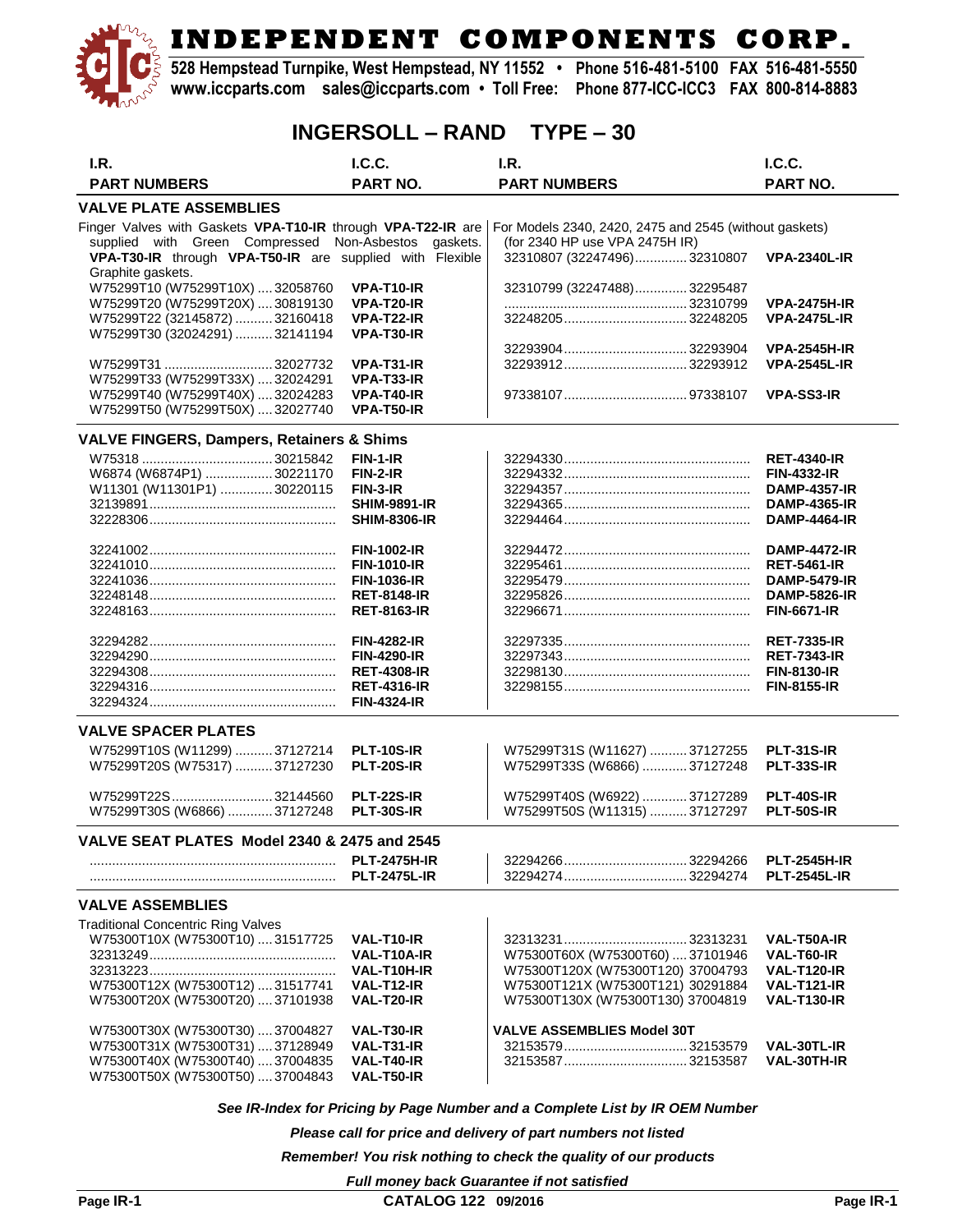**528 Hempstead Turnpike, West Hempstead, NY 11552 • Phone 516-481-5100 FAX 516-481-5550 www.iccparts.com sales@iccparts.com • Toll Free: Phone 877-ICC-ICC3 FAX 800-814-8883**

## **INGERSOLL – RAND TYPE – 30**

| I.R.                                                   | I.C.C.              | I.R.                        | I.C.C.               |
|--------------------------------------------------------|---------------------|-----------------------------|----------------------|
| <b>PART NUMBERS</b>                                    | <b>PART NO.</b>     | <b>PART NUMBERS</b>         | <b>PART NO.</b>      |
| <b>VALVE RINGS and SPRINGS - Stainless Steel</b>       |                     |                             |                      |
| W21451 (W21451P1)  30215941                            | DISC-1-IR           |                             | SPG-1-IR             |
|                                                        | DISC-2-IR           |                             | SPG-2-IR             |
|                                                        |                     |                             |                      |
|                                                        | DISC-3-IR           |                             | SPG-3-IR             |
|                                                        | <b>DISC-4-IR</b>    |                             | SPG-4-IR             |
|                                                        | DISC-5-IR           |                             | SPG-5-IR             |
|                                                        |                     |                             |                      |
|                                                        | DISC-6-IR           |                             | SPG-6-IR             |
|                                                        | DISC-7-IR           |                             | SPG-7-IR             |
|                                                        | DISC-8-IR           |                             | SPG-8-IR             |
|                                                        | DISC-9-IR           |                             | SPG-9-IR             |
|                                                        |                     |                             |                      |
|                                                        | <b>DISC-10-IR</b>   |                             | <b>SPG-11-IR</b>     |
|                                                        | <b>DISC-11-IR</b>   |                             | <b>SPG-12-IR</b>     |
|                                                        | <b>DISC-12-IR</b>   |                             | SPG-13-IR            |
|                                                        | <b>DISC-13-IR</b>   |                             |                      |
| <b>VALVE SEATS</b>                                     |                     | <b>VALVE STOP PLATES</b>    |                      |
|                                                        |                     |                             |                      |
|                                                        | <b>VS-T10-IR</b>    |                             | <b>VSP-T10-IR</b>    |
|                                                        | <b>VS-T20-IR</b>    |                             | VSP-T20-IR           |
|                                                        | <b>VS-T30-IR</b>    |                             | VSP-T30-IR           |
|                                                        | <b>VS-T40-IR</b>    |                             | VSP-T40-IR           |
|                                                        |                     |                             |                      |
|                                                        | <b>VS-T50-IR</b>    |                             | <b>VSP-T50-IR</b>    |
|                                                        | <b>VS-T60-IR</b>    |                             | <b>VSP-T120-IR</b>   |
|                                                        | <b>VS-T120-IR</b>   |                             | <b>VSP-T130-IR</b>   |
|                                                        | <b>VS-T130-IR</b>   |                             |                      |
|                                                        |                     |                             |                      |
| <b>VALVE CAGE and Retaining Rings</b>                  |                     |                             |                      |
|                                                        | <b>VG-T120-IR</b>   |                             | <b>RR-T120-IR</b>    |
|                                                        | <b>VG-T130-IR</b>   |                             | <b>RR-T130-IR</b>    |
|                                                        |                     |                             |                      |
| VALVE BOLTS, NUTS and Hardware for "T" Valves          |                     |                             |                      |
|                                                        | $VB-1-IR$           | W114141T75 37092897         | WAS-T75-IR           |
|                                                        | $VB-2-IR$           |                             | ACN-1-IR             |
|                                                        | <b>VB-T10-IR</b>    |                             | <b>ACN-2-IR</b>      |
|                                                        | <b>VB-T12-IR</b>    |                             | ACN-T20-IR           |
|                                                        | <b>VB-T20-IR</b>    |                             |                      |
|                                                        |                     |                             | <b>BPIN-4170-IR</b>  |
| W114141T50 37092905                                    | WAS-T50-IR          |                             | <b>BPIN-4171-IR</b>  |
| W114141T63 37092913                                    | WAS-T63-IR          |                             |                      |
|                                                        |                     |                             |                      |
| VALVE SEAT PLATES, STOP PLATES and Bolts for Model 30T |                     |                             |                      |
| 3214202832142028                                       | PLT-30TL-IR         | 3214208532142085            | VSPD-30TH-IR         |
|                                                        | PLT-30TH-IR         |                             | VSPI-30TH-IR         |
|                                                        |                     |                             |                      |
| 3214203632142036                                       | VSPD-30TL-IR        | 32153728 32153728           | VB-30TL-IR           |
|                                                        | VSPI-30TL-IR        |                             | VB-30TH-IR           |
| <b>VALVE ASSEMBLIES 2540, 3000 and 7100</b>            |                     |                             |                      |
|                                                        |                     | 32228314 (32172587)32228314 | <b>VSPD-3000L-IR</b> |
| 32228330 (32172702)32228330                            | <b>VAL-3000L-IR</b> | 32228264 (32172652)         |                      |
| 32228322 (32172710) 32228322                           | <b>VAL-3000H-IR</b> | (also 2540-LP)32228264      | <b>VSPD-3000H-IR</b> |
| 32228389 (32184863)32228389                            | <b>VAL-2540L-IR</b> |                             | <b>VSPD-2540H-IR</b> |
| 32229817 (32178857) 32229817                           | <b>VAL-2540H-IR</b> |                             |                      |
|                                                        |                     |                             | <b>DIF-3000H-IR</b>  |
| <b>VALVE SEAT PLATES, STOP PLATES</b>                  |                     |                             | <b>DIF-2540H-IR</b>  |
| and HP DIFFUSERS Models 2540, 3000 & 7100              |                     |                             |                      |
| 32228249 (32172173) 32228249                           | <b>PLT-3000L-IR</b> |                             |                      |
| 32228256 (32172181)32228256                            | <b>PLT-3000H-IR</b> |                             |                      |
|                                                        | <b>PLT-2540L-IR</b> |                             |                      |

Independent Components Corp. is an independent supplier of compressor replacement parts and is not affiliated with manufacturers mentioned in this catalog. The original manufacturer's product description and/or part number is given for reference only.

32228363................................. 32228363 **PLT-2540H-IR**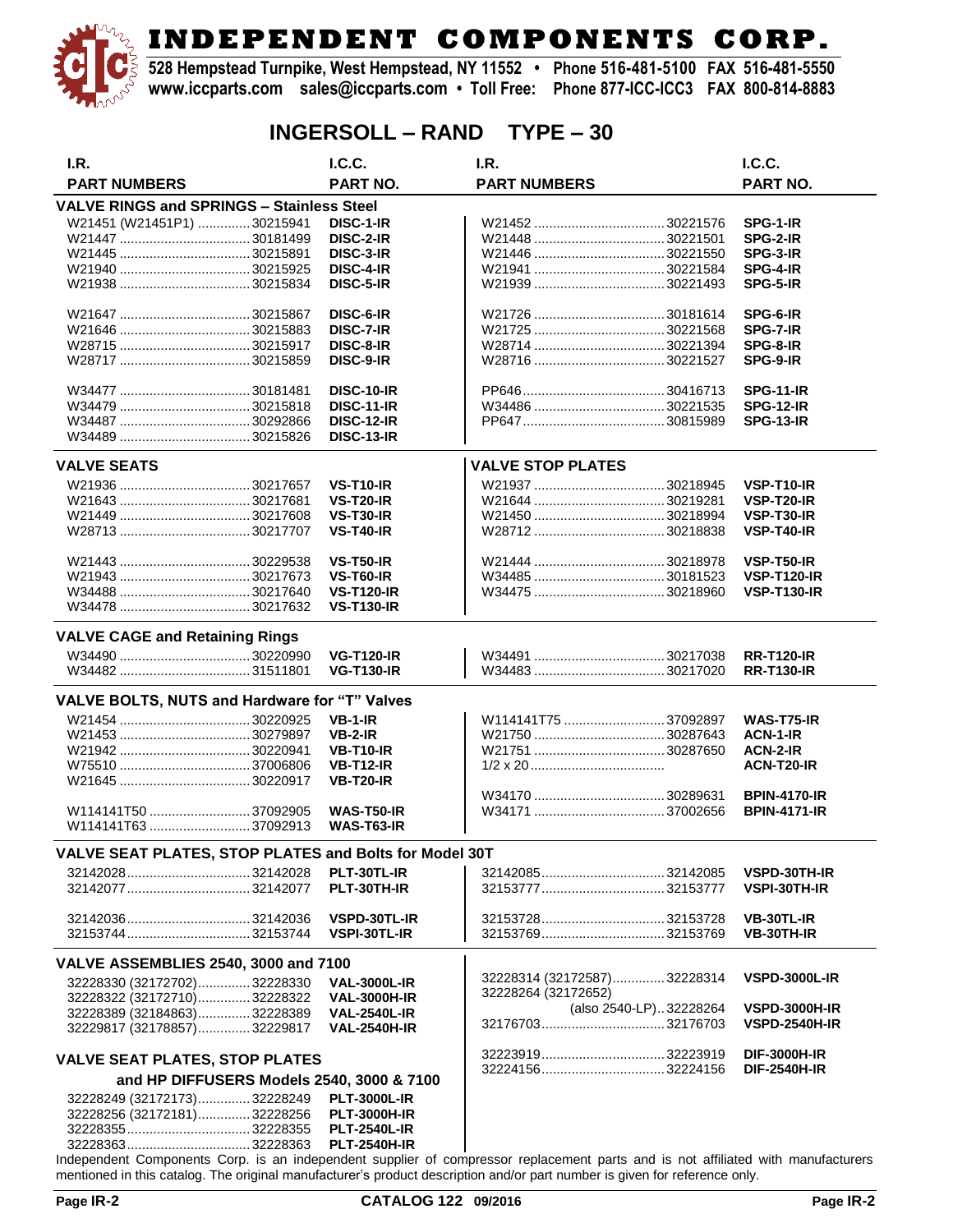**528 Hempstead Turnpike, West Hempstead, NY 11552 • Phone 516-481-5100 FAX 516-481-5550 www.iccparts.com sales@iccparts.com • Toll Free: Phone 877-ICC-ICC3 FAX 800-814-8883**

### **INGERSOLL – RAND TYPE – 30**

| I.R.                                                            | I.C.C.               | I.R.                                         | I.C.C.                                  |
|-----------------------------------------------------------------|----------------------|----------------------------------------------|-----------------------------------------|
| <b>PART NUMBERS</b>                                             | PART NO.             | <b>PART NUMBERS</b>                          | PART NO.                                |
| <b>VALVE Disc and SPACER PLATES</b>                             |                      | VALVE Hardware for Models 2540, 3000 & 7100  |                                         |
|                                                                 |                      | 3221738232217382                             | <b>WAS-7382-IR</b>                      |
| for Models 2540, 3000 & 7100                                    |                      | 3032657330326573                             | <b>SFW-3000-IR</b>                      |
|                                                                 | <b>VDPL-3000H-IR</b> | 32223927 32223927                            | <b>VB-3000-IR</b>                       |
|                                                                 | <b>VSPL-3000H-IR</b> | 3203551132035511                             |                                         |
| 3222978332229783                                                | <b>VDPL-2540H-IR</b> |                                              | <b>SCR-3000-IR</b><br><b>LN-3000-IR</b> |
|                                                                 | <b>VSPL-2540H-IR</b> |                                              |                                         |
| <b>CHANNEL VALVE ASSEMBLIES</b>                                 |                      | 840CS1A-(Vacuum pump)30220065                | CV-840CSA-IR                            |
| for: 20T, 20T2, 20S, 25T, and 20V                               |                      | 840CS1B (840CS1) 37041696                    | CV-840CSB-IR                            |
|                                                                 | <b>CV-432CS-IR</b>   | 840CS1AX32061913                             | <b>CV-840CSAX-IR</b>                    |
| 640CS1 (640CS1X)  30220081                                      | <b>CV-640CS-IR</b>   |                                              |                                         |
|                                                                 |                      |                                              |                                         |
| CHANNEL VALVE PARTS - Models: 20T, 20T2, 20S, 25T, 20V, and 223 |                      |                                              |                                         |
| <b>SEAT PLATES - Inlet, Discharge and Studs</b>                 |                      | <b>GUIDE PLATES</b>                          |                                         |
|                                                                 | <b>SPI-432CS-IR</b>  |                                              | <b>GDP-432CS-IR</b>                     |
|                                                                 | <b>SPI-640CS-IR</b>  |                                              | <b>GDP-640CS-IR</b>                     |
|                                                                 | <b>SPI-840CS-IR</b>  |                                              | <b>GDP-840CS-IR</b>                     |
|                                                                 |                      | 840CS29A 30299036                            | GDP-840CSA-IR                           |
|                                                                 | SPD-432CS-IR         |                                              |                                         |
|                                                                 | SPD-640CS-IR         | <b>CHANNEL &amp; SPRING SETS</b>             |                                         |
|                                                                 | SPD-840CS-IR         |                                              | <b>VK-432CS-IR</b>                      |
|                                                                 |                      |                                              | <b>VK-640CS-IR</b>                      |
|                                                                 | <b>STD-432CS-IR</b>  | 840CS33A 30299994                            | VK-840CSA-IR                            |
|                                                                 | STD-640CS-IR         | 840CS33B 30278303                            | VK-840CSB-IR                            |
|                                                                 |                      | D30ACS3330214274                             | VK-D30A-IR                              |
| <b>GUIDE PINS</b>                                               |                      |                                              |                                         |
| A28C17 (26A13F501)  95656492                                    | <b>GP-20T-IR</b>     |                                              |                                         |
| <b>AIR HEADS</b>                                                |                      |                                              |                                         |
| for Finger Valve Compressors                                    |                      | Top and Bottom with Gaskets w/o Valves       |                                         |
| W75302T20  37127313                                             | <b>HEAD-T20-IR</b>   | (For Start/Stop w/o Unloaders)               |                                         |
| W75302T30 (R4081) 37127354                                      | <b>HEAD-T30-IR</b>   | W75301T10  37130655                          | HEAD-15T2H-IR                           |
| W75302T40 (R4116) 37127362                                      | <b>HEAD-T40-IR</b>   | W75301T22 37101284                           | <b>HEAD-7TH-SS-IR</b>                   |
| W75302T50 (R7445)  37127370                                     | HEAD-T50-IR          | W75301T3237101300                            | <b>HEAD-15TH-SS-IR</b>                  |
|                                                                 |                      | W75301T46 37176203                           | HEAD-25T2H-SS-IR                        |
|                                                                 | <b>HEAD-2475H-IR</b> |                                              |                                         |
|                                                                 | <b>HEAD-2475L-IR</b> | W75301T5237101326                            | <b>HEAD-15TL-SS-IR</b>                  |
|                                                                 | <b>HEAD-2545H-IR</b> | W75301T6237100419                            | HEAD-25T2L-SS-IR                        |
| 32294100                                                        | <b>HFAD-2545L-IR</b> | AIR HEAD BOTTOMS                             |                                         |
|                                                                 |                      |                                              | <b>HB-7TH-IR</b>                        |
| for 2540, 3000, 7100 & 30T Compressors                          |                      |                                              | HB-15TL-IR                              |
|                                                                 | <b>HEAD-3000H-IR</b> |                                              | HB-15TH-IR                              |
|                                                                 | <b>HEAD-3000L-IR</b> |                                              | <b>HB-25T2L-IR</b>                      |
|                                                                 | HEAD-30TH-IR         |                                              | <b>HB-25T2H-IR</b>                      |
|                                                                 | <b>HEAD-30TL-IR</b>  |                                              |                                         |
|                                                                 |                      | AIR HEAD TOPS (For C/S Unloaders)            |                                         |
|                                                                 |                      | H36230P137130325                             | HT-7TH-IR                               |
| Top and Bottom with Gaskets w/o Valves                          |                      | H34896P137130515                             | HT-15TL-IR                              |
|                                                                 |                      |                                              | $HT-15TH-IR$                            |
| (For C/S Unloaders)                                             |                      |                                              | <b>HT-25T2L-IR</b>                      |
|                                                                 | <b>HEAD-7TH-IR</b>   | F28822P1  37130457                           | <b>HT-25T2H-IR</b>                      |
| W75301T3337101318                                               | <b>HEAD-15TH-IR</b>  |                                              |                                         |
| W75301T47 37176211                                              | HEAD-25T2H-IR        | AIR HEAD TOPS (For Start/Stop w/o Unloaders) |                                         |
| W75301T5337045861                                               | <b>HEAD-15TL-IR</b>  |                                              | HT-7TH-SS-IR                            |
| W75301T6337101334                                               | HEAD-25T2L-IR        |                                              | HT-15TL-SS-IR                           |

*See IR-Index for Pricing by Page Number and a Complete List by IR OEM Number*

H36216 .................................... 37130341 **HT-15TH-SS-IR** F25229..................................... 37130531 **HT-25T2L-SS-IR** F28822..................................... 37130408 **HT-25T2H-SS-IR**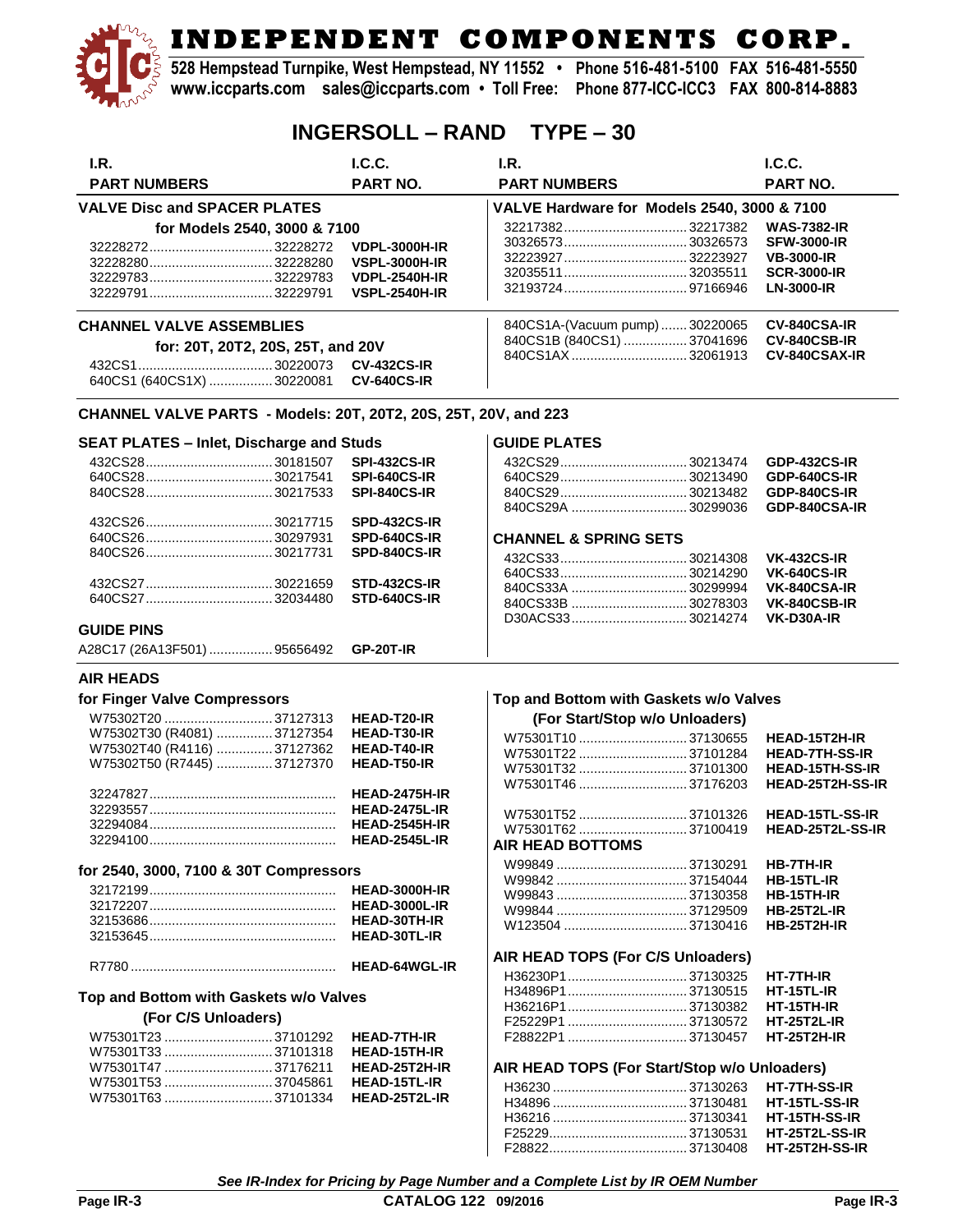

**528 Hempstead Turnpike, West Hempstead, NY 11552 • Phone 516-481-5100 FAX 516-481-5550 www.iccparts.com sales@iccparts.com • Toll Free: Phone 877-ICC-ICC3 FAX 800-814-8883**

## **INGERSOLL – RAND TYPE – 30**

#### **INFORMATION ABOUT INDEPENDENT COMPONENTS TYPE-30 KITS**

We have assembled many types of kits to simplify ordering repair parts:

#### **MAJOR OVERHAUL KITS (MOK)** (Page IR-5) To replace most wearing parts

- **MAJOR OVERHAUL KITS** have been assembled which include connecting rods, crankpin bushings and main bearings, plus all items in the Tune Up Kit to repair one Type 30 Compressor.
- These kits are equivalent to the IR Step Saver Kits I + II + III + IV.
- Small compressor kits are available with either Aluminum or Bronze connecting rods. These are designated with the letters A or B.
- To order kits with old style filter pads (instead of filter elements), please add the letter "P" to the kit part number. Kits for vacuum pumps do not contain filters.
- Gasket sets for finger valve compressors in Major Overhaul Kits contain Flexible Graphite gaskets as required. Kits with green Compressed Non-Asbestos gaskets instead of Flexible Graphite also available at a lower cost, please call.
- Note our kits do not contain shaft seal repair kits, if needed please order from page IR-13
- **VALVE SET MAJOR OVERHAUL KITS (VSMOK)** (Page IR-5) have been assembled that includes all parts in MOK's, with complete Replacement Valve Assemblies instead of Wearing Valve Parts.

#### **TUNE UP KITS (TUK)** (Page IR-6) To replace wearing parts in the head and cylinder

- **TUNE UP KITS** have been assembled which include Gasket Kit, Piston Ring Kit, oil seal, and wearing valve parts to recondition one Type 30 Compressor.
- To order kits with old style filter pads (instead of filter elements), please add the letter "P" to the kit part number. Kits for vacuum pumps do not contain filters.
- These kits are equivalent to the IR Step Saver Kits I + II + III. Note our kits do not contain shaft seal repair kits, if needed please order from page IR-13
- Tune up kits for finger valve compressors are available with either Flexible Graphite gaskets, as required (note the letter "G" after the model, except models 2340, 2420, 2475 and 2545 only are available with Flexible Graphite gaskets) or with green Compressed Non-Asbestos gaskets.

**VALVE SET TUNE UP KITS (VSTUK)** (Page IR-6) have been assembled that includes all parts in TUK's, with complete Replacement Valve Assemblies instead of Wearing Valve Parts.

#### **HEAD OVERHAUL KITS (HOK**) (Page IR-7) To replace wearing parts in the head only

- **HEAD OVERHAUL KITS** have been assembled with all necessary gaskets, "O" rings, and wearing valve parts to recondition the entire head for one Type 30 Compressor.
- To order kits with old style filter pads (instead of filter elements), please add the letter "P" to the kit part number. To order kits with old style filter pads, please add the letter "P" to the kit part number. Kits for vacuum pumps do not contain filters.
- These kits are equivalent to the IR Step Saver Kits I + II.
- Head overhaul kits for finger valve compressors are available with either Flexible Graphite gaskets as required (note the letter "G" after the model, except models 2340, 2420, 2475 and 2545 only are available with Flexible Graphite gaskets) or with green Compressed Non-Asbestos gaskets.
- **VALVE SET HEAD OVERHAUL KITS (VSHOK)** (Page IR-7) have been assembled that includes all parts in HOK's, with complete Replacement Valve Assemblies instead of Wearing Valve Parts.

**PISTON RING KITS** (Page IR-10) Sets of piston rings are assembled and packaged separately for each piston.

**GASKET KITS** (Page IR-9) Some gasket kits for finger valve compressors are assembled two ways: Either with Flexible Graphite gaskets, sometimes referred to as Graphoil, the material used by the OEM (note the letter "G" after the model, except models 2340, 2420, 2475 and 2545 only are available with Flexible Graphite gaskets); Or Green Compressed Non-Asbestos material. Note usually only certain gaskets found in the air head are Flexible Graphite, other gaskets are made of the appropriate gasket materials.

 Note ICC MOK's for Finger Valve Compressors use the Flexible Graphite Gasket kits (if available). ICC TUK's and HOK's are available with either type Gasket Kit.

**INGERSOLL RAND STYLE OVERHAUL KITS** (Page IR-7 to IR-8) These kits are assembled with the same components as the OEM kits to the best of our knowledge. Often the OEM modifies the contents and/or change part numbers. We do our best to keep up. Please note that kits for the finger valve compressors use Green Compressed Non-Asbestos material except the kits marked with †, that contain Flexible Graphite gaskets as required. Also, these kits do not contain shaft repair sleeves; they can be purchased on page IR-13

**CRANKSHAFT REPAIR KITS** (Page IR-13) To repair crankshafts that have a groove worn in them from Viton oil seals.

#### *See IR-Index for Pricing by Page Number and a Complete List by IR OEM Number*

#### *Full money back Guarantee if not satisfied*

#### *Kits may be available for other similar compressors. Please call for details.*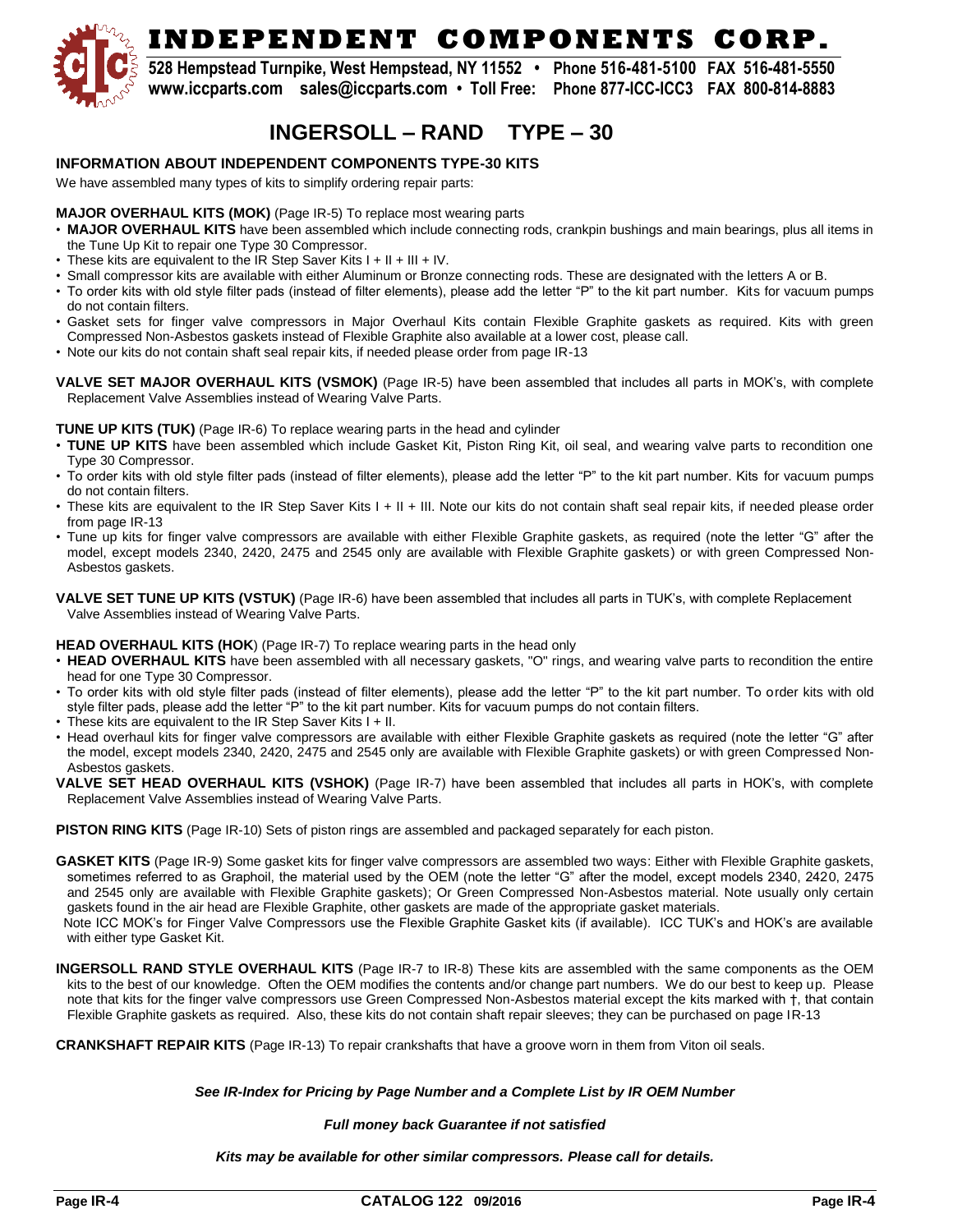

**528 Hempstead Turnpike, West Hempstead, NY 11552 • Phone 516-481-5100 FAX 516-481-5550 www.iccparts.com sales@iccparts.com • Toll Free: Phone 877-ICC-ICC3 FAX 800-814-8883**

### **INGERSOLL – RAND TYPE – 30**

**MAJOR OVERHAUL KITS (MOK) and VALVE SET MAJOR OVERHAUL KITS (VSMOK) see detailed explanation on page IR-4**

| <b>ALUMINUM CON RODS</b><br><b>REPAIR VALVES</b><br>I.C.C. PART NO.                         | <b>BRONZE CON RODS</b><br><b>REPAIR VALVES</b><br>I.C.C. PART NO.                              | <b>ALUMINUM CON RODS</b><br><b>REPLACEMENT VALVES</b><br><b>I.C.C. PART NO.</b>                                                        | <b>BRONZE CON RODS</b><br><b>REPLACEMENT VALVES</b><br>I.C.C. PART NO.                                                                                     |
|---------------------------------------------------------------------------------------------|------------------------------------------------------------------------------------------------|----------------------------------------------------------------------------------------------------------------------------------------|------------------------------------------------------------------------------------------------------------------------------------------------------------|
| $MOK-231A-IR$ §<br>MOK-234A-IR $\pm$ §<br>MOK-234AN-IR $\ddagger$ §<br><b>MOK-2340-IR §</b> | $MOK-231B-IR$ §<br>MOK-234B-IR $\S$ ‡                                                          | VSMOK-231A-IR $\S$<br>VSMOK-234A-IR $\ddagger$ §<br>VSMOK-234AN-IR $\pm$ §<br><b>VSMOK-2340-IR §</b>                                   | VSMOK-231B-IR $\S$<br>VSMOK-234B-IR $\ddagger$ §                                                                                                           |
| <b>MOK-235A-IR §</b><br>MOK-235HNLA-IR §                                                    | <b>MOK-235B-IR §</b><br>MOK-235HNLB-IR §                                                       | <b>VSMOK-235A-IR §</b><br><b>VSMOK-235HNLA-IR §</b>                                                                                    | VSMOK-235B-IR $\S$<br><b>VSMOK-235HNLA-IR §</b>                                                                                                            |
| $MOK-242A-IR$ §<br><b>MOK-2420-IR &amp;</b><br>MOK-2475-IR $\S$                             | $MOK-242B-IR$ §                                                                                | <b>VSMOK-242A-IR §</b><br><b>VSMOK-2420-IR §</b><br><b>VSMOK-2475-IR §</b>                                                             | VSMOK-242B-IR $\S$                                                                                                                                         |
| $MOK-244A-IR$<br>$MOK-244HA-IR$ §                                                           | $MOK-244B-IR$ §<br>$MOK-244HB-IR$ §                                                            | VSMOK-244A-IR $\S$<br>VSMOK-244HA-IR $\S$                                                                                              | VSMOK-244B-IR $\S$<br>VSMOK-244HB-IR $\S$                                                                                                                  |
| <b>MOK-253A-IR §</b><br><b>MOK-2540-IR §</b><br>MOK-2545-IR $\S$                            | <b>MOK-253B-IR §</b>                                                                           | <b>VSMOK-253A-IR §</b><br><b>VSMOK-2540-IR §</b><br><b>VSMOK-2545-IR §</b>                                                             | VSMOK-253B-IR $\S$                                                                                                                                         |
| <b>MOK-255A-IR §</b>                                                                        | <b>MOK-255B-IR §</b>                                                                           | <b>VSMOK-255A-IR §</b>                                                                                                                 | VSMOK255B-IR §                                                                                                                                             |
| <b>MOK-SS3-IR</b>                                                                           |                                                                                                | <b>VSMOK-SS3-IR</b>                                                                                                                    |                                                                                                                                                            |
| <b>KITS to REPAIR VALVES</b>                                                                | KITS with REPLACEMENT VALVES                                                                   | <b>KITS to REPAIR VALVES</b>                                                                                                           | KITS with REPLACEMENT VALVES                                                                                                                               |
| I.C.C. PART NO.                                                                             | I.C.C. PART NO.                                                                                | I.C.C. PART NO.                                                                                                                        | I.C.C. PART NO.                                                                                                                                            |
| <b>MOK-5T2NL-IR</b><br>MOK-57T-IR<br><b>MOK-7S-IR</b><br><b>MOK-7S2-IR</b>                  | VSMOK-5T2NL-IR +<br><b>VSMOK-57T-IR +</b><br>VSMOK-7S-IR +<br><b>VSMOK-7S2-IR +</b>            | <b>MOK-15T-IR</b><br><b>MOK-15T2-IR</b><br><b>MOK-15T4-IR</b><br>MOK-15V-IR                                                            | <b>VSMOK-15T-IR +</b><br><b>VSMOK-15T2-IR +</b><br><b>VSMOK-15T4-IR +</b><br><b>VSMOK-15V-IR</b>                                                           |
| MOK-7S3-IR<br><b>MOK-7T-IR</b>                                                              | <b>VSMOK-7S3-IR +</b><br>VSMOK-7T-IR +                                                         | <b>MOK-20S-IR</b><br><b>MOK-20S2-IR</b>                                                                                                | <b>VSMOK-20S-IR +</b><br><b>VSMOK-20S2-IR +</b>                                                                                                            |
| MOK-7T2-IR<br>MOK-7T3-IR<br><b>MOK-7V-IR</b>                                                | <b>VSMOK-7T2-IR +</b><br>VSMOK-7T3-IR $\dagger$<br><b>VSMOK-7V-IR</b>                          | <b>MOK-20S3-IR</b><br><b>MOK-20S4-IR</b>                                                                                               | <b>VSMOK-20S3-IR +</b><br><b>VSMOK-20S4-IR-†</b>                                                                                                           |
| MOK-71T-IR<br><b>MOK-71T2-IR</b><br><b>MOK-7100-IR</b>                                      | VSMOK-71T-IR $\dagger$<br><b>VSMOK-71T2-IR +</b><br><b>VSMOK-7100-IR +</b>                     | MOK-20T-IR<br><b>MOK-20T2-IR</b><br><b>MOK-20V-IR</b><br>MOK-25T-IR                                                                    | <b>VSMOK-20T-IR +</b><br><b>VSMOK-20T2-IR +</b><br><b>VSMOK-20V-IR</b><br><b>VSMOK-25T-IR +</b>                                                            |
| <b>MOK-10T-IR</b><br><b>MOK-10T2-IR</b>                                                     | <b>VSMOK-10T-IR +</b><br>VSMOK-10T2-IR                                                         | <b>MOK-25T2-IR</b><br><b>MOK-30T-IR</b>                                                                                                | <b>VSMOK-25T2-IR +</b><br><b>VSMOK-30T-IR +</b>                                                                                                            |
| MOK-10T3NL-IR<br><b>MOK-15S-IR</b><br><b>MOK-15S2-IR</b><br><b>MOK-15S3-IR</b>              | VSMOK-10T3NL-IR +<br><b>VSMOK-15S-IR +</b><br><b>VSMOK-15S2-IR +</b><br><b>VSMOK-15S3-IR +</b> | <b>MOK-3000-IR</b><br><b>MOK-41-IR</b><br><b>MOK-55-IR</b><br><b>MOK-64-IR</b><br><b>MOK-67-IR</b><br>MOK-67WG-IR<br><b>MOK-223-IR</b> | <b>VSMOK-3000-IR +</b><br><b>VSMOK-41-IR +</b><br><b>VSMOK-55-IR</b><br><b>VSMOK-64-IR +</b><br><b>VSMOK-67-IR +</b><br>VSMOK-67WG-IR<br>VSMOK-223-IR $\S$ |

**§ Contains filter ELE-979-IR (32170979) (See Complete Listing in AIR FILTER / OIL FILTER Section)**

**† Contains filter ELE-4080B-IR (W114080B, 32012957)**

**‡ Model 234 serial number 568000 and above have the new style HP valve, use our kit with "N" in the part number.**

#### *Kits may be available for other similar compressors. Please call for details.*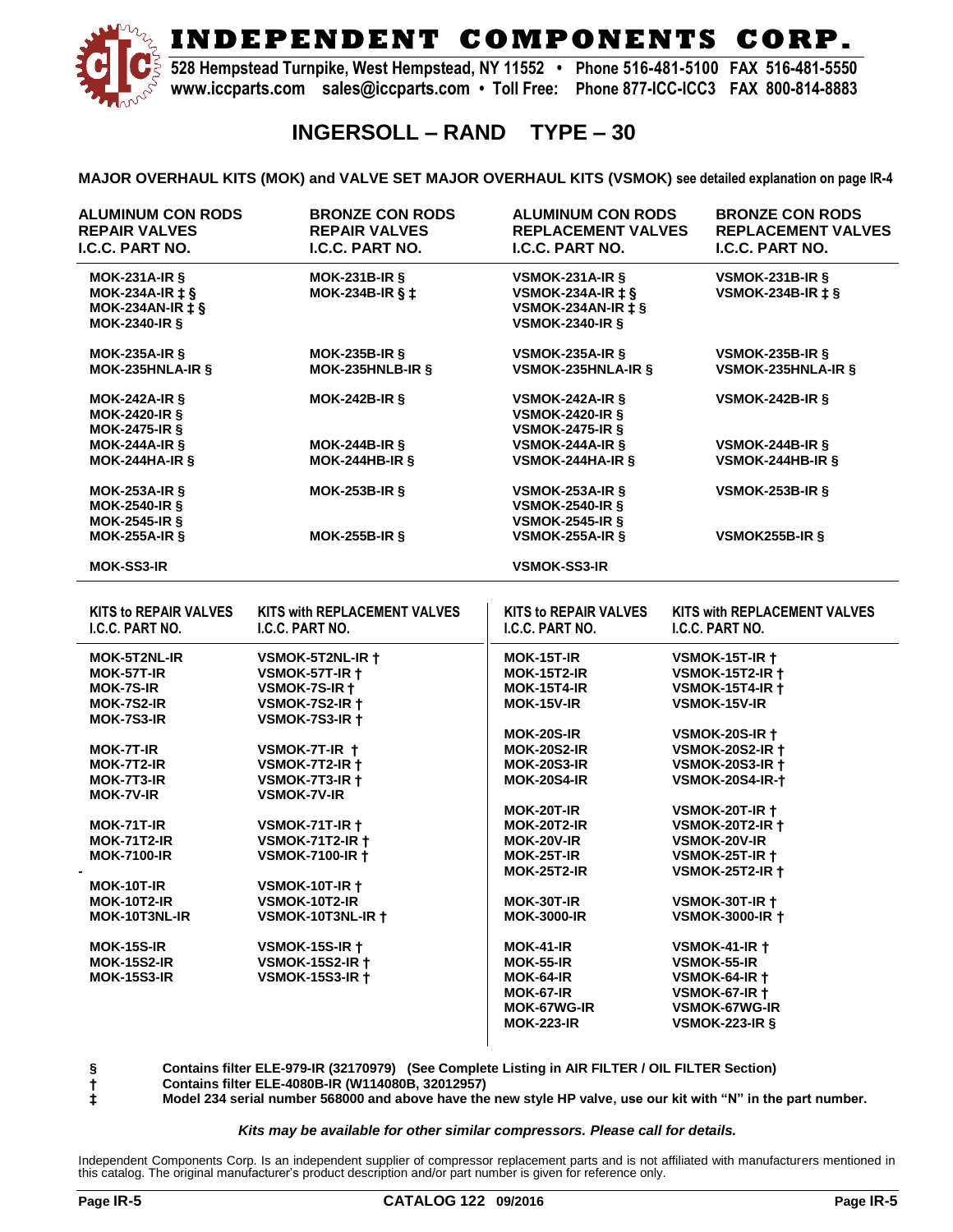**528 Hempstead Turnpike, West Hempstead, NY 11552 • Phone 516-481-5100 FAX 516-481-5550 www.iccparts.com sales@iccparts.com • Toll Free: Phone 877-ICC-ICC3 FAX 800-814-8883**

### **INGERSOLL – RAND TYPE – 30**

**TUNE UP KITS (TUK) and VALVE SET TUNE UP KITS (VSTUK) see detailed explanation on page IR-4.**

| I.C.C. PART NO. | I.C.C. PART NO.            | I.C.C. PART NO. | I.C.C. PART NO.           |
|-----------------|----------------------------|-----------------|---------------------------|
|                 | VSTUK-23A-IR §             |                 | <b>VSTUK-7V-IR</b>        |
|                 | <b>VSTUK-23ANL-IR §</b>    |                 | VSTUK-71T-IR +            |
|                 | <b>VSTUK-222-IR §</b>      |                 | <b>VSTUK-7100-G-IR +</b>  |
|                 | <b>VSTUK-231-IR §</b>      |                 | <b>VSTUK-7100-G-IR +</b>  |
|                 | <b>VSTUK-234-IR §</b>      |                 | <b>VSTUK-71T2-IR +</b>    |
|                 | <b>VSTUK-234N-IR ‡ §</b>   |                 | <b>VSTUK-10T-IR</b><br>t  |
|                 | <b>VSTUK-2340-IR §</b>     |                 | VSTUK-10T2-IR             |
|                 | <b>VSTUK-235-IR §</b>      |                 | VSTUK-10T3NL-IR +         |
|                 | VSTUK-235HNL-IR §          |                 | VSTUK-15S-IR<br>t         |
|                 |                            |                 |                           |
|                 | <b>VSTUK-242-IR</b><br>ş   |                 | <b>VSTUK-15S2-IR +</b>    |
|                 | VSTUK-242-G-IR<br>S        |                 | <b>VSTUK-15S3-IR +</b>    |
|                 | <b>VSTUK-2420-IR §</b>     |                 | <b>VSTUK-15T-IR +</b>     |
|                 | <b>VSTUK-2475-IR §</b>     |                 | <b>VSTUK-15T2-IR +</b>    |
|                 | <b>VSTUK-244-IR &amp;</b>  |                 | <b>VSTUK-15T4-IR +</b>    |
|                 | <b>VSTUK-244-G IR</b><br>ş |                 | VSTUK-SM206-IR            |
|                 |                            |                 | VSTUK-15V-IR              |
|                 | VSTUK-244H-IR<br>ş         |                 |                           |
|                 | <b>VSTUK-244H-&amp;</b>    |                 | <b>VSTUK-20S-IR +</b>     |
|                 | VSTUK-253-IR<br>Ş          |                 | <b>VSTUK-20S2-IR +</b>    |
|                 | <b>VSTUK-253-G-IR §</b>    |                 | VSTUK-20S3-IR<br>t        |
|                 | <b>VSTUK-255-IR &amp;</b>  |                 | VSTUK-20S4-IR             |
|                 |                            |                 | <b>VSTUK-20T-IR +</b>     |
|                 | <b>VSTUK-255-G-IR §</b>    |                 |                           |
|                 | <b>VSTUK-2540-IR §</b>     |                 | <b>VSTUK-20T2-IR +</b>    |
|                 | <b>VSTUK-2540-G-IR §</b>   |                 | VSTUK-20V-IR              |
|                 | <b>VSTUK-2545-IR &amp;</b> |                 | <b>VSTUK-25T-IR +</b>     |
|                 | <b>VSTUK-SS3-IR</b>        |                 | <b>VSTUK-25T2-IR +</b>    |
|                 |                            |                 | VSTUK-30T-IR +            |
|                 | VSTUK-5T2NL-IR +           |                 |                           |
|                 | VSTUK-57T-IR +             |                 | <b>VSTUK-3000-G-IR+</b>   |
|                 | VSTUK-7S-IR +              |                 | <b>VSTUK-3000-G-IR +</b>  |
|                 | <b>VSTUK-7S2-IR +</b>      |                 | <b>VSTUK-A-IR §</b>       |
|                 | VSTUK-7S3-IR +             |                 | VSTUK-25-IR §             |
|                 |                            |                 | VSTUK-41-IR §             |
|                 | VSTUK-7T-IR +              |                 | <b>VSTUK-52-IR +</b>      |
|                 | VSTUK-7T2-IR +             |                 | VSTUK-55-IR               |
|                 | VSTUK-7T3-IR +             |                 |                           |
|                 | VSTUK-7T4-IR +             |                 | <b>VSTUK-64-IR +</b>      |
|                 |                            |                 | <b>VSTUK-67-IR +</b>      |
|                 |                            |                 | VSTUK-67WG-IR             |
|                 |                            |                 | <b>VSTUK-223-IR &amp;</b> |
|                 |                            |                 | VSTUK-554-IR              |

**§ Contains filter ELE-979-IR (32170979) (See Complete Listing in AIR FILTER / OIL FILTER Section) † Contains filter ELE-4080B-IR (W114080B, 32012957)**

**‡ Model 234 serial number 568000 and above have the new style HP valve, use our kit with "N" in the part number.**

#### *See IR-Index for Pricing by Page Number and a Complete List by IR OEM Number*

#### *Please call for price and delivery of part numbers not listed*

*Full money back Guarantee if not satisfied*

*We sell only to resale accounts – We do not sell to the end user*

#### *Kits may be available for other similar compressors. Please call for details.*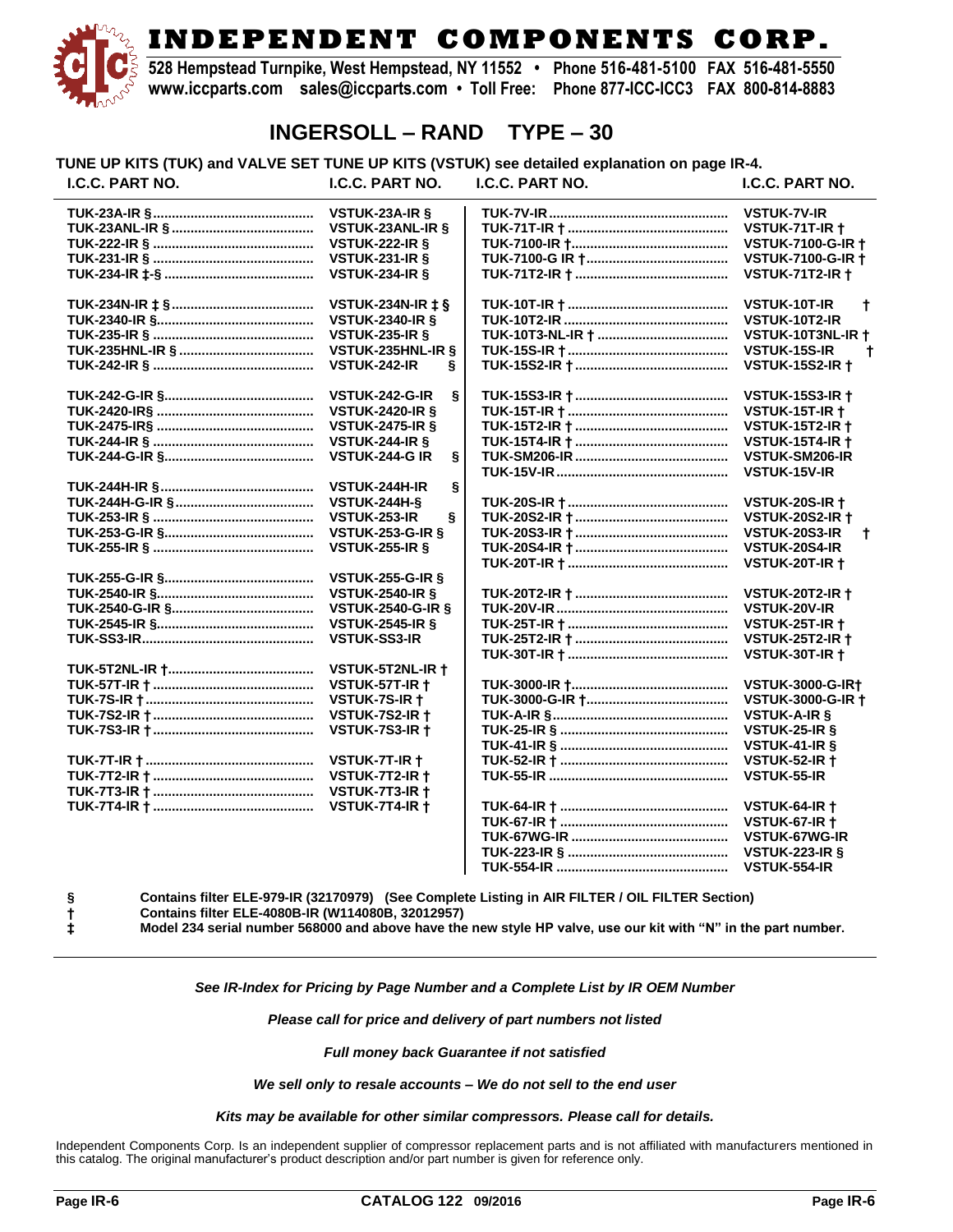**528 Hempstead Turnpike, West Hempstead, NY 11552 • Phone 516-481-5100 FAX 516-481-5550 www.iccparts.com sales@iccparts.com • Toll Free: Phone 877-ICC-ICC3 FAX 800-814-8883**

### **INGERSOLL – RAND TYPE – 30**

**HEAD OVERHAUL KITS (HOK) and VALVE SET HEAD OVERHAUL KITS (VSHOK) see detailed explanation on page IR-4 I.C.C. PART NO. I.C.C. PART NO. I.C.C. PART NO. I.C.C. PART NO.**

| <b>VSHOK-23ANL-IR &amp;</b>  | <b>VSHOK-7100-G-IR +</b> |
|------------------------------|--------------------------|
| <b>VSHOK-222-IR §</b>        | <b>VSHOK-7100-G-IR +</b> |
| <b>VSHOK-223-IR &amp;</b>    | <b>VSHOK-71T2-IR +</b>   |
| <b>VSHOK-231-IR §</b>        | <b>VSHOK-10T-IR +</b>    |
| <b>VSHOK-234-IR &amp;</b>    | VSHOK-10T2-IR            |
| VSHOK-234N-IR $\pm$ §        | VSHOK-10T3NL-IR +        |
| <b>VSHOK-235-IR &amp;</b>    | <b>VSHOK-15T-IR +</b>    |
| VSHOK-235HNL-IR &            | <b>VSHOK-15T2-IR +</b>   |
| <b>VSHOK-2340-IR §</b>       | <b>VSHOK-15T4-IR +</b>   |
| <b>VSHOK-242-G-IR §</b>      | <b>VSHOK-15V-IR</b>      |
| <b>VSHOK-242-G-IR &amp;</b>  | VSHOK-25T2-IR            |
| <b>VSHOK-2420-IR §</b>       | <b>VSHOK-30T-IR +</b>    |
| <b>VSHOK-2475-IR §</b>       | <b>VSHOK-3000-G-IR</b>   |
| <b>VSHOK-244-G-IR §</b>      | <b>VSHOK-3000-G-IR</b>   |
| <b>VSHOK-244-G-IR §</b>      | VSHOK-7S-IR +            |
| <b>VSHOK-244H-G-IR &amp;</b> | VSHOK-7S2-IR +           |
| <b>VSHOK-244H-G-IR §</b>     | <b>VSHOK-7S3-IR +</b>    |
| <b>VSHOK-253-G-IR §</b>      | <b>VSHOK-15S-IR +</b>    |
| <b>VSHOK-253-G-IR &amp;</b>  | VSHOK-15S2-IR            |
| <b>VSHOK-255-G-IR &amp;</b>  | VSHOK-15S3-IR            |
| <b>VSHOK-255-G-IR &amp;</b>  | <b>VSHOK-20S-IR +</b>    |
| <b>VSHOK-2540-G IR §</b>     | <b>VSHOK-20S2-IR +</b>   |
| <b>VSHOK-2540-G IR §</b>     | <b>VSHOK-20S3-IR +</b>   |
| <b>VSHOK-2545-IR §</b>       | <b>VSHOK-20S4-IR +</b>   |
| <b>VSHOK-SS3-IR</b>          | <b>VSHOK-20T-IR +</b>    |
| VSHOK-57T-IR §               | VSHOK-20T2-IR            |
| VSHOK-5T2NL-IR +             | <b>VSHOK-20V-IR</b>      |
| VSHOK-7T-IR +                | <b>VSHOK-25T-IR +</b>    |
| VSHOK-7T2-IR +               | VSHOK-23A-IR §           |
| VSHOK-7T3-IR +               | VSHOK-41-IR §            |
| VSHOK-7T4-IR +               | <b>VSHOK-52-IR +</b>     |
| <b>VSHOK-7V-IR</b>           | <b>VSHOK-64-IR +</b>     |
| VSHOK-71T-IR +               | <b>VSHOK-67-IR +</b>     |

**§ Contains filter ELE-979-IR (32170979) (See Complete Listing in AIR FILTER / OIL FILTER Section) † Contains filter ELE-4080B-IR (W114080B, 32012957)**

**‡ Model 234 serial number 568000 and above have the new style HP valve, use our kit with "N" in the part number.**

| I.R.<br><b>PART NUMBERS</b>                                 |              | L.C.C.<br><b>PART NO.</b> | I.R.<br><b>PART NUMBERS</b> |            | L.C.C.<br><b>PART NO.</b> |
|-------------------------------------------------------------|--------------|---------------------------|-----------------------------|------------|---------------------------|
| INGERSOLL RAND STYLE OVERHAUL KITS See details on page IR-4 |              |                           |                             |            |                           |
| W54139 (37002953)                                           | Valve Repair | <b>KIT-4139-IR</b>        | 32127391                    | Level IV   | <b>KIT-7391-IR</b>        |
| 32007254 (BL40196)                                          | Special      | <b>KIT-7254-IR</b>        | 32127409                    | Level I    | <b>KIT-7409-IR</b>        |
| 32007262 (BL40194)                                          | Special      | <b>KIT-7262-IR</b>        | 32127417                    | Level II + | <b>KIT-7417-IR</b>        |
| 32011233 (W136402T1)                                        | Special      | <b>KIT-1233-IR</b>        | 32127425                    | Level III  | <b>KIT-7425-IR</b>        |
| 32127326                                                    | Level I      | <b>KIT-7326-IR</b>        | 32127433                    | Level IV   | <b>KIT-7433-IR</b>        |
| 32127334                                                    | Level II     | <b>KIT-7334-IR</b>        | 32127441                    | Level I    | <b>KIT-7441-IR</b>        |
| 32127342                                                    | Level III    | <b>KIT-7342-IR</b>        | 32127458                    | Level II   | <b>KIT-7458-IR</b>        |
| 32127359                                                    | Level IV     | <b>KIT-7359-IR</b>        | 32127466                    | Level III  | <b>KIT-7466-IR</b>        |
| 32127375                                                    | Level II     | <b>KIT-7375-IR</b>        | 32127474                    | Level IV   | <b>KIT-7474-IR</b>        |
| 32127383                                                    | Level III    | <b>KIT-7383-IR</b>        | 32127482                    | Level I    | <b>KIT-7482-IR</b>        |

*Prices subject to change without notice*

*Kits may be available for other similar compressors. Please call for details.*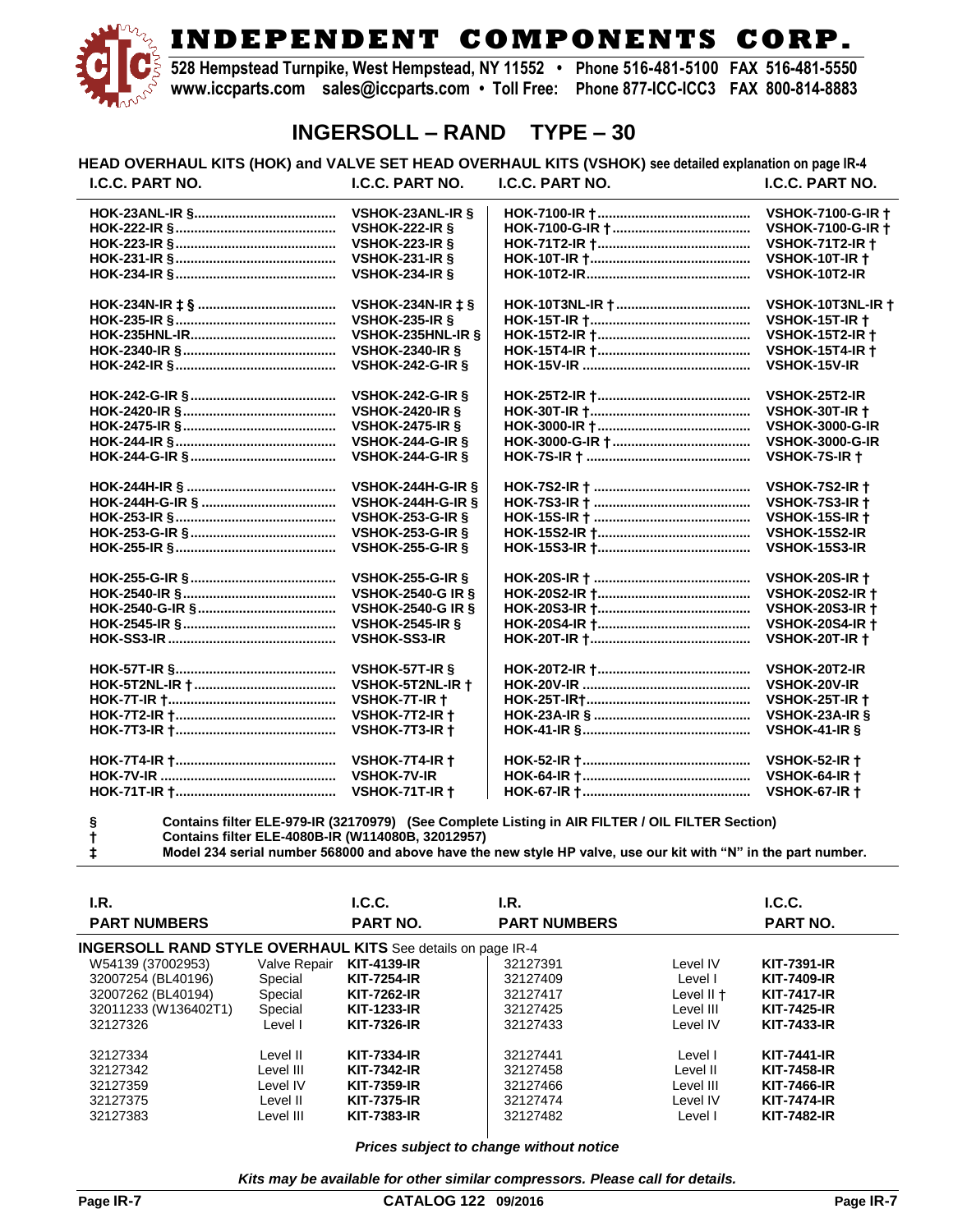

**528 Hempstead Turnpike, West Hempstead, NY 11552 • Phone 516-481-5100 FAX 516-481-5550 www.iccparts.com sales@iccparts.com • Toll Free: Phone 877-ICC-ICC3 FAX 800-814-8883**

## **INGERSOLL – RAND TYPE – 30**

| I.R.                                                  |            | I.C.C.             | I.R.                |            | I.C.C.             |
|-------------------------------------------------------|------------|--------------------|---------------------|------------|--------------------|
| <b>PART NUMBERS</b>                                   |            | PART NO.           | <b>PART NUMBERS</b> |            | PART NO.           |
| <b>INGERSOLL RAND STYLE OVERHAUL KITS (continued)</b> |            |                    |                     |            |                    |
| 32127490                                              | Level II   | <b>KIT-7490-IR</b> | 32171464            | Level I    | <b>KIT-1464-IR</b> |
| 32127508                                              | Level III  | <b>KIT-7508-IR</b> | 32193997            | Level II   | <b>KIT-3997-IR</b> |
|                                                       | Level IV   |                    |                     | Level II   | KIT-4011-IR        |
| 32127516                                              |            | <b>KIT-7516-IR</b> | 32194011            |            |                    |
| 32127532                                              | Level II   | KIT-7532-IR        | 32198301            | Level III  | <b>KIT-8301-IR</b> |
| 32127540                                              | Level III  | <b>KIT-7540-IR</b> | 32198319            | Level III  | <b>KIT-8319-IR</b> |
| 32132854                                              | Level II   | <b>KIT-2854-IR</b> | 32198327            | Level III  | <b>KIT-8327-IR</b> |
| 32132862                                              | Level III  | <b>KIT-2862-IR</b> | 32194003            | Level III  | <b>KIT-4003-IR</b> |
| 32132896                                              | Level II   | <b>KIT-2896-IR</b> | 32194029            | Level III  | <b>KIT-4029-IR</b> |
| 32132904                                              | Level III  | <b>KIT-2904-IR</b> | 32198400            | Level III  | <b>KIT-8400-IR</b> |
| 32132912                                              | Level II   | <b>KIT-2912-IR</b> | 32202772            | Level II + | <b>KIT-2772-IR</b> |
|                                                       | Level III  |                    |                     | Level III  |                    |
| 32132920                                              |            | <b>KIT-2920-IR</b> | 32202400            |            | <b>KIT-2400-IR</b> |
| 32132938                                              | Level IV   | KIT-32938-IR       | 32202418            | Level III  | KIT-2418-IR        |
| 32132953                                              | Level II   | <b>KIT-2953-IR</b> | 32202426            | Level III  | <b>KIT-2426-IR</b> |
| 32132961                                              | Level III  | KIT-2961-IR        | 32202434            | Level III  | <b>KIT-2434-IR</b> |
| 32132979                                              | Level IV   | <b>KIT-2979-IR</b> | 32204307            | Level IV   | <b>KIT-4307-IR</b> |
| 32132987                                              | Level III  | <b>KIT-2987-IR</b> | 32212938            | Level III  | <b>KIT-2938-IR</b> |
| 32133001                                              | Level II + | <b>KIT-3001-IR</b> | 32213597            | Level III  | <b>KIT-3597-IR</b> |
| 32133019                                              | Level III  | <b>KIT-3019-IR</b> | 32213605            | Level III  | <b>KIT-3605-IR</b> |
| 32133035                                              | Level III  | <b>KIT-3035-IR</b> | 32213613            | Level III  | KIT-3613-IR        |
| 32133043                                              | Level II   | <b>KIT-3043-IR</b> | 32217689            | Level III  | <b>KIT-7689-IR</b> |
|                                                       |            |                    |                     |            |                    |
| 32133050                                              | Level III  | <b>KIT-3050-IR</b> | 32218869            | Level III  | <b>KIT-8869-IR</b> |
| 32133068                                              | Level II   | KIT-3068-IR        | 32226342            | Level III  | <b>KIT-6342-IR</b> |
| 32133084                                              | Level II + | <b>KIT-3084-IR</b> | 32229379            | Level II + | <b>KIT-9379-IR</b> |
| 32133092                                              | Level III  | KIT-3092-IR        | 32229874            | Level II + | <b>KIT-9874-IR</b> |
| 32133860                                              | Level II   | <b>KIT-3860-IR</b> | 32229882            | Level II + | <b>KIT-9882-IR</b> |
|                                                       |            |                    |                     |            |                    |
| 32133878                                              | Level III  | <b>KIT-3878-IR</b> | 32230492            | Level II + | <b>KIT-0492-IR</b> |
| 32133886                                              | Level II   | <b>KIT-3886-IR</b> | 32249278            | Level II + | <b>KIT-9278-IR</b> |
| 32133894                                              | Level III  | KIT-3894-IR        | 32249294            | Level II + | <b>KIT-9294-IR</b> |
| 32133902                                              | Level III  | KIT-3902-IR        | 32250441            | Gasket +   | <b>KIT-0441-IR</b> |
| 32133910                                              | Level II   | <b>KIT-3910-IR</b> | 32250458            | Gasket +   | <b>KIT-0458-IR</b> |
| 32133936                                              | Level II   | <b>KIT-3936-IR</b> | 32254690            | Upgrade†   | <b>KIT-4690-IR</b> |
| 32133944                                              | Level II   | <b>KIT-3944-IR</b> | 32254708            | Upgrade +  | <b>KIT-4708-IR</b> |
| 32133951                                              | Level II   | <b>KIT-3951-IR</b> | 32257933            | Level III  | <b>KIT-7933-IR</b> |
| 32133985                                              | Level II   | <b>KIT-3985-IR</b> | 32278616            | Level III  | <b>KIT-8616-IR</b> |
| 32133993                                              | Level III  | <b>KIT-3993-IR</b> | 32278657            | Level II + | KIT-8657-IR        |
| 32134017                                              | Level II   | <b>KIT-4017-IR</b> |                     | Level II + | <b>KIT-1426-IR</b> |
|                                                       |            |                    | 32301426            |            |                    |
| 32134025                                              | Level III  | <b>KIT-4025-IR</b> | 32301509            | Level IV   | <b>KIT-1509-IR</b> |
| 32134033                                              | Level II   | <b>KIT-4033-IR</b> | 32301517            | Level III  | <b>KIT-1517-IR</b> |
| 32134058                                              | Level II   | <b>KIT-4058-IR</b> | 32304602            | Level III  | KIT-4602-IR        |
| 32134066                                              | Level III  | <b>KIT-4066-IR</b> | 32304610            | Level II + | <b>KIT-4610-IR</b> |
| 32134074                                              | Level II   | <b>KIT-4074-IR</b> | 32307084            | Level III  | <b>KIT-7084-IR</b> |
| 32134082                                              | Level III  | <b>KIT-4082-IR</b> | 32307118            | Level II + | <b>KIT-7118-IR</b> |
| 32134090                                              | Level II   | <b>KIT-4090-IR</b> | 32310062            | Level IV   | KIT-0062-IR        |
| 32134108                                              | Level III  | <b>KIT-4108-IR</b> | 32319451            | Overhaul   | <b>KIT-9451-IR</b> |
| 32134173                                              | Level II   | <b>KIT-4173-IR</b> | 32319469            | Overhaul   | <b>KIT-9469-IR</b> |
|                                                       |            |                    |                     |            |                    |
| 32134181                                              | Level III  | <b>KIT-4181-IR</b> | 32319477            | Overhaul   | <b>KIT-9477-IR</b> |
| 32157539                                              | Level II   | <b>KIT-7539-IR</b> | 32319493            | Overhaul + | <b>KIT-9493-IR</b> |
| 32159337                                              | Level II   | <b>KIT-9337-IR</b> | 32319667            | Overhaul + | <b>KIT-9667-IR</b> |
| 32166787                                              | Level I    | <b>KIT-6787-IR</b> |                     |            |                    |

*See IR-Index for Pricing by Page Number and a Complete List by IR OEM Number*

*Please call for price and delivery of part numbers not listed*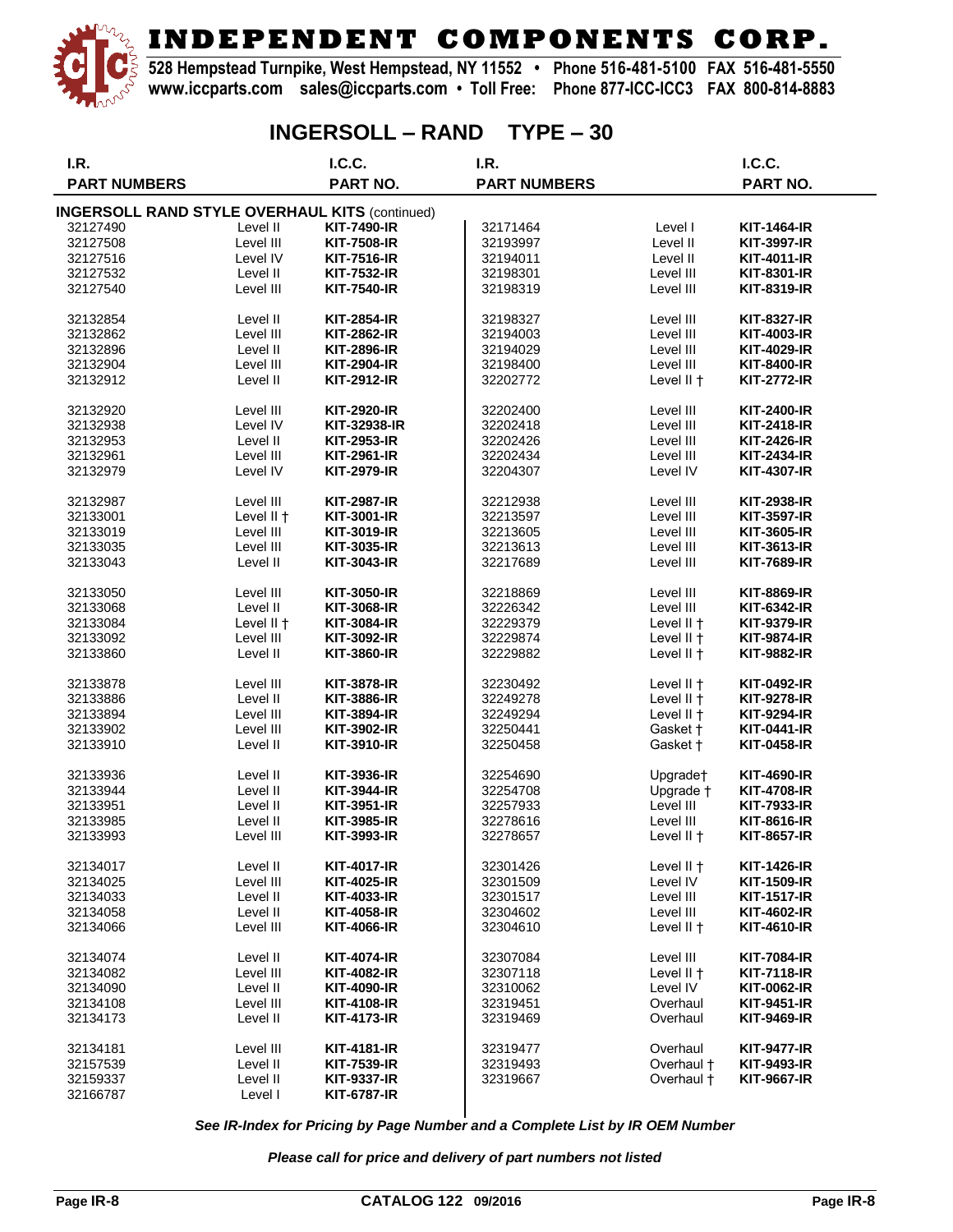**528 Hempstead Turnpike, West Hempstead, NY 11552 • Phone 516-481-5100 FAX 516-481-5550 www.iccparts.com sales@iccparts.com • Toll Free: Phone 877-ICC-ICC3 FAX 800-814-8883**

### **INGERSOLL – RAND TYPE – 30**

| I.R.                                 | I.C.C.                | I.R.                                 | I.C.C.            |
|--------------------------------------|-----------------------|--------------------------------------|-------------------|
| <b>PART NUMBERS</b>                  | PART NO.              | <b>PART NUMBERS</b>                  | <b>PART NO.</b>   |
| GASKET KITS See details on page IR-4 |                       |                                      |                   |
|                                      | <b>GK-A-IR</b>        | X1453T59 30808323                    | <b>GK-15S-IR</b>  |
|                                      | <b>GK-B-IR</b>        | X1453T60 30423354                    | <b>GK-15S2-IR</b> |
| X1453T4230420525                     | <b>GK-LPG7-1/2-IR</b> | X1453T61 30423362                    | <b>GK-15S3-IR</b> |
|                                      | <b>GK-LPG5-IR</b>     | X1453T56 30418834                    | <b>GK-15T-IR</b>  |
|                                      | GK-H20NG-IR           |                                      | <b>GK-15T2-IR</b> |
| X1453T82  37126711                   | GK-5T2NL-IR           | X1453T58 32015000                    | <b>GK-15T3-IR</b> |
|                                      | <b>GK-23A-IR</b>      |                                      | <b>GK-15T4-IR</b> |
| X1453T13  30420376                   | <b>GK-24-IR</b>       | X1453T62 37097523                    | <b>GK-15V-IR</b>  |
| X1453T18  30420418                   | <b>GK-25-IR</b>       | X1453T66 30811145                    | <b>GK-20S-IR</b>  |
|                                      | <b>GK-41-IR</b>       |                                      | <b>GK-20T-IR</b>  |
|                                      | GK-42WG-IR            | X1453T65  30423388                   | <b>GK-20T2-IR</b> |
|                                      | GK-44WG-IR            | X1453T67 (for 20V & 20VT)31169980    | <b>GK-20V-IR</b>  |
|                                      | GK-64WG-IR            |                                      | <b>GK-25T2-IR</b> |
|                                      | GK-67WG-IR            | 3215379332153793                     | <b>GK-30T-IR</b>  |
|                                      | <b>GK-52-IR</b>       | X1453T10 30420343                    | <b>GK-231-IR</b>  |
|                                      | <b>GK-55-IR</b>       | X1453T6 30420327                     | <b>GK-234-IR</b>  |
| X1453T34  30420483                   | <b>GK-64-IR</b>       | 234 serial no. 568000 & UP  32159311 | <b>GK-234N-IR</b> |
| X1453T35  30811103                   | <b>GK-67-IR</b>       | 3230773832307738                     | GK-2340-IR §      |
|                                      | <b>GK-222-IR</b>      |                                      | <b>GK-235-IR</b>  |
|                                      | <b>GK-223-IR</b>      | X1453T16 30420400                    | GK-235HNL-IR      |
|                                      | <b>GK-554-IR</b>      | X1453T14 (30420384) 32249302         | <b>GK-242-IR</b>  |
| X1453T51  30420608                   | <b>GK-57T-IR</b>      |                                      | <b>GK-244-IR</b>  |
|                                      | GK-7S-IR              | X1453T19 30420426                    | <b>GK-244H-IR</b> |
| X1453T49  30420582                   | <b>GK-7S2-IR</b>      |                                      | GK-2420-IR §      |
|                                      | <b>GK-7S3-IR</b>      |                                      | GK-2475-IR &      |
|                                      | GK-7T-IR              | X1453T20 (30420434) 32249286         | <b>GK-253-IR</b>  |
|                                      | <b>GK-7T2-IR</b>      | X1453T21 30420442                    | <b>GK-255-IR</b>  |
| X1453T54 (5A1200T3P1)  30811137      | GK-7T3-IR             |                                      | <b>GK-2540-IR</b> |
|                                      | <b>GK-7T4-IR</b>      |                                      | GK-2545-IR §      |
|                                      | GK-7V-IR              |                                      |                   |
|                                      |                       |                                      | GK-SS3-IR         |
| X1453T45  30420541                   | <b>GK-71T-IR</b>      |                                      | GK-SS5-IR         |
| X1453T52  30418826                   | <b>GK-10T-IR</b>      | 32194458 (32194458)32229908          | <b>GK-7100-IR</b> |
|                                      | <b>GK-10T2-IR</b>     |                                      | GK-3000-IR        |
| X1453T83 37126729                    | GK-10T3NL-IR          |                                      |                   |

**§ These gasket kits contain Flexible Graphite Gaskets where needed**

*When ordering Gasket Kits with Flexible Graphite Gaskets, add the letter "G" after the model*

*See IR-Index for Pricing by Page Number and a Complete List by IR OEM Number*

*Please call for price and delivery of part numbers not listed*

*Full money back Guarantee if not satisfied*

*We sell only to resale accounts – We do not sell to the end user*

*Prices subject to change without notice*

*Kits may be available for other similar compressors. Please call for details.*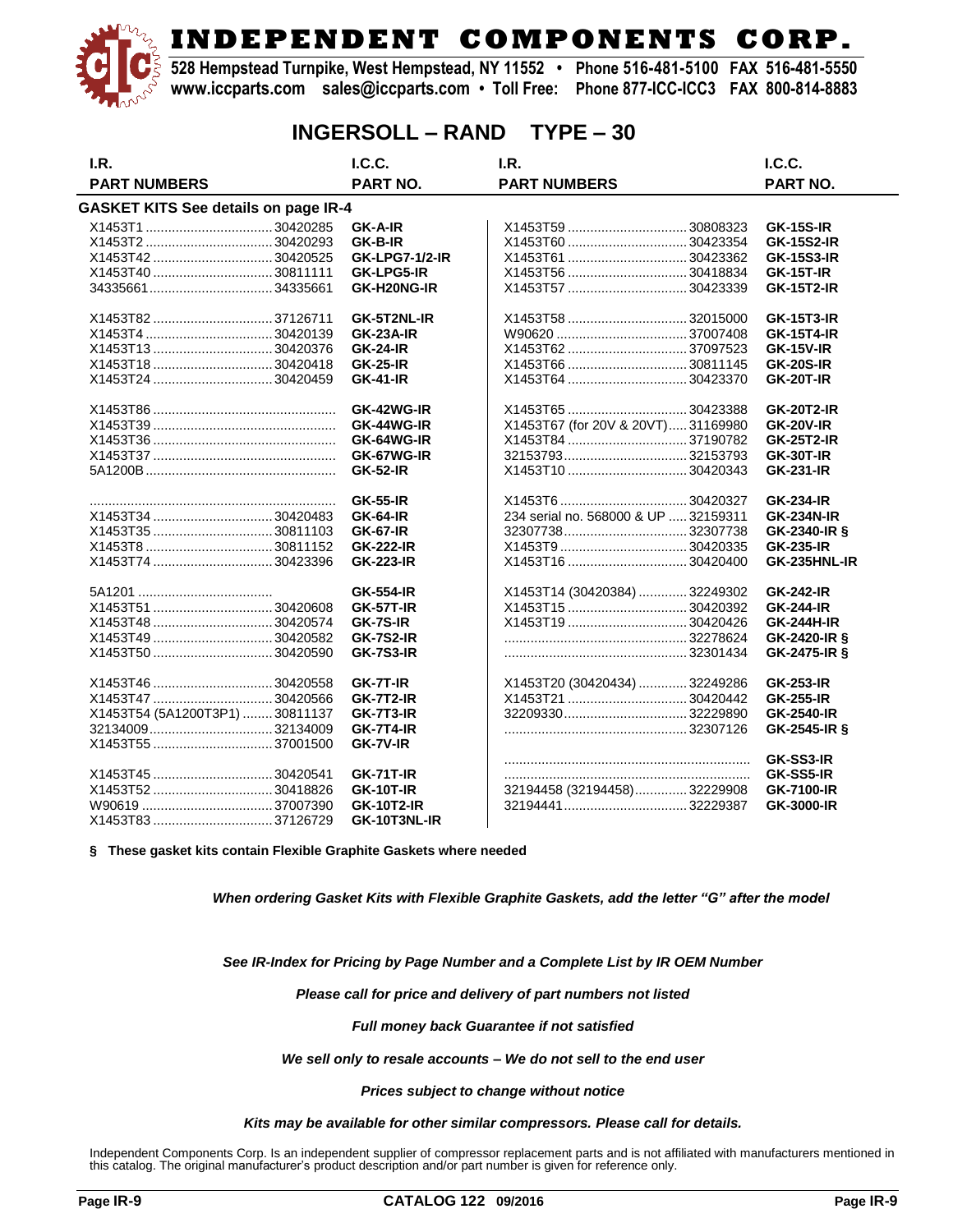

**528 Hempstead Turnpike, West Hempstead, NY 11552 • Phone 516-481-5100 FAX 516-481-5550 www.iccparts.com sales@iccparts.com • Toll Free: Phone 877-ICC-ICC3 FAX 800-814-8883**

### **INGERSOLL – RAND TYPE – 30**

#### **INGERSOLL – RAND Piston Ring Chart**

| Model Old IR Part No. Qty 1st Stage       | Model Old IR Part No Qty 1 <sup>st</sup> Stage | Qty 2 <sup>nd</sup> Stage | Old IR Part No Qty 1 <sup>st</sup> Stage<br>Model |                  | Qty 2 <sup>nd</sup> Stage<br><b>Qty Last Stage</b> |
|-------------------------------------------|------------------------------------------------|---------------------------|---------------------------------------------------|------------------|----------------------------------------------------|
| <b>Single Stage Compressors</b>           | RK-T3-IR<br>20S2 X1457T48A3                    | 71T                       | X1457T36A1                                        | RK-T3-IR         | RK-T9-IR                                           |
| RK-T1A-IR<br>X1457T1A1<br>A               | 20S4<br>RK-T3-IR                               |                           | X1457T67A<br>71T2                                 | RK-T3-IR         | RK-T4A-IR                                          |
| B<br>X1457T2A2<br>RK-T1A-IR               | X1457T39A2<br>RK-T3-IR<br>7V                   | 7T                        | X1457T37A                                         | RK-T19A-IR       | <b>RK-T17-IR</b>                                   |
| $X1457T47A$ 3<br><b>RK-T19A-IR</b><br>15S | 15 <sub>V</sub><br>RK-T3-IR                    | 7T <sub>2</sub>           | X1457T38A1                                        | RK-T19A-IR       | RK-T4-IR                                           |
| RK-T3-IR<br>15S2<br>X1457T48A3            | <b>20V</b><br>3<br><b>RK-T12-IR</b>            | <b>7T3</b>                |                                                   | RK-T14A-IR       | <b>RK-T10-IR</b>                                   |
| X1457T49A3<br><b>15S3</b><br>RK-T14A-IR   |                                                | <b>7T4</b>                |                                                   | RK-T4A-IR        | <b>RK-T30-IR</b>                                   |
| <b>RK-T17-IR</b><br>222<br>X1457T8A2      | <b>Multi Stage Compressors</b>                 | 10T                       | X1457T42A2                                        | RK-T5-IR         | RK-T6-IR                                           |
| X1457T9A2<br>RK-T4A-IR<br>235             | <b>RK-T32-IR</b><br>223                        | <b>RK-T33-IR</b>          | 10T2<br>See notes below1                          | <b>RK-T26-IR</b> | <b>RK-T27-IR</b><br><b>RK-T28-IR</b>               |
| 235HNL2<br>RK-T37C-IR                     | 231<br>X1457T10A1<br>RK-T4A-IR                 | <b>RK-T18-IR</b>          | 10T3NL2                                           | <b>RK-T45-IR</b> | <b>RK-T47-IR</b>                                   |
| X1457T16A2<br>RK-T14A-IR<br>244           | 234<br>X1457T7A1<br>RK-T4A-IR                  | 15T<br><b>RK-T19-IR</b>   | X1457T44A2                                        | RK-T19A-IR       | RK-T9-IR                                           |
| X1457T16A2<br>RK-T14A-IR<br>244H          | 2340<br><b>RK-4276-IR</b>                      | <b>RK-T19-IR</b>          | X1457T45A1<br>15T2                                | RK-T3-IR         | RK-T10-IR<br>RK-T4A-IR                             |
| X1457T21A2<br>RK-T19A-IR<br>255           | 242<br>X1457T15A1<br>RK-T14A-IR                | <b>RK-T17-IR</b>          | 15T4<br>See notes below . 1                       | <b>RK-T29-IR</b> | RK-T30-IR<br>1- RK-T31-IR                          |
| RK-T4A-IR<br>23A<br>X1457T4A1             | 2420<br>RK-4151-IR                             | RK-8368-IR                | 20S2                                              | RK-T19A-IR       | RK-T3-IR                                           |
| 23ANL<br>RK-T37C-IR                       | 2475<br>RK-7928-IR                             | l- RK-7910-IR             | 20S3                                              | RK-T19A-IR       | 2 RK-T3-IR                                         |
| 24<br>X1457T14A1<br>RK-T14A-IR            | 253<br>X1457T20A1<br>RK-T19A-IR                | 20T<br>RK-T4A-IR          | X1457T53A2                                        | RK-T19A-IR       | RK-T5-IR                                           |
|                                           |                                                |                           | 20T2<br>X1457T44A2                                | RK-T19A-IR       | RK-T9-IR                                           |
| X1457T19A1<br><b>RK-T19A-IR</b><br>25     | 2540<br>RK-8376-IR                             | RK-8335-IR<br>25T         | X1457T68A2                                        | RK-T3-IR         | RK-T5-IR                                           |
| RK-T1-IR<br>67<br>X1457T29A2              | 2545<br>RK-7100-IR                             | RK-7092-IR                | 25T2                                              | RK-T3-IR         | RK-T14A-IR                                         |
| <b>RK-T19A-IR</b><br>$X1457T21A$ 2<br>7S  | X1457T24A1<br>RK-T14A-IR<br>41                 | <b>RK-T13-IR</b><br>30T   |                                                   |                  |                                                    |
| X1457T39A2<br>RK-T3-IR<br>7S <sub>2</sub> | 5T2NL<br><b>RK-T46-IR</b>                      | <b>RK-T45-IR</b>          | 2                                                 | RK-T3-IR         | RK-T14A-IR                                         |
| <b>7S3</b><br>X1457T16A2<br>RK-T14A-IR    | X1457T40A1<br>RK-T19A-IR<br>57T                | RK-T6-IR                  | 7100                                              | RK-4144-IR       | RK-4276-IR                                         |
| 20S<br>X1457T47A3<br>RK-T19A-IR           | RK-T1-IR<br>X1457T28A1<br>64                   | RK-T9-IR                  | 3000                                              | RK-4144-IR       | RK-4151-IR                                         |
| RK-T14A-IR<br>20S3<br>X1457T49A3          |                                                |                           |                                                   |                  |                                                    |

Note 10T2 and 15T4, 1st ring set contains stages 1 & 2, 2nd ring set contains stage 3, and 3rd ring set contains stage 4.

| LR.                                                                                    | I.C.C.            | LR.                              | L.C.C.            |
|----------------------------------------------------------------------------------------|-------------------|----------------------------------|-------------------|
| <b>PART NUMBERS</b>                                                                    | PART NO.          | <b>PART NUMBERS</b>              | PART NO.          |
| PISTON RING KITS Please check the chart below to find the part numbers and quantities. |                   |                                  |                   |
| W114364T1                                                                              | RK-T1-IR          | W114364T30 37128344              | <b>RK-T30-IR</b>  |
| W114364T36A (X1457T1A)32123630                                                         | RK-T1A-IR         | W114364T31 37138351              | <b>RK-T31-IR</b>  |
| W114364T3 37138070                                                                     | RK-T3-IR          | W114364T32 39138369              | <b>RK-T32-IR</b>  |
| W114364T4 37138088                                                                     | RK-T4-IR          | W114364T33 37138377              | <b>RK-T33-IR</b>  |
| W114364T37A (X1457T4A)32015133                                                         | RK-T4A-IR         | W114364T37C32015158              | <b>RK-5158-IR</b> |
| W114364T5 37138096                                                                     | RK-T5-IR          | W114364T45 32015109              | <b>RK-T45-IR</b>  |
| W114364T6 37138104                                                                     | RK-T6-IR          | W114364T46 32015117              | <b>RK-T46-IR</b>  |
| W114364T9 37138138                                                                     | RK-T9-IR          | W114364T47 32015125              | <b>RK-T47-IR</b>  |
| W114364T10 37138146                                                                    | <b>RK-T10-IR</b>  | alternate to RK-T3-IR  32194144  | <b>RK-4144-IR</b> |
| W114364T12 32212870                                                                    | <b>RK-T12-IR</b>  | alternate to RK-T14A-IR32194151  | <b>RK-4151-IR</b> |
| W114364T13 37138179                                                                    | <b>RK-T13-IR</b>  |                                  | <b>RK-8335-IR</b> |
| W114364T37D (X1457T14A)32015166                                                        | <b>RK-T14A-IR</b> | alternate to RK-T19A-IR32198376  | <b>RK-8376-IR</b> |
| W114364T17 37138211                                                                    | <b>RK-T17-IR</b>  | alternate to RK-T17-IR  32198368 | <b>RK-8368-IR</b> |
| W114364T18  37138229                                                                   | <b>RK-T18-IR</b>  | alternate to RK-T4A-IR32194276   | <b>RK-4276-IR</b> |
| W114364T19 37138237                                                                    | <b>RK-T19-IR</b>  | alternate to RK-T9-IR  32218182  | <b>RK-8182-IR</b> |
| W114364T37E (X1457T19A)32015174                                                        | <b>RK-T19A-IR</b> |                                  | <b>RK-7092-IR</b> |
| W114364T26 37138302                                                                    | <b>RK-T26-IR</b>  |                                  | <b>RK-7100-IR</b> |
| W114364T27 37184165                                                                    | <b>RK-T27-IR</b>  |                                  | <b>RK-7910-IR</b> |
| W114364T28 37138328                                                                    | <b>RK-T28-IR</b>  |                                  | <b>RK-7928-IR</b> |
| W114364T29 32298952                                                                    | <b>RK-T29-IR</b>  |                                  |                   |
|                                                                                        |                   |                                  |                   |

*See IR-Index for Pricing by Page Number and a Complete List by IR OEM Number*

*Please call for price and delivery of part numbers not listed*

*Remember! You risk nothing to check the quality of our products*

*Full money back Guarantee if not satisfied*

*We sell only to resale accounts – We do not sell to the end user*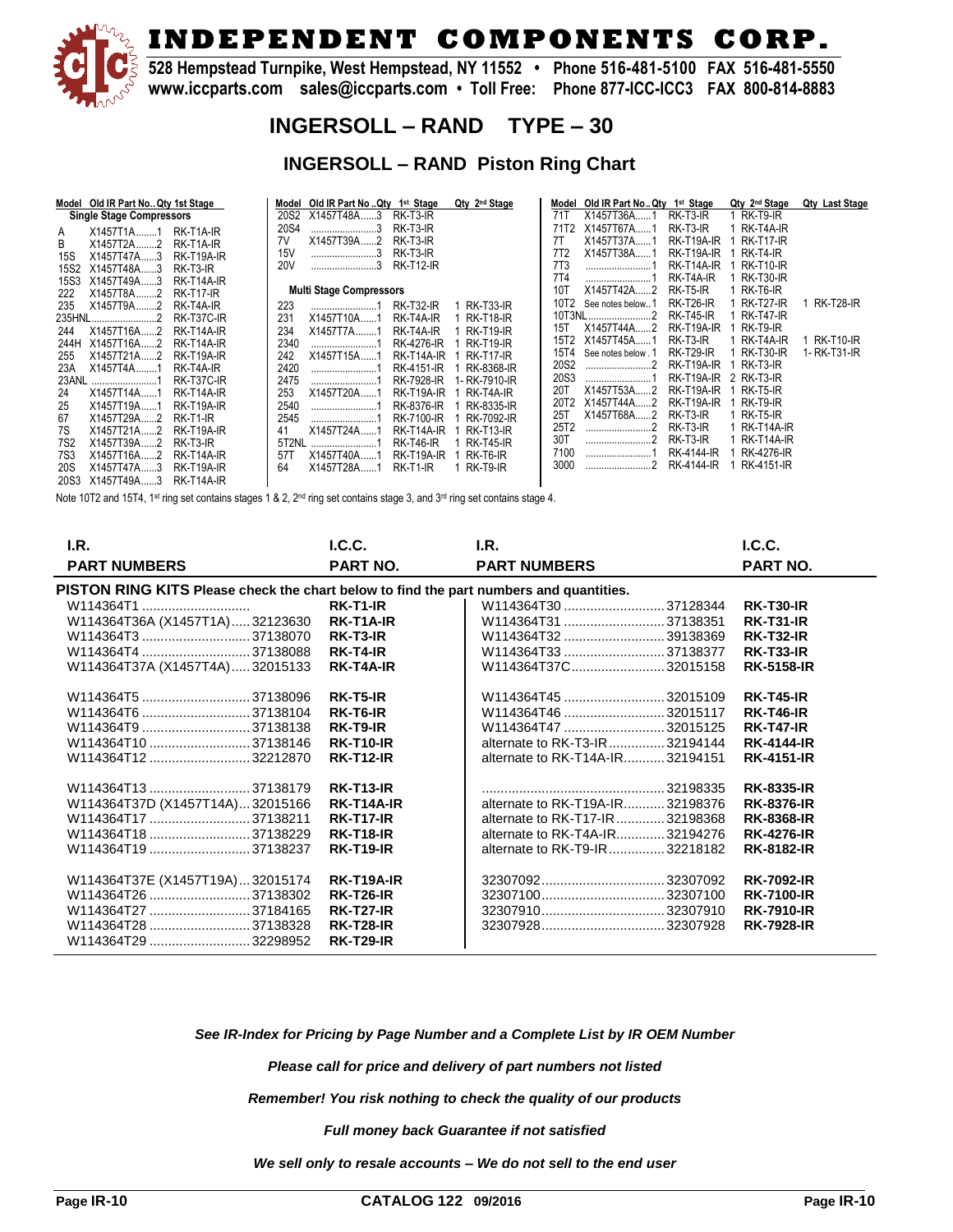**528 Hempstead Turnpike, West Hempstead, NY 11552 • Phone 516-481-5100 FAX 516-481-5550 www.iccparts.com sales@iccparts.com • Toll Free: Phone 877-ICC-ICC3 FAX 800-814-8883**

### **INGERSOLL – RAND TYPE – 30**

| I.R.                                              | I.C.C.              | I.R.                 | I.C.C.              |
|---------------------------------------------------|---------------------|----------------------|---------------------|
| <b>PART NUMBERS</b>                               | <b>PART NO.</b>     | <b>PART NUMBERS</b>  | <b>PART NO.</b>     |
| <b>PISTON PINS</b>                                |                     |                      |                     |
|                                                   | <b>PIN-231H-IR</b>  |                      | PIN-15TL-IR         |
|                                                   | <b>PIN-234L-IR</b>  |                      | PIN-15TH-IR         |
|                                                   | <b>PIN-234H-IR</b>  |                      | PIN-20TH-IR         |
|                                                   | <b>PIN-242L-IR</b>  |                      | <b>PIN-25T2H-IR</b> |
|                                                   | <b>PIN-242H-IR</b>  |                      | PIN-7TH-IR          |
|                                                   |                     |                      |                     |
|                                                   | <b>PIN-253L-IR</b>  |                      | <b>PIN-71T2H-IR</b> |
|                                                   | <b>PIN-253H-IR</b>  |                      | <b>PIN-7100H-IR</b> |
|                                                   | <b>PIN-2540H-IR</b> |                      | PIN-25WG-L-IR       |
|                                                   | PIN-SS3-IR          |                      | PIN-25WG-H-IR       |
|                                                   |                     |                      | PIN-64L-IR          |
|                                                   | PIN-10TL-IR         |                      |                     |
|                                                   | PIN-10TH-IR         |                      | <b>PIN-4037-IR</b>  |
|                                                   |                     |                      | <b>PIN-0271-IR</b>  |
| PISTONS with PINS & LOCK RINGS                    |                     |                      |                     |
| W75295T30 30215412                                | <b>PST-231H-IR</b>  |                      | PST-SS3-IR          |
|                                                   | <b>PST-234L-IR</b>  | W75295T150 30215206  | PST-10TL-IR         |
| W75295T10  30215180                               | <b>PST-234H-IR</b>  | W75295T140 30215271  | PST-10TH-IR         |
| 3249657232496572                                  | <b>PST-2340L-IR</b> |                      |                     |
|                                                   |                     | W75295T230 30215214  |                     |
|                                                   | <b>PST-2340H-IR</b> |                      | PST-15TL-IR         |
|                                                   |                     | W75295T210 30215198  | PST-15TH-IR         |
| W75295T60 30215263                                | <b>PST-242L-IR</b>  | W75295T170 30215438  | <b>PST-15T2H-IR</b> |
| W75295T40 30288518                                | <b>PST-242H-IR</b>  | W75295T240 30215222  | PST-25TL-IR         |
|                                                   | <b>PST-2420L-IR</b> |                      |                     |
|                                                   | <b>PST-2475H-IR</b> | W75295T220  30292312 | <b>PST-25T2H-IR</b> |
|                                                   | <b>PST-2475L-IR</b> | W75295T190 31517634  | <b>PST-7TH-IR</b>   |
|                                                   |                     | W75295T180 30292304  | PST-7T2H-IR         |
| W75295T121  30287825                              | <b>PST-253L-IR</b>  | W75295T200 30292460  | PST-71T2H-IR        |
| W75295T100 30215255                               | <b>PST-253H-IR</b>  |                      |                     |
|                                                   | <b>PST-2540H-IR</b> |                      | <b>PST-7100H-IR</b> |
|                                                   | <b>PST-2545L-IR</b> |                      | PST-64L-IR          |
|                                                   | <b>PST-2545H-IR</b> |                      |                     |
| <b>PISTON PIN LOCK RINGS</b>                      |                     |                      |                     |
|                                                   | <b>LR-234-IR</b>    |                      |                     |
|                                                   |                     |                      | <b>LR-253-IR</b>    |
|                                                   | <b>LR-242-IR</b>    |                      | $LR-15T-IR$         |
| PISTONS with PISTON RINGS SETS, PINS & LOCK RINGS |                     |                      |                     |
| W75295T30R31141146                                | <b>PSTR-231H-IR</b> | W75295T230R31117518  | PSTR-15TL-IR        |
| W75295T20R37154895                                | PSTR-234L-IR        | W75295T210R31517667  | PSTR-15TH-IR        |
| W75295T10R30292411                                | <b>PSTR-234H-IR</b> | W75295T170R31517626  | PSTR-15T2H-IR       |
| W75295T60R30292361                                | <b>PSTR-242L-IR</b> | W75295T240R31517675  | PSTR-25TL-IR        |
| W75295T40R30292262                                | <b>PSTR-242H-IR</b> | W75295T220R37123981  | PSTR-25T2H-IR       |
|                                                   |                     |                      |                     |
| W75295T121R37154937                               | <b>PSTR-253L-IR</b> | W75295T190R31517642  | <b>PSTR-7TH-IR</b>  |
| W75295T100R31517550                               | <b>PSTR-253H-IR</b> | W75295T180R37004405  | <b>PSTR-7T2H-IR</b> |
| W75295T150R31517600                               | PSTR-10TL-IR        | W75295T200R31517659  | PSTR-71T2H-IR       |
| W75295T140R31517592                               | PSTR-10TH-IR        |                      |                     |
|                                                   |                     |                      |                     |
| <b>PISTON TOPS for NL Pistons</b>                 |                     |                      |                     |
|                                                   | PST-5T2LP-IR        |                      | PSTR-10T3HP-IR      |
|                                                   | PST-10T3HP-IR       |                      |                     |
|                                                   |                     |                      |                     |

*Prices subject to change without notice*

#### *Kits may be available for other similar compressors. Please call for details.*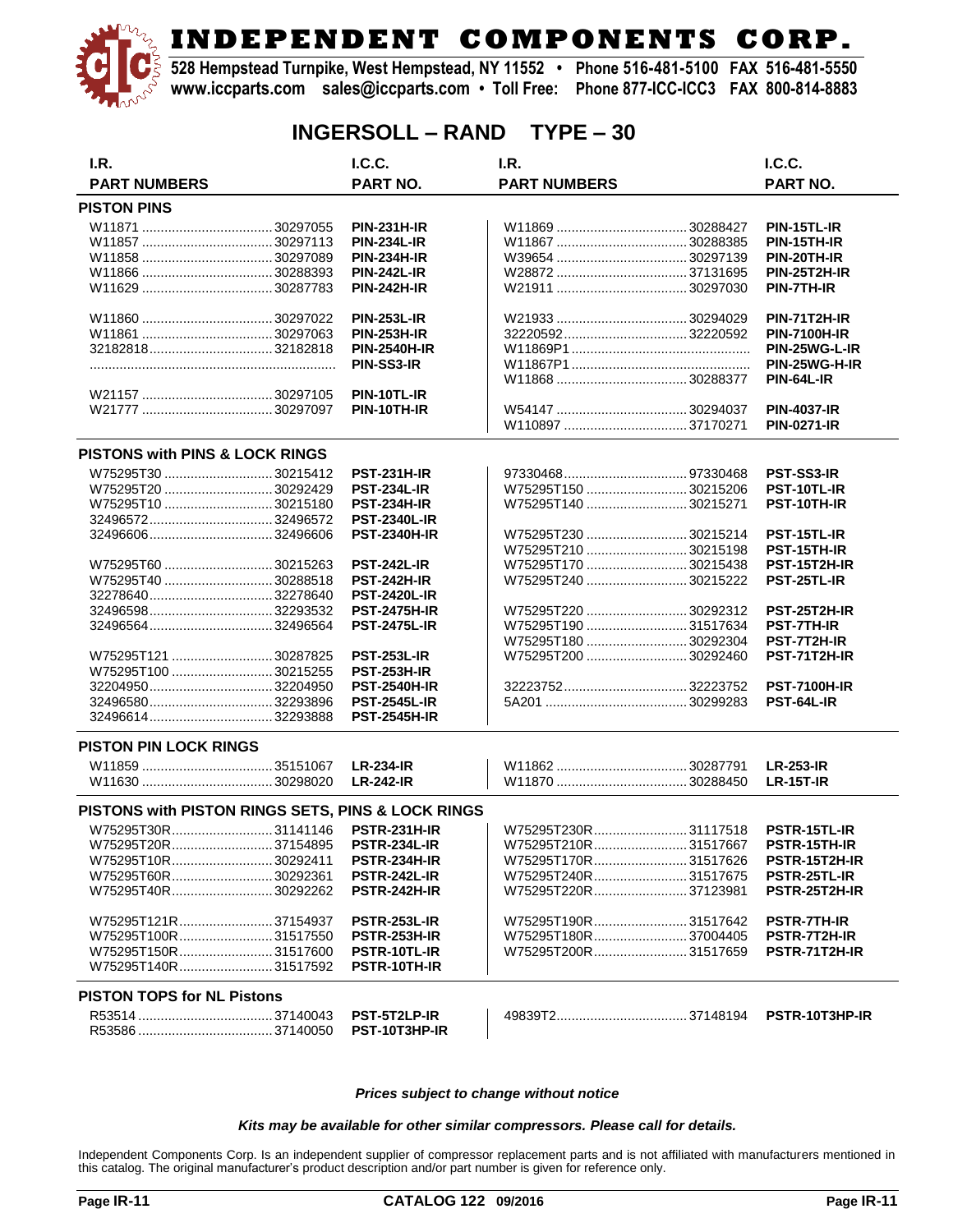

**528 Hempstead Turnpike, West Hempstead, NY 11552 • Phone 516-481-5100 FAX 516-481-5550 www.iccparts.com sales@iccparts.com • Toll Free: Phone 877-ICC-ICC3 FAX 800-814-8883**

### **INGERSOLL – RAND TYPE – 30**

| I.R.                                       | I.C.C.                                     | I.R.                                                    | I.C.C.                                     |
|--------------------------------------------|--------------------------------------------|---------------------------------------------------------|--------------------------------------------|
| <b>PART NUMBERS</b>                        | <b>PART NO.</b>                            | <b>PART NUMBERS</b>                                     | <b>PART NO.</b>                            |
| <b>CONNECTING RODS</b>                     |                                            |                                                         |                                            |
| <b>ALUMINUM CONNECTING RODS</b>            |                                            | <b>IRON CONNECTING RODS</b>                             |                                            |
| H36355 ALUM  32004145                      | <b>ROD-234A-IR</b>                         |                                                         | ROD-71T2HI-IR                              |
| H36357 ALUM  32004152                      | <b>ROD-242A-IR</b>                         |                                                         | ROD-57THI-IR                               |
| H36356 ALUM 32198160                       | <b>ROD-253A-IR</b>                         |                                                         | ROD-10TLI-IR                               |
|                                            | <b>ROD-SS3-IR</b>                          |                                                         | ROD-10THI-IR                               |
| <b>BRONZE CONNECTING RODS</b>              |                                            |                                                         | ROD-15TLI-IR                               |
| R40639 (H36355)  32004145                  | <b>ROD-234-IR</b>                          |                                                         | ROD-15THI-IR                               |
| R33936 (H36357)  32004152                  | <b>ROD-242-IR</b>                          |                                                         |                                            |
| R40641 (H36356) 32198160                   | <b>ROD-253-IR</b>                          |                                                         |                                            |
|                                            | ROD-64-IR                                  |                                                         |                                            |
|                                            | ROD-64WG-IR                                |                                                         |                                            |
| <b>CYLINDERS</b>                           |                                            |                                                         |                                            |
| W75296T30 (R7433)  37128550                | <b>CYL-231H-IR</b>                         | W75296T370 (H6164) 37128782                             | CYL-15TL-IR                                |
| W75296T50 (H48527)  37130630               | <b>CYL-234L-IR</b>                         | W75296T350 (H6163) 37128501                             | CYL-15TH-IR                                |
| W75296T35 (R4079) 37128659                 | <b>CYL-234H-IR</b>                         | W75296T310 (H6341) 37128675                             | CYL-15T2H-IR                               |
| (New style HP head)  32144586              | CYL-234NH-IR                               | W75296T390 (F16816)32030389                             | <b>CYL-15T4-1-IR</b>                       |
|                                            |                                            |                                                         |                                            |
| W75296T90 (H48528) 37128535                | <b>CYL-242L-IR</b>                         | W75296T391 (F16815)30944961                             | <b>CYL-15T4-2-IR</b>                       |
| W75296T70 (R4114) 37128634                 | <b>CYL-242H-IR</b>                         | W75296T315 (H27497)31240658                             | <b>CYL-15T4-3-IR</b>                       |
| W75296T160 (H48529)37128576                | <b>CYL-253L-IR</b>                         | W75296T305 (H27488)32054660                             | <b>CYL-15T4-4-IR</b>                       |
| W75296T131 (R7444P1)  37128592             | <b>CYL-253H-IR</b>                         | W75296T380 (H6338) 37128832                             | CYL-25T2L-IR                               |
|                                            |                                            | W75296T361 (H6477P1) 30291108                           | CYL-25T2H-IR                               |
|                                            | <b>CYL-2340L-IR</b>                        |                                                         |                                            |
|                                            | <b>CYL-2340H-IR</b>                        | W75296T320 37128519                                     | CYL-7T2H-IR                                |
|                                            | <b>CYL-2420L-IR</b>                        | W75296T330 (H6318)  37128477                            | <b>CYL-7TH-IR</b>                          |
|                                            | <b>CYL-2475L-IR</b>                        |                                                         |                                            |
|                                            |                                            | W75296T341 (H6340P1)  37128725                          | CYL-71T2H-IR                               |
| 32247652 (Model 2420 also)  32247652       | <b>CYL-2475H-IR</b>                        | 3215392632153926                                        | CYL-30TL-IR                                |
|                                            | <b>CYL-2540L-IR</b>                        |                                                         | CYL-30TH-IR                                |
|                                            | <b>CYL-2540H-IR</b>                        |                                                         |                                            |
|                                            | <b>CYL-2545L-IR</b><br><b>CYL-2545H-IR</b> |                                                         | <b>CYL-3000L-IR</b><br><b>CYL-3000H-IR</b> |
|                                            |                                            | 3217216532172165                                        |                                            |
|                                            | <b>CYL-SS3-IR</b>                          |                                                         | <b>CYL-7100H-IR</b>                        |
|                                            |                                            |                                                         | CYL-64L-IR                                 |
| W75296T230 (H6271) 30998330                | CYL-10TL-IR                                |                                                         |                                            |
| W75296T220 (H6270) 37140035                | CYL-10TH-IR                                |                                                         |                                            |
| <b>CYLINDER RELIEF VALVE and AUX VALVE</b> |                                            |                                                         |                                            |
| W75290T30  30291801                        | <b>CRV-1A-IR</b>                           |                                                         | <b>CRV-0982-IR</b>                         |
|                                            | <b>CRV-5567-IR</b>                         |                                                         | <b>VAL-3543T3-IR</b>                       |
| LOW OIL LEVEL SWITCH                       |                                            |                                                         |                                            |
| 3220152732201527                           | <b>SWO-1527-IR</b>                         |                                                         |                                            |
| R53470 (H31231)  37046448                  | <b>SWO-3470-IR</b>                         | W111475<br>(NEMA 4 – for Outside & Hazardous locations) |                                            |
|                                            |                                            |                                                         |                                            |

#### *See IR-Index for Pricing by Page Number and a Complete List by IR OEM Number*

................................................. 32217390 **SWO-7390-IR**

*Prices subject to change without notice*

#### *Kits may be available for other similar compressors. Please call for details.*

Independent Components Corp. Is an independent supplier of compressor replacement parts and is not affiliated with manufacturers mentioned in<br>this catalog. The original manufacturer's product description and/or part number

32276313................................. 32276313 **SWO-6313-IR** H48165 .................................... 32001109 **SWO-8165-IR**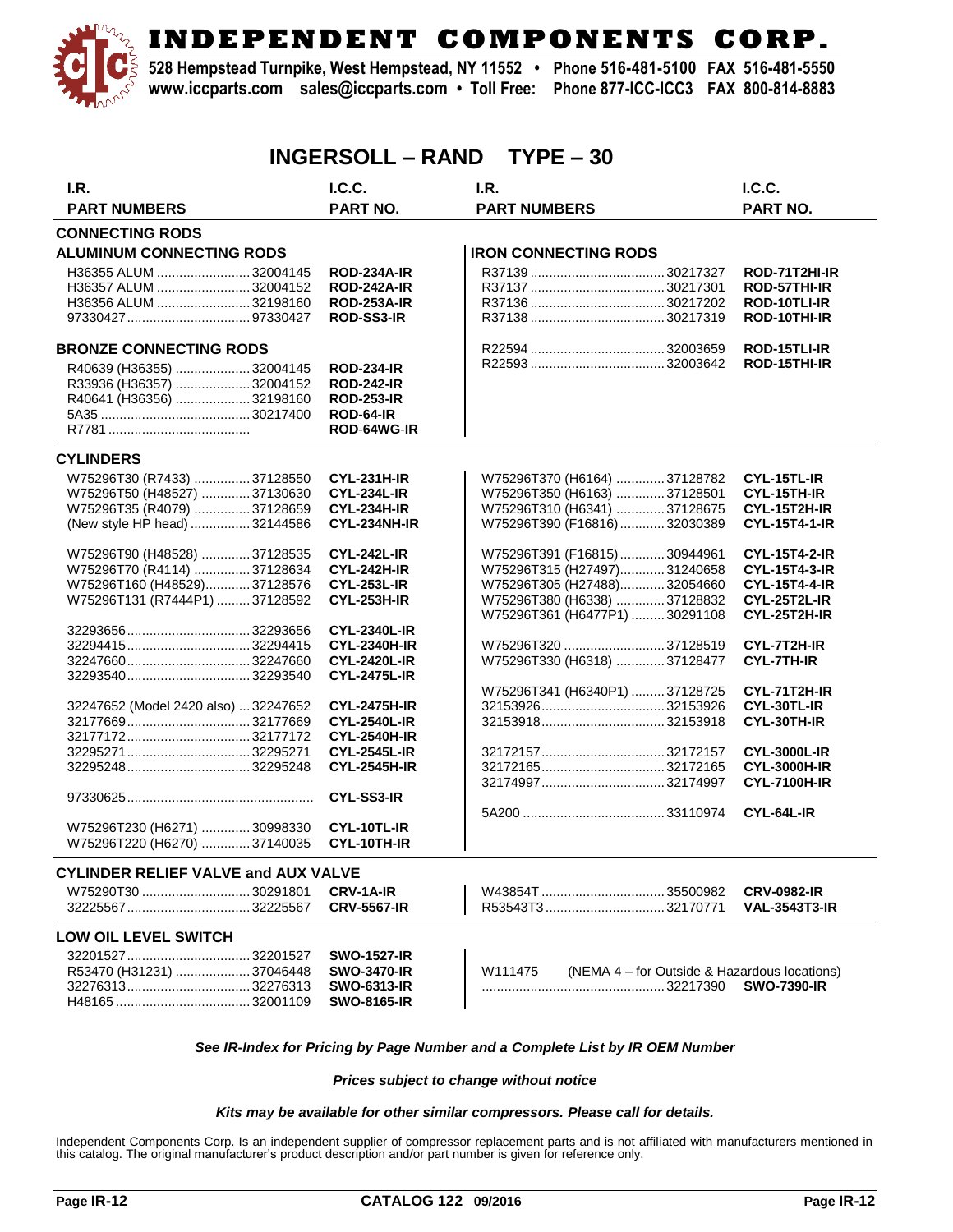**528 Hempstead Turnpike, West Hempstead, NY 11552 • Phone 516-481-5100 FAX 516-481-5550 www.iccparts.com sales@iccparts.com • Toll Free: Phone 877-ICC-ICC3 FAX 800-814-8883**

| <b>INGERSOLL – RAND</b><br>$TYPE - 30$                                                          |                     |                                                                    |  |                       |  |
|-------------------------------------------------------------------------------------------------|---------------------|--------------------------------------------------------------------|--|-----------------------|--|
| I.R.                                                                                            | I.C.C.              | I.R.                                                               |  | I.C.C.                |  |
| <b>PART NUMBERS</b>                                                                             | I.C.C. PART NO.     | <b>PART NUMBERS</b>                                                |  | PART NO.              |  |
| CRANKSHAFTS with MAIN BEARINGS, lock washers and nuts (as required), now with crankpin bushings |                     |                                                                    |  |                       |  |
|                                                                                                 | <b>CKS-A-IR</b>     |                                                                    |  | <b>CKS-10T3NLM-IR</b> |  |
|                                                                                                 | CKS-64-IR           | W75291T8030211601                                                  |  | CKS-15T-IR            |  |
| W75291T2030211577                                                                               | <b>CKS-234-IR</b>   |                                                                    |  | <b>CKS-2340-IR</b>    |  |
| W75291T22  30212238                                                                             | <b>CKS-231-IR</b>   | 3227863232278632                                                   |  | <b>CKS-2420-IR</b>    |  |
| W75291T30 (W75291T150)30211585                                                                  | <b>CKS-242-IR</b>   | 3249650732496507                                                   |  | <b>CKS-2475-IR</b>    |  |
| W75291T40 30211593                                                                              | <b>CKS-253-IR</b>   | 3221353032213530                                                   |  | <b>CKS-2540-IR</b>    |  |
| W75291T50 30211635                                                                              | <b>CKS-5T2NL-IR</b> |                                                                    |  | <b>CKS-2545-IR</b>    |  |
| W75291T60 (W75291T60D)  30211627                                                                | CKS-71T-IR          |                                                                    |  | <b>CKS-SS3-IR</b>     |  |
| W75291T70  30211619                                                                             | <b>CKS-10T-IR</b>   | W75291T106 32011900                                                |  | <b>CKS-3000-IR</b>    |  |
| W75291T135  32040024                                                                            | CKS-10T3NL-IR       |                                                                    |  |                       |  |
| CRANKSHAFT NUTS, LOCK WASHERS and WOODRUF KEYS SPACER/SHIMS & LOCKTITE                          |                     |                                                                    |  |                       |  |
|                                                                                                 | <b>NUT-15T-IR</b>   |                                                                    |  | <b>WDRF-242-IR</b>    |  |
|                                                                                                 | <b>NUT-7T-IR</b>    |                                                                    |  | <b>WDRF-71T-IR</b>    |  |
|                                                                                                 | <b>NUT-2545-IR</b>  | 23A9C101295083721                                                  |  | <b>WDRF-15T-IR</b>    |  |
|                                                                                                 |                     |                                                                    |  |                       |  |
|                                                                                                 | <b>LW-15T-IR</b>    | 3218580332185803                                                   |  | <b>LOC-609-IR</b>     |  |
|                                                                                                 | LW-7T-IR            |                                                                    |  |                       |  |
|                                                                                                 | <b>LW-2545-IR</b>   |                                                                    |  |                       |  |
| <b>Crankshaft Repair Kits</b>                                                                   |                     | <b>SHAFT SLEEVE for Crankshaft Repair</b>                          |  |                       |  |
|                                                                                                 | <b>SRK-2545-IR</b>  |                                                                    |  | <b>SLV-3000-IR</b>    |  |
|                                                                                                 | <b>SRK-3000-IR</b>  | 3217496332174963                                                   |  | <b>SLV-2545-IR</b>    |  |
| 3249879232498792                                                                                | <b>SRK-7100-IR</b>  | 3249892532498925                                                   |  | <b>SLV-7100-IR</b>    |  |
|                                                                                                 | <b>SRK-2475-IR</b>  | 3249993132499931                                                   |  | <b>SLV-2475-IR</b>    |  |
| PILOT VALVES and THRUST PINS                                                                    |                     |                                                                    |  |                       |  |
| W75289T60 31117484                                                                              | PIVAL-3-IR          |                                                                    |  | THR-1-IR              |  |
| R53608T10 (R53608T20)  37007986                                                                 | PIVAL-4-IR          |                                                                    |  | THR-2-IR              |  |
| R53608T50 (R53608T60) 37046869                                                                  | PIVAL-5-IR          | W114074 32028706                                                   |  | THR-3-IR              |  |
|                                                                                                 | PIVAL-5B-IR         |                                                                    |  |                       |  |
|                                                                                                 |                     |                                                                    |  | THR-4-IR              |  |
|                                                                                                 |                     |                                                                    |  | THR-5-IR              |  |
|                                                                                                 |                     | 3221840632218406                                                   |  | THR-6-IR              |  |
| <b>CRANKPIN CAP &amp; UNLOADER ASSEMBLIES</b>                                                   |                     |                                                                    |  |                       |  |
| <b>CRANKPIN CAP ASSEMBLIES Complete with weights</b>                                            |                     | <b>UNLOADER ASSEMBLIES</b> (Crankpin cap assembly and pilot valve) |  |                       |  |
| W75288T20  30210264 CCA-234-IR                                                                  |                     |                                                                    |  |                       |  |
| W75288T30 30278295                                                                              | <b>CCA-242-IR</b>   | W114086T30 (W114086T35)37007960                                    |  | <b>CCP-242-IR</b>     |  |
| W75288T40 (W75288T45)30289110                                                                   | <b>CCA-253-IR</b>   | W114086T40 (W114086T45)37129640                                    |  | <b>CCP-253-IR</b>     |  |
| W75288T50  30290944                                                                             | CCA-10T-IR          | W114086T50 (W114086T55)37129681                                    |  | CCP-10T-IR            |  |
|                                                                                                 | CCP-10T3NLM-IR      | W114086T60 (W114086T65)37129707                                    |  | CCP-15T-IR            |  |
| W75288T60  30210272                                                                             | <b>CCA-15T-IR</b>   |                                                                    |  |                       |  |
| W75288T70 30290636                                                                              | <b>CCA-20T2-IR</b>  | <b>CRANKPIN CAPS Plain w/o Centrifugal Unloaders</b>               |  |                       |  |
|                                                                                                 |                     |                                                                    |  | <b>CCAP-235V-IR</b>   |  |
| <b>CRANKPIN CAP LOCKING SCREW</b>                                                               |                     |                                                                    |  | CCAP-244V-IR          |  |
| 35A2C3E  95044111                                                                               | <b>SCR-4111-IR</b>  |                                                                    |  | <b>CCAP-255V-IR</b>   |  |
| W21297 (35A2C110E)95101911                                                                      | <b>SCR-1297-IR</b>  |                                                                    |  | CCAP-15V-IR           |  |
| <b>CRANKPIN BUSHINGS</b>                                                                        |                     |                                                                    |  |                       |  |
|                                                                                                 | <b>CPB-234-IR</b>   | 3224589632245896                                                   |  | <b>CPB-5896-IR</b>    |  |
|                                                                                                 | <b>CPB-242-IR</b>   |                                                                    |  | CPB-10T-IR            |  |
|                                                                                                 | <b>CPB-253-IR</b>   |                                                                    |  | CPB-15T-IR            |  |
|                                                                                                 | CPB-7T-IR           | 5A32 (D38481)33216920                                              |  | CPB-64-IR             |  |
|                                                                                                 | CPB-57T-IR          | 5A32A (D42987) 32029571                                            |  | <b>CPB-554-IR</b>     |  |

*Please call for price and delivery of part numbers not listed*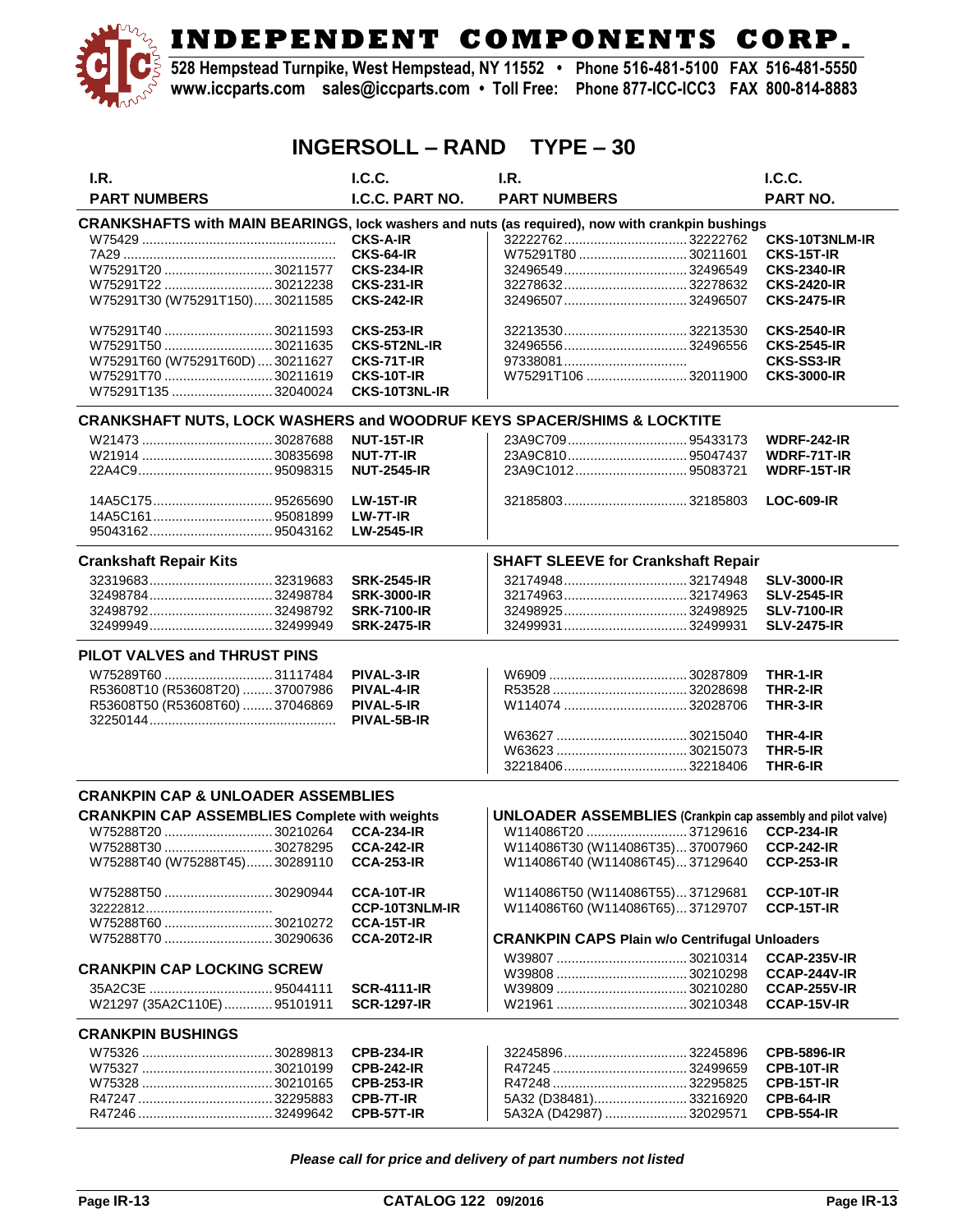

**528 Hempstead Turnpike, West Hempstead, NY 11552 • Phone 516-481-5100 FAX 516-481-5550 www.iccparts.com sales@iccparts.com • Toll Free: Phone 877-ICC-ICC3 FAX 800-814-8883**

### **INGERSOLL – RAND TYPE – 30**

| I.R.                                                                             | <b>I.C.C.</b>                    | I.R.                                                               | <b>I.C.C.</b>                            |
|----------------------------------------------------------------------------------|----------------------------------|--------------------------------------------------------------------|------------------------------------------|
| <b>PART NUMBERS</b>                                                              | <b>PART NO.</b>                  | <b>PART NUMBERS</b>                                                | <b>PART NO.</b>                          |
| <b>MAIN BEARINGS</b>                                                             |                                  |                                                                    |                                          |
| 26A19X205NRC3 (26A19X205NR)  95951216                                            | <b>BB-205L-IR</b>                | 27A19X308NRC3 (27A19X308NR)  95951257                              | <b>BB-308L-IR</b>                        |
| 27A19X305C3 (27X19X305) 95930400                                                 | <b>BB-305-IR</b>                 | 28A19X408C3 (28A19X408) 95951299                                   | <b>BB-408-IR</b>                         |
| 26A19X206NRC3 (26A19X206NR)  95134185                                            | <b>BB-206L-IR</b>                | 27A19X309NRC3 (27A19X309NR)  95951265                              | <b>BB-309L-IR</b>                        |
| 27A19X306C3 (27A19X306)95213914                                                  | <b>BB-306-IR</b>                 | 28A19X409C3 (28A19X409) 95939674                                   | <b>BB-409-IR</b>                         |
| 26A19X207NRC3 (26A19X207NR)  95951224                                            | <b>BB-207L-IR</b>                | 27A19X310NRC3 (27A19X310NR)  95951273                              | <b>BB-310L-IR</b>                        |
| 27A19X307C3 (27A19X307) 95753604                                                 | <b>BB-307-IR</b>                 | 28A19X410C3 (28A19X410)95764163                                    | <b>BB-410-IR</b>                         |
| 27A19X30NRC3 (27A19X307NR)95951240                                               | <b>BB-307L-IR</b>                |                                                                    | <b>BB-8122-IR</b>                        |
| 28A19X407C3 (28Z19X407)  95421186                                                | <b>BB-407-IR</b>                 | 32295701 32295701                                                  | <b>BB-5701-IR</b>                        |
| NOTE: In above Main Bearing part numbers, the suffix L indicates with Lock Ring. |                                  |                                                                    |                                          |
| <b>OIL FILLER PLUG</b>                                                           |                                  |                                                                    |                                          |
| W75294T10 (W82)30216055                                                          | PLUG-T10-IR                      | W75294T30 30289003                                                 | <b>PLUG-T30-IR</b>                       |
| W75294T20 30213094                                                               | PLUG-T20-IR                      |                                                                    |                                          |
| <b>PRESSURE SWITCH</b>                                                           |                                  |                                                                    |                                          |
|                                                                                  | SWP-T5-IR                        |                                                                    |                                          |
| <b>INTERCOOLER VENT VALVE</b>                                                    |                                  |                                                                    |                                          |
|                                                                                  | <b>IVAL-0362-IR</b>              |                                                                    | <b>IVAL-5799-IR</b>                      |
|                                                                                  |                                  |                                                                    |                                          |
| <b>OIL SEALS</b>                                                                 |                                  | W99622T6  32204554                                                 |                                          |
|                                                                                  | <b>OS-A-IR</b><br>OS-234-IR +    | W99622T7 (W99622T44)32204596                                       | <b>OS-10T-IR +</b><br><b>OS-15T-IR +</b> |
| W99622T1 (W99622T40)32204521                                                     |                                  | X1220T16 (W99622T16)                                               | <b>OS-554-IR</b>                         |
|                                                                                  | OS-242-IR +                      |                                                                    | <b>OS-SS5-IR +</b>                       |
| W99622T4 (W99622T42)32204547<br>W99622T5 (207A11AN9688) 95225363                 | OS-253-IR +<br><b>OS-7T-IR +</b> |                                                                    |                                          |
|                                                                                  |                                  | +Viton Oil Seal with Bore Tite on OD. Oil seals without + are Buna |                                          |
| <b>INTERCOOLER TUBE ASSEMBLIES</b>                                               |                                  |                                                                    |                                          |
|                                                                                  | <b>IT-T14-IR</b>                 |                                                                    |                                          |
| X1434T14 (X1434T14N)  32237315<br>X1434T16 (X1434T16N)  32024697                 | <b>IT-T16-IR</b>                 | X1434T71 (X1434T71N)  32237299                                     | <b>IT-234-IR</b><br><b>IT-242-IR</b>     |
| X1434T18 (X1434T18N)  32237323                                                   | <b>IT-T18-IR</b>                 | 32164287 32164287                                                  | $IT-253-IR$                              |
| X1434T20 (X1434T20N)  32237356                                                   | <b>IT-T20-IR</b>                 |                                                                    | IT-2475-IR                               |
|                                                                                  |                                  |                                                                    |                                          |
| X1434T34 (X1434T34N)  32042475                                                   | <b>IT-T34-IR</b>                 | 32196925 32196925                                                  | <b>IT-6925-IR</b>                        |
| X1434T39 (X1434T39N)32237380                                                     | <b>IT-T39-IR</b>                 |                                                                    | IT-6933-IR                               |
| X1434T42 (X1434T42N)  32237372                                                   | <b>IT-T42-IR</b>                 |                                                                    | <b>IT-6941-IR</b>                        |
|                                                                                  | <b>IT-T46-IR</b>                 | 3219695832196958                                                   | IT-6958-IR                               |
| X1434T47 (X1434T47N) 32042590                                                    | <b>IT-T47-IR</b>                 | 32196966<br>.32196966                                              | IT-6966-IR                               |
| X1434T48 (X1434T48N)  32042608                                                   | <b>IT-T48-IR</b>                 |                                                                    | <b>IT-6974-IR</b>                        |
| X1434T49 (X1434T49N)  32042616                                                   | <b>IT-T49-IR</b>                 | 32196982 32196982                                                  | <b>IT-6982-IR</b>                        |
| X1434T50 (X1434T50N)  32042632                                                   | <b>IT-T50-IR</b>                 |                                                                    | <b>IT-6990-IR</b>                        |
| X1434T51 (X1434T51N)32042640                                                     | <b>IT-T51-IR</b>                 |                                                                    | <b>IT-7006-IR</b>                        |
| X1434T58 (X1434T58N)  32237364                                                   | <b>IT-T58-IR</b>                 |                                                                    | <b>IT-1682-IR</b>                        |
|                                                                                  |                                  |                                                                    | <b>IT-1690-IR</b>                        |
|                                                                                  |                                  | 3221170832211708                                                   | IT-1708-IR                               |
| <b>INTERCOOLER TUBE NUTS and CONNECTORS</b>                                      |                                  |                                                                    |                                          |
| 70A10B5 (X1506-IN6) 95058723                                                     | <b>TNUT-3/8-IR</b>               | 71A10B11 (X1506-IC6) 95083143                                      | TCON-3/8-IR                              |
| 70A10B7 (X1506-IN8)95108544                                                      | <b>TNUT-1/2-IR</b>               | 71A10B15 (X1506-IC8)95083184                                       | <b>TCON-1/2-IR</b>                       |
|                                                                                  |                                  | 71A10B8 (X1506-IC5)95082483                                        | <b>TCON-5/16-IR</b>                      |
|                                                                                  |                                  | 71A10B20 (X1506-IC12) 95083275                                     | <b>TCON-3/4-IR</b>                       |
|                                                                                  |                                  |                                                                    |                                          |

*See IR-Index for Pricing by Page Number and a Complete List by IR OEM Number*

*Please call for price and delivery of part numbers not listed*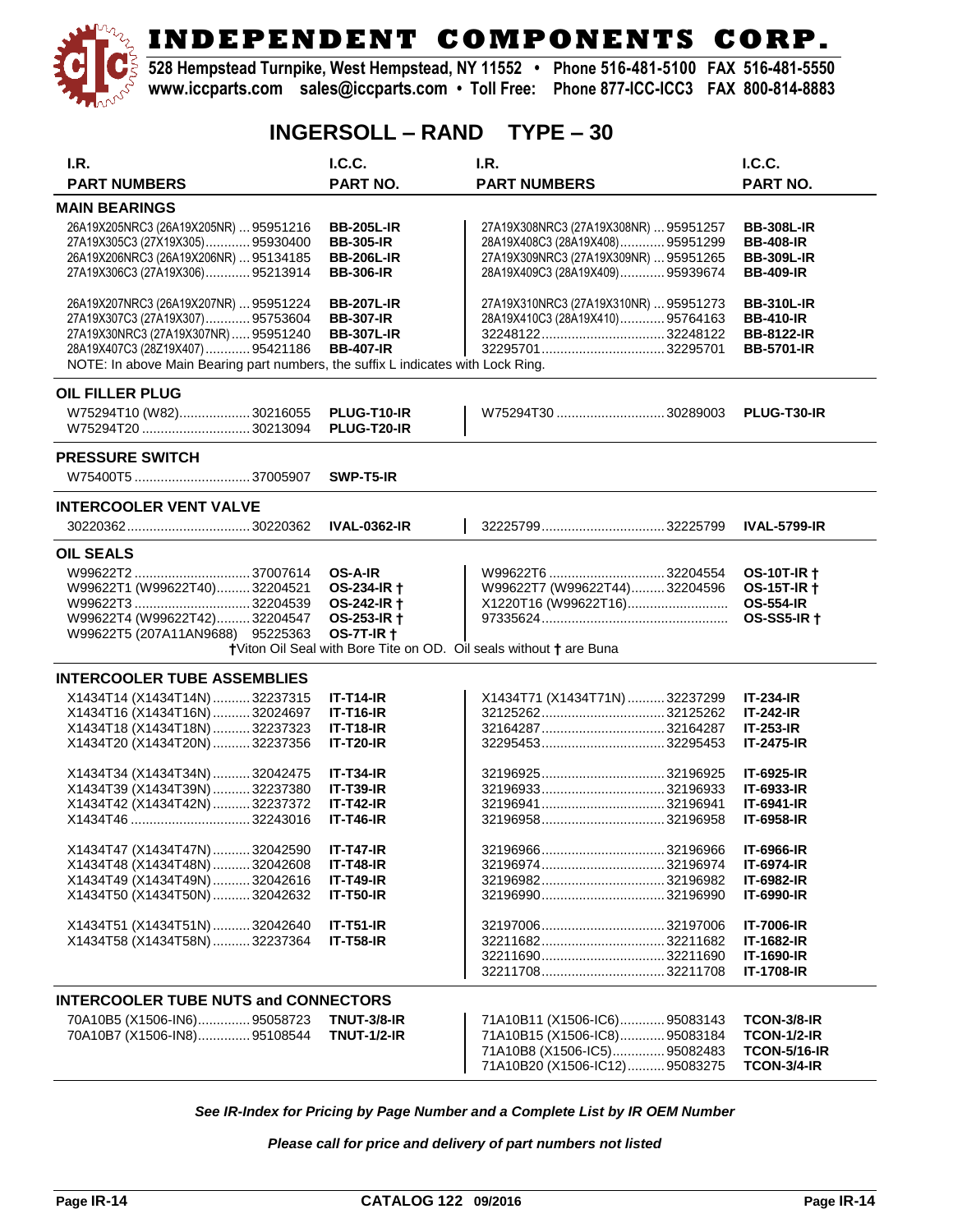**528 Hempstead Turnpike, West Hempstead, NY 11552 • Phone 516-481-5100 FAX 516-481-5550 www.iccparts.com sales@iccparts.com • Toll Free: Phone 877-ICC-ICC3 FAX 800-814-8883**

### **INGERSOLL – RAND TYPE – 30**

| I.R.                                                                                                                                                          | I.C.C.                                                                                                                    | I.R.                                                               | I.C.C.                                                                                                                           |
|---------------------------------------------------------------------------------------------------------------------------------------------------------------|---------------------------------------------------------------------------------------------------------------------------|--------------------------------------------------------------------|----------------------------------------------------------------------------------------------------------------------------------|
| <b>PART NUMBERS</b>                                                                                                                                           | <b>PART NO.</b>                                                                                                           | <b>PART NUMBERS</b>                                                | <b>PART NO.</b>                                                                                                                  |
| <b>UNLOADER PARTS</b>                                                                                                                                         |                                                                                                                           |                                                                    |                                                                                                                                  |
| UNLOADER ASSEMBLIES COMPLETE                                                                                                                                  |                                                                                                                           | <b>UNLOADER PISTONS and PLATES</b>                                 |                                                                                                                                  |
| W75297T10 (W21854T)30292023<br>W75297T20 30293015<br>W75297T40 30292007                                                                                       | UNLA-7TH-IR<br>UNLA-15TH-IR<br>UNLA-15TL-IR                                                                               | W21468 (R71568)32016537<br>W21469 (R71597)32016578                 | <b>UPI-15T-IR</b><br>UPI-7TH-IR<br>UPLL-15T-IR<br>UPLH-15T-IR                                                                    |
| W75297T60 30291991<br>W75297T30 31117567                                                                                                                      | UNLA-20TH-IR<br>UNLA-20TL-IR<br>UNLA-25T2H-IR                                                                             | W21852 (R71599)32016594<br>W28878 (R71570)32016552                 | UPLH-7T2-IR<br><b>UPLH-25T2-IR</b>                                                                                               |
| <b>UNLOADER PARTS</b>                                                                                                                                         |                                                                                                                           |                                                                    |                                                                                                                                  |
| W75297T10B (W21854) 37129830<br>W75297T10C (W21855)  30211296<br>W75297T20C (W21466) 37129905<br>W75297T40B (W21464) 37129947<br>W75297T20B (W21465) 37129889 | <b>UBO-7TH-IR</b><br><b>UBC-7TH-IR</b><br><b>UBC-15T-IR</b><br>UBO-15TL-IR<br><b>UBO-15TH-IR</b>                          | <b>UNLOADER SPRINGS</b><br>W136434 (PP567) 32012395                | UNSP-1-IR<br>UNSP-2-IR                                                                                                           |
| W75297T60B (W35359)  37130044<br>W75297T50B (W39698) 37130010<br>W75297T30B (W28879)  37129921                                                                | <b>UBO-20T-IR</b><br><b>UBO-25T-IR</b><br><b>UBO-25T2H IR</b><br><b>DP-15T-IR</b>                                         |                                                                    |                                                                                                                                  |
| UNLOADER KITS and PARTS for Models 2540, 2545, 7100 & 3000                                                                                                    |                                                                                                                           |                                                                    |                                                                                                                                  |
| 32257081 32257081                                                                                                                                             | <b>UKIT-7100-IR</b><br><b>UKIT-3000-IR</b><br><b>UKIT-2540-IR</b>                                                         | 32256257 (32184129 replacement)<br>32256265 (32188658 replacement) | <b>UPS-6257-IR</b><br><b>UPS-6265-IR</b>                                                                                         |
|                                                                                                                                                               | <b>US-4740-IR</b>                                                                                                         |                                                                    | <b>TCO-4508-IR</b><br><b>TEO-6356-IR</b><br><b>MBTO-5721-IR</b>                                                                  |
| <b>DIAPHRAGMS</b>                                                                                                                                             |                                                                                                                           |                                                                    |                                                                                                                                  |
|                                                                                                                                                               | <b>DPH-234-IR</b><br><b>DPH-253-IR</b>                                                                                    |                                                                    | <b>DPH-4059-IR</b><br><b>DPH-4720-IR</b>                                                                                         |
| <b>V-BELTS</b>                                                                                                                                                |                                                                                                                           |                                                                    |                                                                                                                                  |
|                                                                                                                                                               | BELT-B90-IR<br><b>BELT-0541-IR</b><br><b>BELT-0558-IR</b>                                                                 | 3A19C10595100251                                                   | <b>BELT-A85-IR</b><br><b>BELT-C105-IR</b>                                                                                        |
| <b>PRESSURE GAUGES</b>                                                                                                                                        |                                                                                                                           |                                                                    |                                                                                                                                  |
| R63304T1632013898                                                                                                                                             | <b>PG-3898-IR</b><br><b>PG-T23-IR</b>                                                                                     | R63304T3332127896                                                  | <b>PG-T33-IR</b>                                                                                                                 |
| <b>MANIFOLD CONNECTIONS and FLANGES</b>                                                                                                                       |                                                                                                                           |                                                                    |                                                                                                                                  |
|                                                                                                                                                               | <b>MCON-15T-IR</b><br><b>FLA-0475-IR</b><br><b>CONN-0491-IR</b>                                                           | 3216050932160509<br>3216451932164519                               | <b>CONN-0509-IR</b><br><b>CONN-4519-IR</b><br><b>FLA-0697-IR</b>                                                                 |
| <b>OTHER PARTS</b>                                                                                                                                            |                                                                                                                           |                                                                    |                                                                                                                                  |
| W75292T50 (H6314P1)  31246572<br>W75292T70 37128089                                                                                                           | <b>FCB-15T-IR</b><br><b>FC-71T2-IR</b><br><b>FC-15T-IR</b><br><b>BUR-T3-IR</b><br><b>BUR-T25-IR</b><br><b>BRG-7614-IR</b> |                                                                    | <b>ELB-8265-IR</b><br><b>MBT-7522-IR</b><br><b>TE-0143-IR</b><br><b>TE-0441-IR</b><br><b>TE-1860-IR</b><br><b>SETS-109A10-IR</b> |

*Full money back Guarantee if not satisfied*

#### *We sell only to resale accounts – We do not sell to the end user*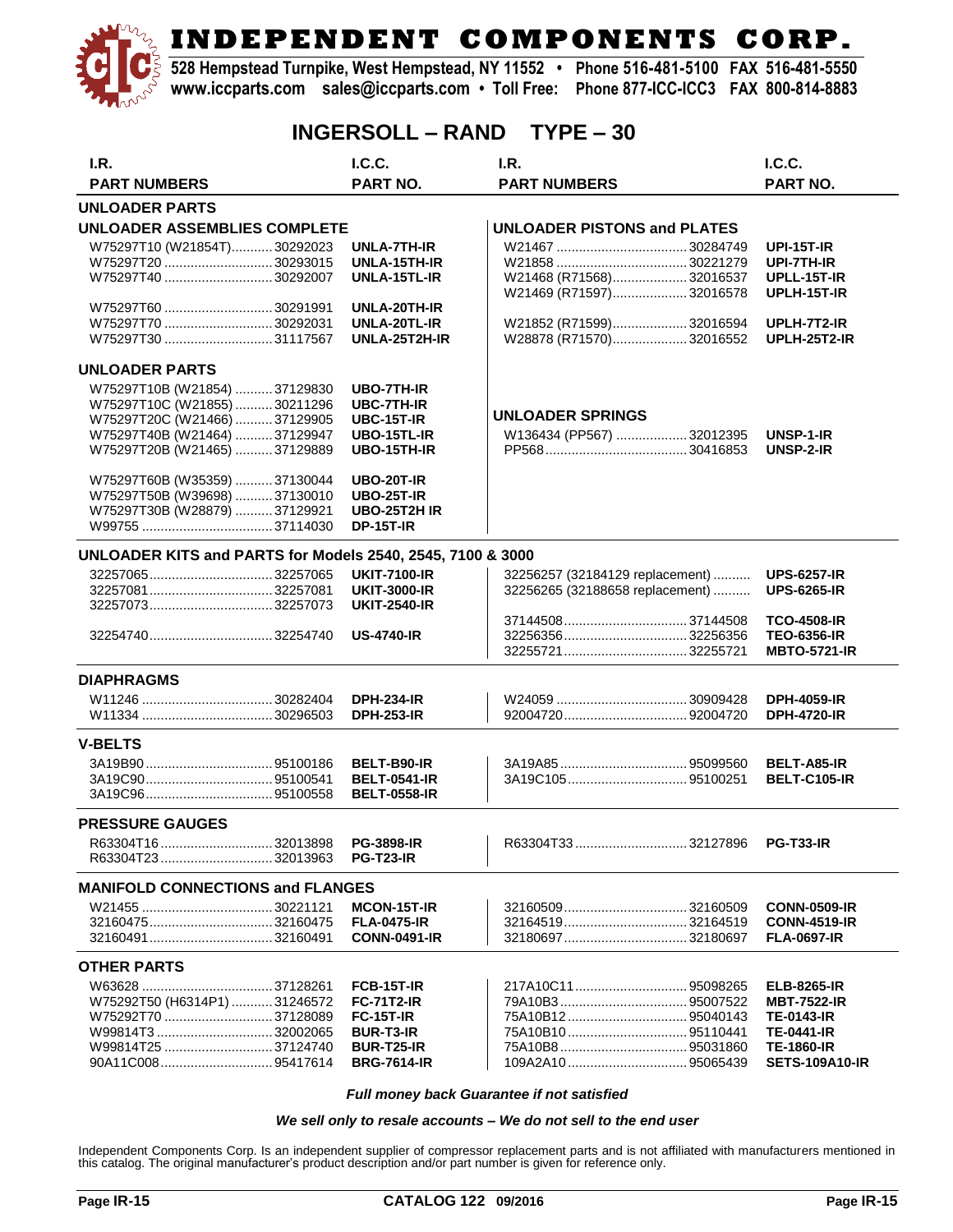**528 Hempstead Turnpike, West Hempstead, NY 11552 • Phone 516-481-5100 FAX 516-481-5550 www.iccparts.com sales@iccparts.com • Toll Free: Phone 877-ICC-ICC3 FAX 800-814-8883**

### **INGERSOLL – RAND TYPE – 30**

| I.R.                                               | IC.C.                 | I.R.                            | IC.C.                |
|----------------------------------------------------|-----------------------|---------------------------------|----------------------|
| <b>PART NUMBERS</b>                                | PART NO.              | <b>PART NUMBERS</b>             | PART NO.             |
| <b>INTERCOOLER SAFETY VALVES and SAFETY VALVES</b> |                       |                                 |                      |
| X1396T28-60 72062151                               | <b>ISV-60-IR</b>      | X1396T28-325  32174286          | <b>ISV-325-IR</b>    |
| X1396T28-65 37106226                               | <b>ISV-65-IR</b>      | X1396T19-400 37181286           | <b>SV-1286-IR</b>    |
| X1396T28-80 72062185                               | <b>ISV-80-IR</b>      | X1396T19-700 32001414           | <b>SV-1414-IR</b>    |
| X1396T28-100 30812093                              | <b>ISV-100-IR</b>     | X1396T19-800 31385511           | <b>SV-T19-800-IR</b> |
| X1396T28-110 30812101                              | <b>ISV-110-IR</b>     | X1396T19-1300 37179926          | <b>SV-9926-IR</b>    |
|                                                    |                       |                                 |                      |
| X1396T28-125 30812119                              | <b>ISV-125-IR</b>     | X1396T19-1400 32203267          | <b>SV-3267-IR</b>    |
| X1396T28-150 37102845                              | <b>ISV-150-IR</b>     | X1396T30-3300 37102092          | <b>SV-2092-IR</b>    |
| X1396T28-160  37106176                             | <b>ISV-160-IR</b>     | X1396T30-3800 72062250          | <b>SV-2250-IR</b>    |
| X1396T28-165  37106432                             | <b>ISV-165-IR</b>     | X1396T2-11030357867             | <b>SV-T2-110-IR</b>  |
| X1396T28-175  72062037                             | <b>ISV-175-IR</b>     | X1396T29-50 31385719            | <b>SV-T29-50-IR</b>  |
|                                                    |                       |                                 |                      |
| X1396T28-200 31385693                              | <b>ISV-200-IR</b>     | X1396T42-125 72062334           | <b>SV-2334-IR</b>    |
| X1396T28-250 72062078                              | <b>ISV-250-IR</b>     | X1396T63-125 37106366           | SV-T63-125-IR        |
| X1396T28-260 37106184                              | <b>ISV-260-IR</b>     |                                 |                      |
| <b>CHECK VALVES</b>                                |                       |                                 |                      |
| W75305T50  30289920                                | <b>CKV-234-IR</b>     |                                 | <b>CKV-2927-IR</b>   |
| H36393T22 (H36393T20)  32141558                    | <b>CKV-242-IR</b>     |                                 | <b>CKV-2943-IR</b>   |
| H36393T30 (W75305T70)  37148202                    | <b>CKV-253-IR</b>     |                                 | <b>CKV-1235-IR</b>   |
|                                                    | <b>CKV-9474-IR</b>    |                                 | <b>CKV-1141-IR</b>   |
|                                                    | <b>CKV-2901-IR</b>    |                                 | <b>CKV-4966-IR</b>   |
|                                                    |                       |                                 |                      |
| <b>CHECK VALVE DISCS &amp; SPRINGS</b>             |                       |                                 |                      |
|                                                    | CKD-1-IR              |                                 | CSP-1-IR             |
|                                                    | CKD-2-IR              |                                 |                      |
| <b>HARDWARE</b>                                    |                       |                                 |                      |
|                                                    | SCR-35C1N-IR          |                                 | <b>SCR-35C219-IR</b> |
| 35A2C56 (35A21C56) 95035176                        | <b>SCR-35A2C56-IR</b> |                                 | <b>SCR-35C227-IR</b> |
|                                                    | <b>SCR-35C110-IR</b>  |                                 |                      |
|                                                    |                       | 87A2C106G  32059784             |                      |
|                                                    | <b>SCR-9612-IR</b>    |                                 | <b>SCR-9874-IR</b>   |
|                                                    |                       |                                 | <b>SETS-109A5-IR</b> |
|                                                    | <b>SCR-35C113-IR</b>  | X1428T116X38 (25A13C5) 95002762 | <b>RP-2762-IR</b>    |
|                                                    | <b>SCR-35D113-IR</b>  | 3224654832246548                | <b>SCR-6548-IR</b>   |
|                                                    | <b>SCR-C123-IR</b>    |                                 | <b>SCR-6563-IR</b>   |
| <b>O-RINGS</b>                                     |                       |                                 |                      |
| 20A11BM13095008397                                 | <b>ORG-UPH-IR</b>     |                                 | <b>ORG-6167-IR</b>   |
|                                                    | ORG-20T-IR            |                                 | <b>ORG-0204-IR</b>   |
|                                                    | <b>ORG-TPS-IR</b>     |                                 | <b>ORG-6183-IR</b>   |
| 20A11CM010 (X1363T5)  95018404                     | <b>ORG-TPL-IR</b>     | 20A11EM141 95022000             | <b>ORG-UP-IR</b>     |
|                                                    | <b>ORG-UB-IR</b>      | 20A11EM212 (20A11CM212)95018149 | <b>ORG-FP-IR</b>     |
|                                                    |                       |                                 |                      |
| Other O-rings available, Please call for price     |                       |                                 |                      |
| <b>FLYWHEELS</b>                                   |                       |                                 |                      |
|                                                    | <b>FLY-253-IR</b>     |                                 | <b>FLY-15T2-IR</b>   |
|                                                    | <b>FLY-234-IR</b>     | 32496432                        | <b>FLY-2475-IR</b>   |
|                                                    | <b>FLY-242-IR</b>     |                                 |                      |
|                                                    |                       |                                 |                      |

*See IR-Index for Pricing by Page Number and a Complete List by IR OEM Number*

*Please call for price and delivery of part numbers not listed*

*Remember! You risk nothing to check the quality of our products*

*Full money back Guarantee if not satisfied*

*We sell only to resale accounts – We do not sell to the end user*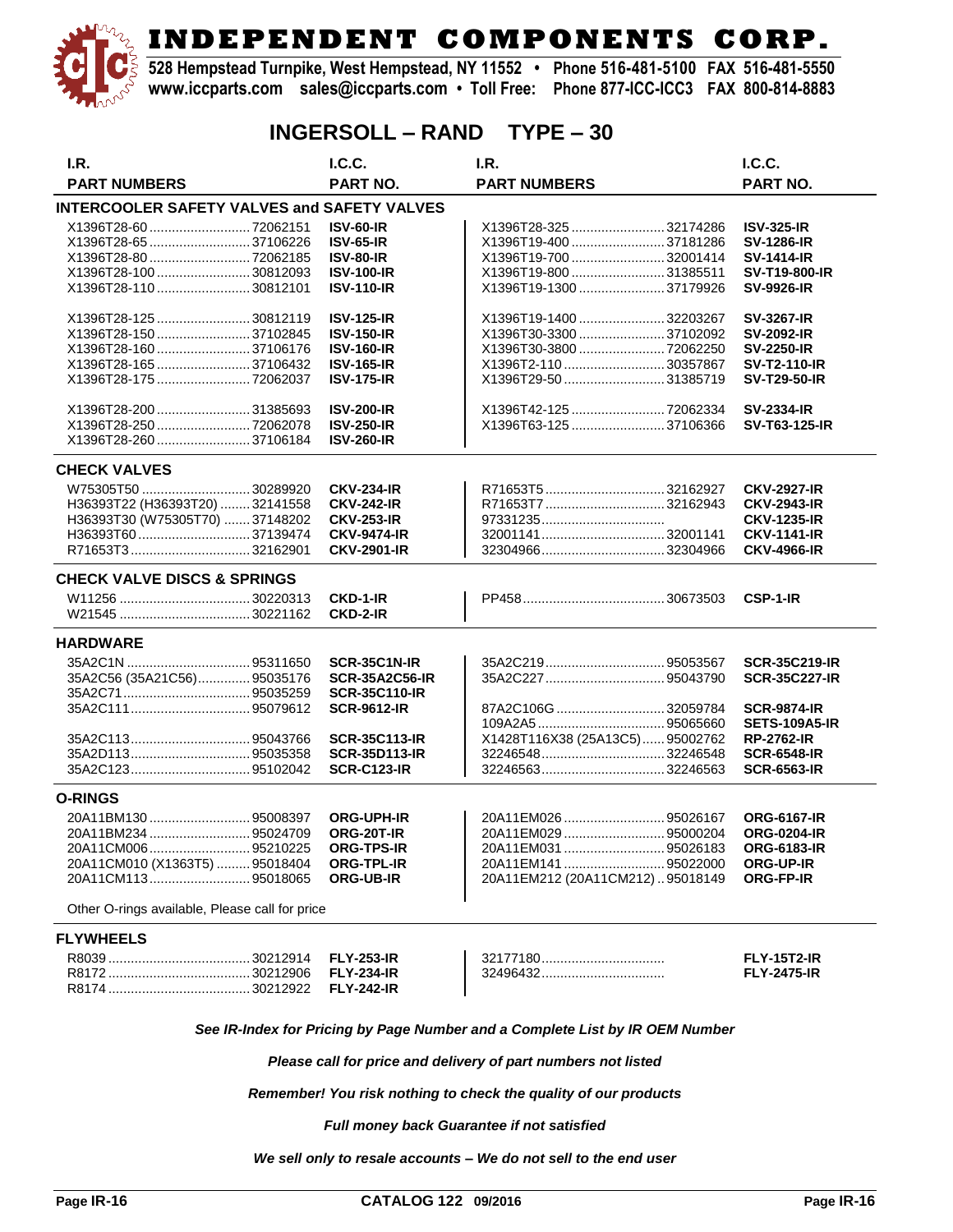**528 Hempstead Turnpike, West Hempstead, NY 11552 • Phone 516-481-5100 FAX 516-481-5550 www.iccparts.com sales@iccparts.com • Toll Free: Phone 877-ICC-ICC3 FAX 800-814-8883**

### **INGERSOLL – RAND TYPE – 30**

| I.R.                                                                                                                       | <b>I.C.C.</b>         | I.R.                                                                                                                                   | I.C.C.                |
|----------------------------------------------------------------------------------------------------------------------------|-----------------------|----------------------------------------------------------------------------------------------------------------------------------------|-----------------------|
| <b>PART NUMBERS</b>                                                                                                        | <b>PART NO.</b>       | <b>PART NUMBERS</b>                                                                                                                    | <b>PART NO.</b>       |
|                                                                                                                            |                       |                                                                                                                                        |                       |
| VALVE and HEAD GASKETS The following head gaskets are normally made from Flexible Graphite material. If you want them made |                       |                                                                                                                                        |                       |
|                                                                                                                            |                       | from compressed non-asbestos (Green) material remove the "G" from the part number. Note that our kits are available with both types of |                       |
| gaskets, if you do not see it, please ask.                                                                                 |                       |                                                                                                                                        |                       |
| W6870 (32232761)  32246324                                                                                                 | <b>VPHH-253-G-IR</b>  | 3217292632267502                                                                                                                       | <b>VPHL-3000-G-IR</b> |
| W90937 (32232779)  32246340                                                                                                | <b>VPCH-253-G-IR</b>  | 3217293432252801                                                                                                                       | <b>VPHH-3000-G-IR</b> |
| W11317 (30280366)  32267528                                                                                                | <b>VPCL-253-G-IR</b>  | 3217294232267510                                                                                                                       | <b>VPCL-3000-G-IR</b> |
| W11316 (30280358) 32267536                                                                                                 | <b>VPHL-253-G-IR</b>  | 3217295932252827                                                                                                                       | <b>VPCH-3000-G-IR</b> |
|                                                                                                                            |                       |                                                                                                                                        | <b>VPSG-3000-G-IR</b> |
| W11340 (32232787)  32246332                                                                                                | <b>VPCH-242-G-IR</b>  |                                                                                                                                        |                       |
| W6870 (32232761)  32246324                                                                                                 | <b>VPHH-242-G-IR</b>  |                                                                                                                                        | <b>VPC-SS3-IR</b>     |
| W6923 (30280515)  32267544                                                                                                 | <b>VPCL-242-G-IR</b>  |                                                                                                                                        | <b>VPC-SS5-IR</b>     |
| W6921 (30279038)  32267551                                                                                                 | <b>VPHL-242-G-IR</b>  |                                                                                                                                        | VPH-SS3-IR            |
|                                                                                                                            |                       |                                                                                                                                        | <b>VPH-SS5-IR</b>     |
|                                                                                                                            | <b>VPCL-2540-G-IR</b> |                                                                                                                                        |                       |
|                                                                                                                            | <b>VPHH-2540-G-IR</b> |                                                                                                                                        |                       |
| 32178824 32252785                                                                                                          | <b>VPCH-2540-G-IR</b> |                                                                                                                                        |                       |
|                                                                                                                            | <b>VPSG-2540-G-IR</b> |                                                                                                                                        |                       |
|                                                                                                                            | <b>VPHL-2540-G-IR</b> |                                                                                                                                        |                       |
|                                                                                                                            |                       |                                                                                                                                        |                       |
| HEAD BOLTS and WASHERS- For flexible graphite gaskets                                                                      |                       |                                                                                                                                        |                       |
|                                                                                                                            | <b>SCR-4196-IR</b>    |                                                                                                                                        | <b>FW-3/8-IR</b>      |
| 35A2D115 (35A2C115) 32246548 (95103792)                                                                                    |                       | 3227940832060006                                                                                                                       | <b>SFW-9408-IR</b>    |
| Grade 8 bolts for use in 242 with above <b>SCR-6548-IR</b>                                                                 |                       |                                                                                                                                        |                       |
| 35A2D117 (32246563) 95103818                                                                                               |                       |                                                                                                                                        |                       |
| Grade 8 bolts for use in 253 with above                                                                                    | <b>SCR-6563-IR</b>    |                                                                                                                                        |                       |
| <b>VALVE &amp; HEAD GASKETS</b>                                                                                            |                       |                                                                                                                                        |                       |
|                                                                                                                            |                       |                                                                                                                                        |                       |
| <b>HEAD GASKETS (O-rings)</b>                                                                                              |                       | VALVE and HEAD GASKETS made of compressed non-                                                                                         |                       |
|                                                                                                                            | <b>VPCOH-2475-IR</b>  | asbestos material                                                                                                                      |                       |
|                                                                                                                            | <b>VPCOL-2420-IR</b>  |                                                                                                                                        | HGH-7T2-IR            |
|                                                                                                                            | <b>VPCOL-2545-IR</b>  |                                                                                                                                        | <b>HGL-71T-IR</b>     |
| 3229406832294068                                                                                                           | <b>VPCOH-2545-IR</b>  |                                                                                                                                        | HCL-71T-IR            |
|                                                                                                                            |                       |                                                                                                                                        | <b>HGL-15T-IR</b>     |
| VALVE and HEAD GASKETS made of flexible graphite type                                                                      |                       |                                                                                                                                        | <b>HGH-15T-IR</b>     |
| material                                                                                                                   |                       |                                                                                                                                        |                       |
| 3224792632247926                                                                                                           | <b>VPHH-2475-IR</b>   |                                                                                                                                        | HCL-15T-IR            |
| 32247934 32247934                                                                                                          | <b>VPHL-2420-IR</b>   |                                                                                                                                        | HCH-15T-IR            |
|                                                                                                                            | <b>VPHL-2475-IR</b>   |                                                                                                                                        | HGL-20T-IR            |
| 32248197 32248197                                                                                                          | <b>VPCL-2475-IR</b>   |                                                                                                                                        | <b>HGH-20T-IR</b>     |
|                                                                                                                            |                       |                                                                                                                                        | <b>HGH-20T2-IR</b>    |
|                                                                                                                            | <b>VPHH-2545-IR</b>   |                                                                                                                                        |                       |
|                                                                                                                            | <b>VPHL-2545-IR</b>   |                                                                                                                                        | <b>CTL-20T-IR</b>     |
|                                                                                                                            |                       |                                                                                                                                        | CTH-20T-IR            |
| VALVE and HEAD GASKETS made of compressed non-                                                                             |                       |                                                                                                                                        | <b>CTH-20T2-IR</b>    |
| asbestos material                                                                                                          |                       | W28719 (W28719A) 30294300                                                                                                              | <b>HGH-25T2-IR</b>    |
|                                                                                                                            |                       |                                                                                                                                        | <b>HCH-25T2-IR</b>    |
|                                                                                                                            | <b>VPHH-231-IR</b>    |                                                                                                                                        |                       |
|                                                                                                                            | <b>VPCH-231-IR</b>    | W75335 (4A261)30294425                                                                                                                 | <b>HGH-5335-IR</b>    |
|                                                                                                                            | <b>VPHH-234-IR</b>    | W75336 (4A211) 30294391                                                                                                                | <b>HGL-4A211-IR</b>   |
| 234 ser. no. 568000 & up 32144552                                                                                          | VPHH-4552-IR          | 5A211 (H51 G5391)30299168                                                                                                              | HGL-64-IR             |
|                                                                                                                            | <b>VPCH-234-IR</b>    |                                                                                                                                        | HGH-64-IR             |
|                                                                                                                            |                       |                                                                                                                                        | <b>HGL-3835-IR</b>    |
| 234 ser. no. 568000 & up 32144545                                                                                          | <b>VPCH-4545-IR</b>   |                                                                                                                                        |                       |
| VPHL-234-IR use                                                                                                            | <b>VPHH-253-IR</b>    | 3215386832153868                                                                                                                       | <b>HGH-3868-IR</b>    |
|                                                                                                                            | <b>VPCL-234-IR</b>    | 3215384332153843                                                                                                                       | <b>CYLL-3843-IR</b>   |
|                                                                                                                            | <b>HGH-7T-IR</b>      | 3215387632153876                                                                                                                       |                       |
|                                                                                                                            | HCH-7T-IR             |                                                                                                                                        | <b>CYLH-3876-IR</b>   |
|                                                                                                                            |                       |                                                                                                                                        |                       |

*Prices subject to change without notice*

*Kits may be available for other similar compressors. Please call for details.*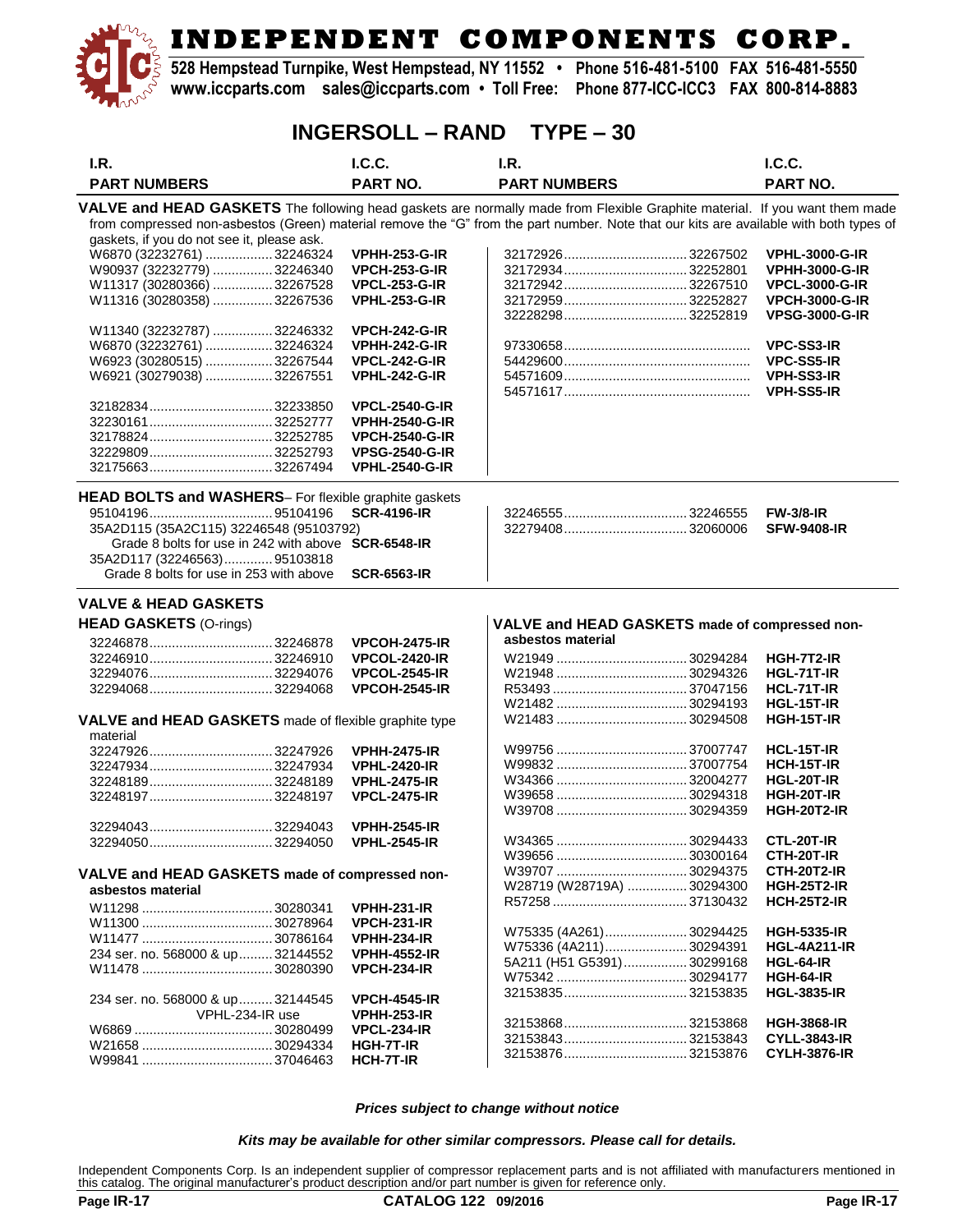

**528 Hempstead Turnpike, West Hempstead, NY 11552 • Phone 516-481-5100 FAX 516-481-5550 www.iccparts.com sales@iccparts.com • Toll Free: Phone 877-ICC-ICC3 FAX 800-814-8883**

## **INGERSOLL – RAND TYPE – 30**

| I.R.                         | I.C.C.             | I.R.                                  | I.C.C.              |
|------------------------------|--------------------|---------------------------------------|---------------------|
| <b>PART NUMBERS</b>          | <b>PART NO.</b>    | <b>PART NUMBERS</b>                   | PART NO.            |
| <b>OTHER TYPE 30 GASKETS</b> |                    |                                       |                     |
|                              | <b>ORG-8385-IR</b> |                                       | <b>VPC-A-IR</b>     |
| R40620 (R40620T1)  30299226  | <b>FEC-234-IR</b>  |                                       | <b>IH-6798-IR</b>   |
|                              | <b>FEC-242-IR</b>  |                                       | <b>CF-5511-IR</b>   |
|                              | <b>FEC-253-IR</b>  |                                       | CB-10T3NL-IR        |
|                              |                    |                                       |                     |
|                              | <b>FEC-15T-IR</b>  |                                       | <b>VSG-0471-IR</b>  |
|                              | <b>FEC-10T-IR</b>  | X1016T31 30345193                     | <b>SFW-3/4-IR</b>   |
|                              | FEC-71T-IR         | X1016T33 30345219                     | <b>SW-20T-IR</b>    |
|                              | <b>REC-253-IR</b>  | X1016T34  30345227                    | <b>FW-3/8-IR</b>    |
|                              | <b>MC-235-IR</b>   |                                       | <b>SFW-1/2-IR</b>   |
|                              | <b>MC-244-IR</b>   | X1016T36 30345243                     | <b>SFW-5/8-IR</b>   |
|                              | <b>MC-255-IR</b>   | X1014T8-6  31162050                   | <b>PV-234-IR</b>    |
|                              | <b>REC-64-IR</b>   | X1026T32 (78A11C2X0056X0106) 95674750 | <b>BG-15T-IR</b>    |
|                              | <b>REC-15T-IR</b>  | 3A216 (H51-5212)  30439210            | <b>IH-64-IR</b>     |
|                              | <b>CB-15T-IR</b>   | 3A704 (H51-G5236) 30818033            | <b>VCG-3A704-IR</b> |
|                              | <b>MC-15T-IR</b>   |                                       | <b>CW-8827-IR</b>   |
|                              |                    |                                       |                     |
|                              | <b>UBL-15T-IR</b>  | 32153801  32153801                    | <b>MHD-3801-IR</b>  |
|                              | <b>UBH-15T-IR</b>  |                                       | <b>IDM-3819-IR</b>  |
|                              | <b>UC-15T-IR</b>   |                                       | <b>MHI-3827-IR</b>  |
|                              | <b>REC-1655-IR</b> |                                       | <b>UCL-3850-IR</b>  |
|                              | <b>FEC-1656-IR</b> | 3215388432153884                      | <b>UCH-3884-IR</b>  |
|                              | <b>CB-1657-IR</b>  | 32153967  32153967                    | <b>IIM-3967-IR</b>  |
|                              | <b>MC-15V-IR</b>   |                                       | <b>FL-0558-IR</b>   |
|                              | <b>MC-10T-IR</b>   |                                       | <b>FL-0566-IR</b>   |
| W21783 (W21783A)  30295174   | REC-10T-IR         |                                       | <b>UC-2540-IR</b>   |
|                              | UBH-7T-IR          |                                       | <b>MG-2540-IR</b>   |
|                              | UCH-7T-IR          |                                       | <b>ORG-7850-IR</b>  |
|                              | <b>REC-57T-IR</b>  | 3224786832247868                      | <b>CB-2475-IR</b>   |
|                              | FEC-57T-IR         |                                       | <b>SHEC-2475-IR</b> |
|                              | REC-71T-IR         |                                       |                     |
|                              |                    |                                       | <b>FEC-2475-IR</b>  |
|                              | <b>ORG-8862-IR</b> |                                       | <b>CB-2340-IR</b>   |
|                              | <b>UBH-25T2-IR</b> |                                       | <b>REC-2340-IR</b>  |
|                              | <b>UPL-20T-IR</b>  |                                       | <b>FEC-2340-IR</b>  |
|                              | UPH-20T-IR         | 3229401932294019                      | <b>CB-2545-IR</b>   |
|                              | <b>UCH-20T-IR</b>  |                                       | <b>SHEC-2545-IR</b> |
|                              | <b>UCL-20T-IR</b>  |                                       | <b>FEC-2545-IR</b>  |
|                              | <b>HG-2775-IR</b>  |                                       | <b>CB-SS5-IR</b>    |
|                              | <b>GKT-2776-IR</b> |                                       | <b>FEC-64-IR</b>    |
|                              | <b>MC-20V-IR</b>   |                                       | <b>FEC-554-IR</b>   |
|                              | <b>CB-20V-IR</b>   | 5A15 (H51-G5395) 30299184             | <b>CB-64-IR</b>     |
|                              | <b>FL-0488-IR</b>  | 5A216A (H51-G5539)  30439244          | $IL-64-IR$          |
|                              | <b>REC-234-IR</b>  |                                       | <b>VCG-704-IR</b>   |
|                              | <b>REC-242-IR</b>  |                                       | <b>VCG-704A-IR</b>  |
| W73343 (4A216) 30294896      | <b>FL-3343-IR</b>  | 78A11C2X0020X0030  95674651           | <b>CW-4651-IR</b>   |
| W73344 (2A216)30294888       | <b>FL-2A216-IR</b> | 78A11C2X0024X0034  95674677           | <b>CW-4677-IR</b>   |
|                              |                    |                                       |                     |
|                              | <b>CB-234-IR</b>   |                                       | <b>CB-SS3-IR</b>    |
| W75331 (W75331A) 30289870    | <b>CB-242-IR</b>   |                                       | <b>REC-SS3-IR</b>   |
| W75332 (W75332A)  30294201   | <b>CB-253-IR</b>   |                                       | <b>REC-SS5-IR</b>   |
|                              | <b>FEC-A-IR</b>    |                                       |                     |
| <b>FILTER PADS</b>           |                    |                                       |                     |
|                              | PAD-1-IR           |                                       | No Longer Avaliable |
|                              |                    |                                       |                     |

Stack of Pads replaced by 1 **ELE-2-IR**

*See IR-Index for Pricing by Page Number and a Complete List by IR OEM Number*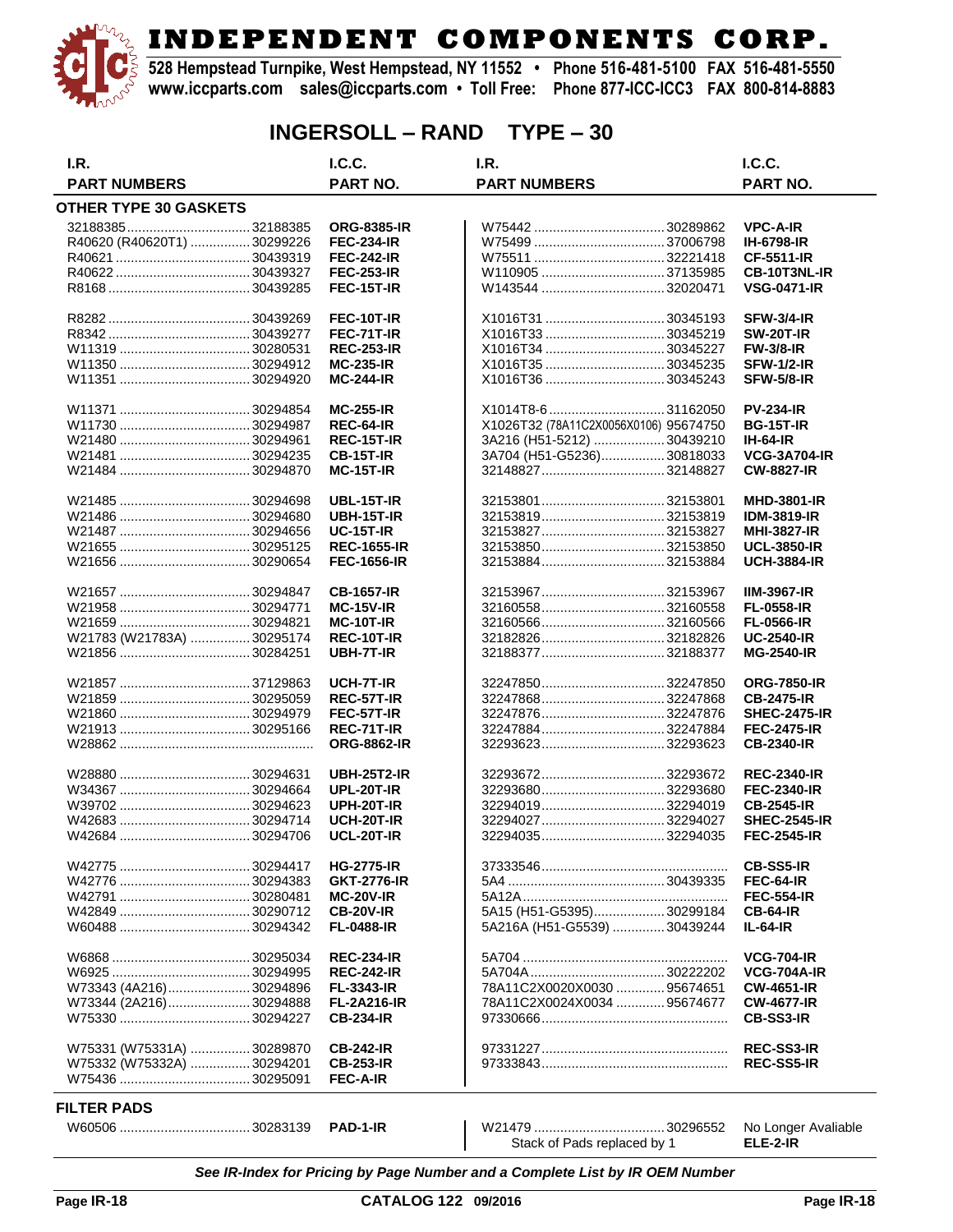**528 Hempstead Turnpike, West Hempstead, NY 11552 • Phone 516-481-5100 FAX 516-481-5550 www.iccparts.com sales@iccparts.com • Toll Free: Phone 877-ICC-ICC3 FAX 800-814-8883**

### **INGERSOLL – RAND TYPE – 30 K Valves**

| I.R.                                                                                              | I.C.C.             | LR.                         | I.C.C.             |
|---------------------------------------------------------------------------------------------------|--------------------|-----------------------------|--------------------|
| <b>PART NUMBERS</b>                                                                               | <b>PART NO.</b>    | <b>PART NUMBERS</b>         | <b>PART NO.</b>    |
| <b>K VALVE ASSEMBLIES with SEAT GASKET</b>                                                        |                    |                             |                    |
|                                                                                                   | <b>VAL-8KS-IR</b>  |                             | <b>VAL-17KS-IR</b> |
|                                                                                                   | <b>VAL-8KD-IR</b>  |                             | VAL-17KD-IR        |
|                                                                                                   | VAL-12KS-IR        | 22K1R (22K1)  30220479      | VAL-22KS-IR        |
|                                                                                                   | VAL-12KD-IR        | 22K2R (22K2)  30217947      | VAL-22KD-IR        |
|                                                                                                   |                    | 28K1R (28K1) 30220487       | VAL-28KS-IR        |
|                                                                                                   |                    | 28K2R (28K2) 30220503       | VAL-28KD-IR        |
| <b>K VALVE DISCS</b>                                                                              |                    |                             |                    |
|                                                                                                   | DISC-8K-IR         |                             | DISC-28K-IR        |
|                                                                                                   | <b>DISC-8KA-IR</b> |                             | DISC-36K-IR        |
|                                                                                                   | DISC-12K-IR        |                             | DISC-43K-IR        |
|                                                                                                   | DISC-17K-IR        |                             | DISC-48K-IR        |
|                                                                                                   | DISC-22K-IR        |                             |                    |
| <b>K VALVE SPRINGS - PAIRS</b>                                                                    |                    |                             |                    |
| Note we now sell K springs in pairs like I.R., most of the aftermarket sell per individual spring |                    |                             |                    |
|                                                                                                   | SPG-12KS-PR-IR     |                             | SPG-28KS-PR-IR     |
|                                                                                                   | SPG-12KD-PR-IR     |                             | SPG-28KD-PR-IR     |
|                                                                                                   |                    |                             | SPG-36KS-PR-IR     |
|                                                                                                   | SPG-17KS-PR-IR     |                             | SPG-36KD-PR-IR     |
|                                                                                                   | SPG-17KD-PR-IR     |                             |                    |
|                                                                                                   |                    |                             | SPG-43KS-PR-IR     |
|                                                                                                   | SPG-22KS-PR-IR     |                             | SPG-43KD-PR-IR     |
|                                                                                                   | SPG-22KD-PR-IR     |                             | SPG-48KS-PR-IR     |
|                                                                                                   |                    |                             | SPG-48KD-PR-IR     |
| K VALVE SEAT and COVER GASKETS                                                                    |                    |                             |                    |
|                                                                                                   | VSG-8K-IR          |                             | <b>VSG-48K-IR</b>  |
| X1105T11  30425532                                                                                | <b>VSG-12K-IR</b>  |                             | <b>VSG-54K-IR</b>  |
|                                                                                                   | VSG-17K-IR         | X1014T60 30550891           | VCG-8K-IR          |
|                                                                                                   | VSG-22K-IR         | X1014T8230550693            | VCG-17K-IR         |
|                                                                                                   | VSG-28K-IR         | X1014T35-31  30547095       | VCG-22K-IR         |
|                                                                                                   | <b>VSG-36K-IR</b>  | P5039A (H51-G3751) 30439228 | <b>VCG-28K-IR</b>  |
|                                                                                                   | VSG-43K-IR         |                             |                    |

#### **K VALVE HARDWARE**

| <b>NUT-8K-IR</b> |
|------------------|
| NUT-12K-IR       |
| NUT-17K-IR       |
| NUT-22K-IR       |
|                  |

*See IR-Index for Pricing by Page Number and a Complete List by IR OEM Number*

*Please call for price and delivery of part numbers not listed*

*Remember! You risk nothing to check the quality of our products*

#### **ROTARY SCREW AND VANE COMPRESSOR PARTS**

See complete listing in ROTARY SCREW COMPRESSOR PARTS section

#### **AIR-OIL SEPARATORS**

See complete listing in FILTERS AIR-OIL SEPARATORS section. **AIR FILTERS OIL FILTERS and AIR FILTER ASSEMBLIES**

See complete listing in FILTERS AIR-OIL SEPARATORS section.

#### **INLINE FILTERS**

See complete listing in COMPRESSOR OILS INLINE FILTERS section.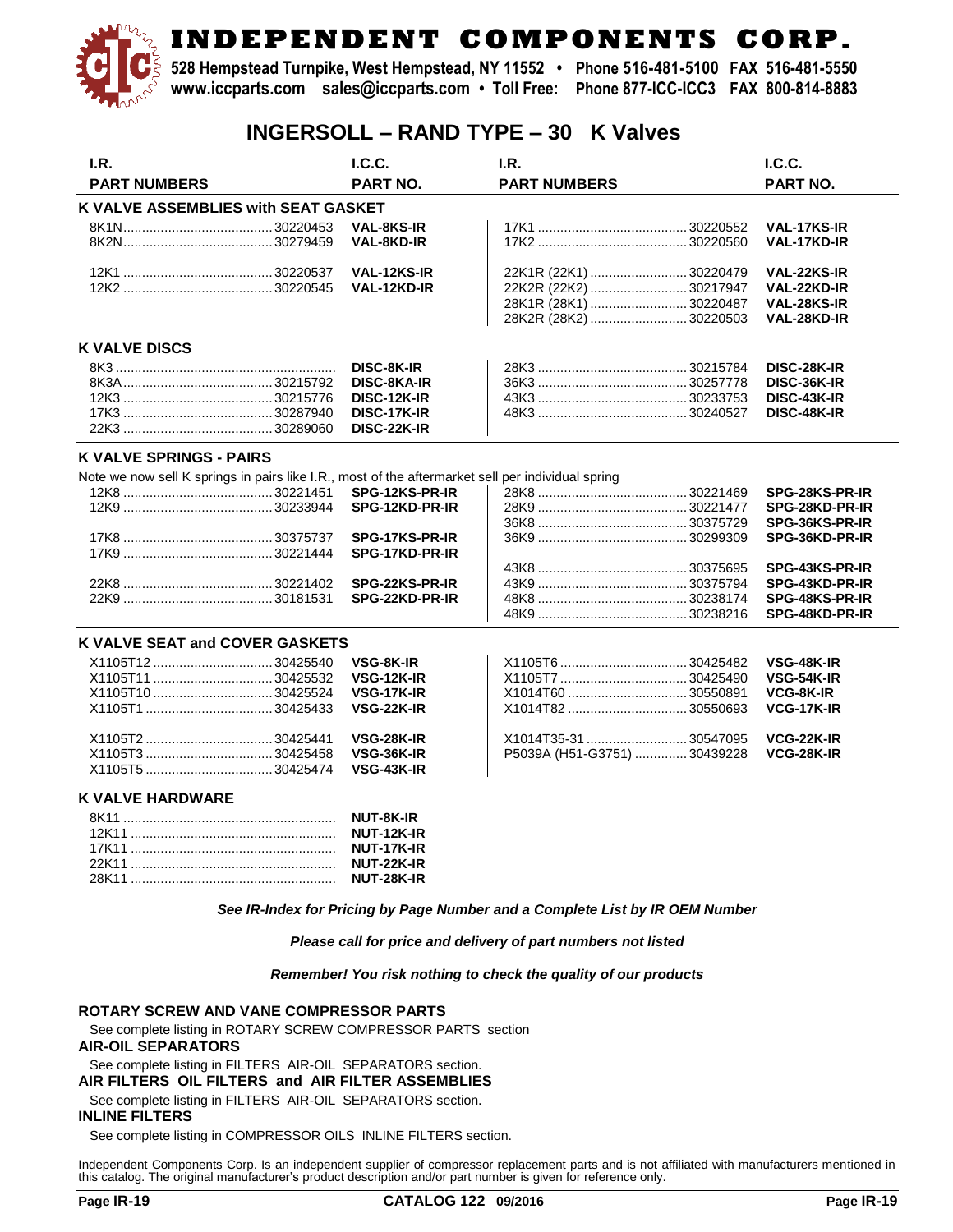

**528 Hempstead Turnpike, West Hempstead, NY 11552 • Phone 516-481-5100 FAX 516-481-5550 www.iccparts.com sales@iccparts.com • Toll Free: Phone 877-ICC-ICC3 FAX 800-814-8883**

## **INGERSOLL – RAND Common Filters**

|          | IR Part No.ICC Part No. |          | IR Part No. ICC Part No. |          | <b>IR Part No.ICC Part No.</b> |                | <b>IR Part No. ICC Part No.</b> |
|----------|-------------------------|----------|--------------------------|----------|--------------------------------|----------------|---------------------------------|
| 22053722 | <b>ELE-3722-IR</b>      | 36845303 | <b>SEP-5303-IR</b>       | 39627666 | <b>SEP-7666-IR</b>             | 54471834       | <b>ELE-1834-IR</b>              |
| 22089551 | <b>SEP-9551-IR</b>      | 36845311 | <b>SEP-5311-IR</b>       | 39633227 | <b>SEP-3227-IR</b>             | 54517776       | <b>SEP-7776-IR</b>              |
|          |                         |          |                          |          |                                |                |                                 |
| 22100903 | <b>ELE-0903-IR</b>      | 36860336 | <b>OFIL-0336-IR</b>      | 39694666 | <b>SEP-4666-IR</b>             | 54595442       | <b>SEP-5442-IR</b>              |
| 22111975 | <b>SEP-1975-IR</b>      | 36866218 | <b>SEP-6218-IR</b>       | 39694674 | <b>SEP-4674-IR</b>             | 54601513       | <b>SEP-1513-IR</b>              |
| 22130223 | <b>ELE-0223-IR</b>      | 36867786 | <b>ELE-7786-IR</b>       | 39705728 | <b>SEP-5728-IR</b>             | 54625942       | <b>SEP-5942-IR</b>              |
| 22173538 | <b>ELE-3538-IR</b>      | 36876019 | <b>ELE-6019-IR</b>       | 39705744 | <b>SEP-5744-IR</b>             | 54672522       | <b>ELE-2522-IR</b>              |
| 22177737 | <b>OFIL-7737-IR</b>     | 36876423 | <b>ELE-6423-IR</b>       | 39708466 | <b>ELE-8466-IR</b>             | 54672530       | <b>ELE-2530-IR</b>              |
|          |                         |          |                          |          |                                |                |                                 |
| 22203095 | <b>ELE-3095-IR</b>      | 36876472 | <b>SEP-6472-IR</b>       | 39722897 | <b>SEP-2897-IR</b>             | 54672654       | <b>OFIL-2654-IR</b>             |
| 22219174 | <b>SEP-9174-IR</b>      | 36881696 | <b>OFIL-1696-IR</b>      | 39726286 | <b>SEP-6286-IR</b>             | 54717145       | <b>ELE-7145-IR</b>              |
| 22226351 | <b>OFIL-6351-IR</b>     | 36897346 | <b>OFIL-7346-IR</b>      | 39726328 | <b>OFIL-6328-IR</b>            | 54720735       | <b>SEP-0735-IR</b>              |
| 22226369 | <b>FFIL-6369-IR</b>     | 36897353 | <b>OFIL-7353-IR</b>      | 39734892 | <b>SEP-4892-IR</b>             | 54721329       | <b>ELE-1329-IR</b>              |
|          |                         |          |                          |          |                                |                |                                 |
| 22227714 | <b>ELE-7714-IR</b>      | 37060803 | <b>ELE-0803-IR</b>       | 39737473 | <b>SEP-7473-IR</b>             | 54749247       | <b>SEP-9247-IR</b>              |
| 22291280 | <b>SEP-1280-IR</b>      | 37122694 | <b>ELE-2694-IR</b>       | 39738265 | <b>SEP-8265-IR</b>             | 57546145       | <b>SEP-6145-IR</b>              |
| 22305577 | <b>SEP-5577-IR</b>      | 37140324 | <b>ELE-0324-IR</b>       | 39739578 | <b>SEP-9578-IR</b>             | 67731158       | <b>ELE-1158-IR</b>              |
| 22388045 | <b>SEP-8045-IR</b>      | 37158920 | <b>ELE-8920-IR</b>       | 39750732 | <b>ELE-0732-IR</b>             | 70243712       | <b>ELE-3712-IR</b>              |
|          |                         |          |                          |          |                                |                |                                 |
| 22402226 | <b>SEP-2226-IR</b>      | 37161577 | <b>FA-1577-IR</b>        | 39751391 | <b>SEP-1391-IR</b>             | 81295669       | <b>ELE-5669-IR</b>              |
| 22402242 | <b>SEP-2242-IR</b>      | 38008579 | <b>SEP-8579-IR</b>       | 39756952 | <b>ELE-6952-IR</b>             | 88111901       | <b>ELE-1901-IR</b>              |
| 22402259 | <b>SEP-2259-IR</b>      | 38008587 | <b>SEP-8587-IR</b>       | 39757133 | <b>SEP-7133-IR</b>             | 88171913       | <b>ELE-1913-IR</b>              |
| 22402291 | <b>SEP-2291-IR</b>      | 38019139 | <b>INEL-9139-IR</b>      | 39760962 | <b>SEP-0962-IR</b>             | 88343124       | <b>INEL-3124-IR</b>             |
| 22402309 | <b>SEP-2309-IR</b>      | 38440566 |                          | 39760970 | <b>SEP-0970-IR</b>             | 88343140       | <b>INEL-3140-IR</b>             |
|          |                         |          | <b>ELE-0566-IR</b>       |          |                                |                |                                 |
| 22402325 | <b>SEP-2325-IR</b>      | 39111893 | <b>BRE-1893-IR</b>       | 39763156 | <b>ELE-3156-IR</b>             | 88343173       | <b>INEL-3173-IR</b>             |
| 22436331 | <b>SEP-6331-IR</b>      | 39123211 | <b>OFIL-3211-IR</b>      | 39796768 | <b>ELE-6768-IR</b>             | 88344239       | <b>INEL-4239-IR</b>             |
| 22517775 | <b>SEP-7775-IR</b>      | 39123229 | <b>OFIL-3229-IR</b>      | 39796974 | <b>OFIL-6974-IR</b>            | 89243778       | <b>ELE-3778-IR</b>              |
| 22517866 | <b>SEP-7866-IR</b>      | 39125547 | <b>ELE-5547-IR</b>       | 39796982 | <b>OFIL-6982-IR</b>            | 89259337       | <b>SEP-9337-IR</b>              |
|          |                         |          |                          |          |                                |                |                                 |
| 23279078 | <b>OFIL-9078-IR</b>     | 39125828 | <b>OFIL-5828-IR</b>      | 39824115 | <b>ELE-4115-IR</b>             | 89295976       | <b>ELE-5976-IR</b>              |
| 23424922 | <b>OFIL-4922-IR</b>     | 39138433 | <b>OFIL-8433-IR</b>      | 39831862 | <b>SEP-1862-IR</b>             | 92100981       | <b>FFIL-0981-IR</b>             |
| 23429798 | <b>ELE-9798-IR</b>      | 39189048 | <b>ELE-9048-IR</b>       | 39831888 | <b>SEP-1888-IR</b>             | 92118678       | <b>OFIL-8678-IR</b>             |
| 23429822 | <b>ELE-9822-IR</b>      | 39189055 | <b>ELE-9055-IR</b>       | 39831896 | <b>SEP-1896-IR</b>             | 92452812       | <b>INEL-2812-IR</b>             |
| 23545841 | <b>SEP-5841-IR</b>      | 39207964 | <b>ELE-7964-IR</b>       | 39843693 | <b>SEP-3693-IR</b>             | 92452861       | <b>INEL-2861-IR</b>             |
|          |                         |          |                          |          |                                |                |                                 |
| 23708423 | <b>SEP-8423-IR</b>      | 39207972 | <b>ELE-7972-IR</b>       | 39846787 | <b>SEP-6787-IR</b>             | 92452903       | <b>INEL-2903-IR</b>             |
| 24121212 | <b>SEP-1212-IR</b>      | 39231840 | <b>INEL-1840-IR</b>      | 39856836 | <b>OFIL-6836-IR</b>            | 92722750       | <b>SEP-2750-IR</b>              |
| 30472161 | <b>OFIL-2161-IR</b>     | 39232004 | <b>INEL-32004-IR</b>     | 39856844 | <b>OFIL-6844-IR</b>            | 92740950       | <b>OFIL-0950-IR</b>             |
| 30705974 | <b>ELE-5974-IR</b>      | 39240890 | <b>INEL-0890-IR</b>      | 39858683 | <b>SEP-8683-IR</b>             | 92754688       | <b>SEP-4688-IR</b>              |
| 32012957 | <b>ELE-2957-IR</b>      | 39240908 | <b>INEL-0908-IR</b>      | 39858691 | <b>SEP-8691-IR</b>             | 92793223       | <b>OFIL-3223-IR</b>             |
|          |                         |          |                          |          |                                | 92824473       |                                 |
| 32109779 | <b>FA-779-IR</b>        | 39240916 | <b>INEL-0916-IR</b>      | 39863840 | <b>SEP-3840-IR</b>             |                | <b>SEP-4473-IR</b>              |
| 32165466 | <b>ELE-5466-IR</b>      | 39240924 | <b>INEL-0924-IR</b>      | 39863857 | <b>SEP-3857-IR</b>             | 92824598       | <b>OFIL-4598-IR</b>             |
| 32170946 | <b>FA-946-IR</b>        | 39240932 | <b>INEL-0932-IR</b>      | 39863865 | <b>SEP-3865-IR</b>             | 92888262       | <b>OFIL-8262-IR</b>             |
| 32170953 | <b>FA-953-IR</b>        | 39240940 | <b>INEL-0940-IR</b>      | 39863899 | <b>SEP-3899-IR</b>             | 92888718       | <b>ELE-8718-IR</b>              |
| 32170979 | <b>ELE-979-IR</b>       | 39240965 | <b>INEL-0965-IR</b>      | 39868765 | <b>ELE-8765-IR</b>             | 92889534       | <b>ELE-9534-IR</b>              |
| 32171979 | <b>ELE-1979-IR</b>      | 39240973 | <b>INEL-0973-IR</b>      | 39869706 | <b>SEP-9706-IR</b>             | 92890334       | <b>SEP-0334-IR</b>              |
|          |                         |          |                          |          |                                |                |                                 |
| 32230542 | <b>FA-0542-IR</b>       | 39241096 | <b>INEL-1096-IR</b>      | 39894597 | <b>SEP-4597-IR</b>             | 93191542       | <b>ELE-1542-IR</b>              |
| 32282196 | <b>ELE-2196-IR</b>      | 39241112 | <b>INEL-1112-IR</b>      | 39895610 | <b>SEP-5610-IR</b>             | 97018402       | <b>ELE-8402-IR</b>              |
| 35291509 | <b>ELE-1509-IR</b>      | 39313317 | <b>OFIL-3317-IR</b>      | 39900923 | <b>SEP-0923-IR</b>             | 1W93325        | <b>OFIL-3325-IR</b>             |
| 35291970 | <b>ELE-1970-IR</b>      | 39316054 | <b>SEP-6054-IR</b>       | 39903265 | <b>ELE-3265-IR</b>             | 1X10642        | <b>OFIL-0642-IR</b>             |
| 35292358 | <b>OFIL-2358-IR</b>     | 39329602 | <b>OFIL-9602-IR</b>      | 39903281 | <b>ELE-3281-IR</b>             | 1X5571         | <b>ELE-5571-IR</b>              |
|          |                         |          |                          |          |                                |                |                                 |
| 35296920 | <b>OFIL-6920-IR</b>     | 39446489 | <b>OFIL-6489-IR</b>      | 39907167 | <b>OFIL-7167-IR</b>            | 1X8258         | <b>ELE-8258-IR</b>              |
| 35318252 | <b>ELE-8252-IR</b>      | 39449293 | <b>ELE-9293-IR</b>       | 39907175 | <b>OFIL-7175-IR</b>            | 1X8259         | <b>ELE-8259-IR</b>              |
| 35357243 | <b>OFIL-7243-IR</b>     | 39460456 | <b>OFIL-0456-IR</b>      | 39911615 | <b>OFIL-1615-IR</b>            | 6458B1         | <b>OFIL-6458-IR</b>             |
| 35357250 | <b>OFIL-7250-IR</b>     | 39474754 | <b>INEL-4754-IR</b>      | 39911631 | <b>OFIL-1631-IR</b>            | NLM-3          | <b>SEP-NLM3-IR</b>              |
| 35357268 | <b>FFIL-7268-IR</b>     | 39474762 | <b>INEL-4762-IR</b>      | 39912969 | <b>SEP-2969-IR</b>             | <b>NLM-500</b> | <b>INEL-NLM500-IR</b>           |
|          | <b>WFIL-7276-IR</b>     |          |                          | 40001406 | <b>ELE-1406-IR</b>             |                |                                 |
| 35357276 |                         | 39474770 | <b>INEL-4770-IR</b>      |          |                                | NLM-6          | <b>INEL-NLM6-IR</b>             |
| 35374669 | <b>FFIL-4669-IR</b>     | 39474788 | <b>INEL-4788-IR</b>      | 40051898 | <b>ELE-1898-IR</b>             | R40854T1       | ELE-T1-IR                       |
| 35374677 | <b>FFIL-4677-IR</b>     | 39474804 | <b>INEL-4804-IR</b>      | 42361196 | <b>SEP-1196-IR</b>             |                | W111637T1 ELE-637T1-IR          |
| 35378546 | <b>OFIL-8546-IR</b>     | 39474812 | <b>INEL-4812-IR</b>      | 42361204 | <b>SEP-1204-IR</b>             |                | W111637T3 ELE-37T3-IR           |
| 35393685 | <b>ELE-3685-IR</b>      | 39474846 | <b>INEL-4846-IR</b>      | 42410241 | <b>SEP-0241-IR</b>             |                | W111637T5 ELE-37T5-IR           |
| 35579184 | <b>SEP-9184-IR</b>      | 39474861 | <b>INEL-4861-IR</b>      | 42411512 | <b>SEP-1512-IR</b>             | W114080        | <b>ELE-4080-IR</b>              |
|          |                         |          |                          |          |                                |                |                                 |
| 35813187 | <b>SEP-3187-IR</b>      | 39474879 | <b>INEL-4879-IR</b>      | 42412452 | <b>SEP-2452-IR</b>             |                | W114080B ELE-4080B-IR           |
| 35843341 | <b>SEP-3341-IR</b>      | 39484662 | <b>INEL-4662-IR</b>      | 42542787 | <b>SEP-2787-IR</b>             |                | W114080T ELE-4080T-IR           |
| 35856376 | <b>SEP-6376-IR</b>      | 39492012 | <b>INEL-2012-IR</b>      | 42542928 | <b>SEP-2928-IR</b>             | W89688         | <b>ELE-9688-IR</b>              |
| 36534659 | <b>OFIL-4659-IR</b>     | 39582721 | <b>ELE-2721-IR</b>       | 42545368 | <b>SEP-5368-IR</b>             | #N/A           | ELE-2-IR                        |
| 36723666 | <b>SEP-3666-IR</b>      | 39588462 | <b>ELE-8462-IR</b>       | 54509427 | <b>SEP-9427-IR</b>             |                |                                 |
|          |                         |          |                          |          |                                |                |                                 |
| 36754406 | <b>SEP-4406-IR</b>      | 39588470 | <b>ELE-8470-IR</b>       | 54509435 | <b>SEP-9435-IR</b>             |                |                                 |
| 36762250 | <b>SEP-2250-IR</b>      | 39588777 | <b>ELE-8777-IR</b>       | 42585968 | <b>SEP-5968-IR</b>             |                |                                 |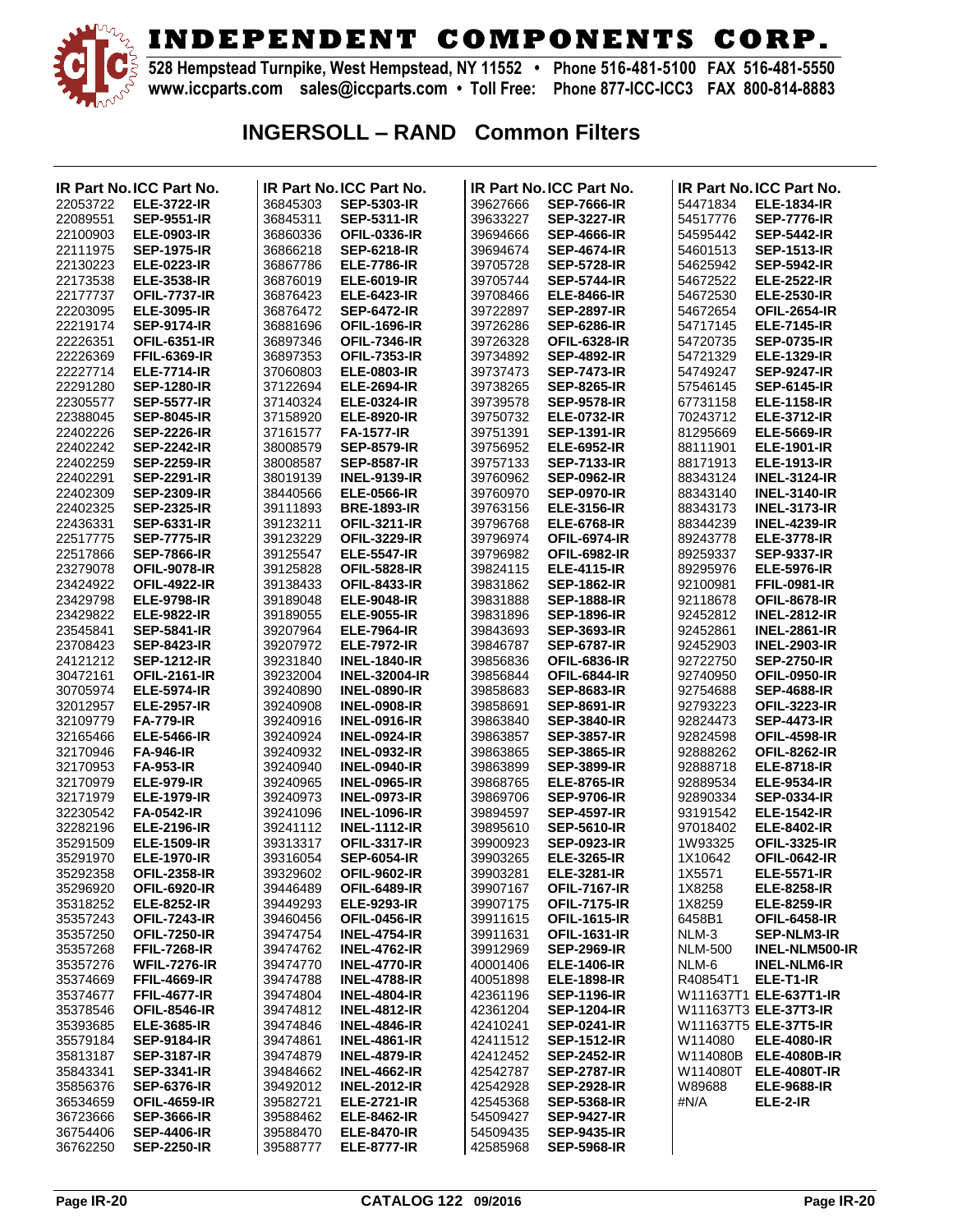**528 Hempstead Turnpike, West Hempstead, NY 11552 • Phone 516-481-5100 FAX 516-481-5550 www.iccparts.com sales@iccparts.com • Toll Free: Phone 877-ICC-ICC3 FAX 800-814-8883**

### **INGERSOLL – RAND TYPE 40**

| I.R.                                                            | I.C.C.                 | I.R.                    | I.C.C.                       |
|-----------------------------------------------------------------|------------------------|-------------------------|------------------------------|
| <b>PART NUMBERS</b>                                             | <b>PART NO.</b>        | <b>PART NUMBERS</b>     | <b>PART NO.</b>              |
| "CS" CHANNEL VALVE ASSEMBLIES with SEAT GASKET                  |                        |                         |                              |
| 28CS1 (28CS1A)  30405823                                        | <b>CV-28CSS-IR</b>     | 40CS1 (40CS1A) 30386478 | <b>CV-40CSS-IR</b>           |
|                                                                 | <b>CV-28CSD-IR</b>     |                         | <b>CV-40CSCS-IR</b>          |
| 36CS1 (36CS1A)  30405856                                        | CV-36CSS-IR            |                         | <b>CV-40CSD-IR</b>           |
|                                                                 | <b>CV-36CSCS-IR</b>    |                         | <b>CV-40CSCD-IR</b>          |
|                                                                 |                        |                         |                              |
|                                                                 | CV-36CSD-IR            | 43CS1 (43CS1A) 30405203 | <b>CV-43CSS-IR</b>           |
|                                                                 | <b>CV-36CSCD-IR</b>    |                         | CV-43CSD-IR                  |
|                                                                 |                        | 48CS1 (48CS1A) 30309736 | <b>CV-48CSS-IR</b>           |
|                                                                 |                        |                         | CV-48CSD-IR                  |
|                                                                 |                        |                         |                              |
| "CS" VALVE SEATS with GUIDES                                    |                        |                         |                              |
|                                                                 | VS-28CSS-IR            |                         | <b>VS-40CSD-IR</b>           |
|                                                                 | <b>VS-28CSD-IR</b>     |                         | <b>VS-40CSCD-IR</b>          |
|                                                                 | VS-36CSS-IR            |                         | <b>VS-43CSS-IR</b>           |
|                                                                 | VS-36CSCS-IR           |                         | VS-43CSD-IR                  |
|                                                                 |                        |                         |                              |
|                                                                 | VS-36CSD-IR            |                         | <b>VS-48CSS-IR</b>           |
|                                                                 | <b>VS-36CSCD-IR</b>    |                         | <b>VS-48CSD-IR</b>           |
|                                                                 | <b>VS-40CSS-IR</b>     |                         |                              |
|                                                                 | <b>VS-40CSCS-IR</b>    |                         |                              |
| "CS" VALVE STOP PLATES                                          |                        |                         |                              |
|                                                                 | VSP-28CSS-IR           |                         | VSP-43CSS-IR                 |
|                                                                 | VSP-28CSD-IR           |                         | VSP-43CSD-IR                 |
|                                                                 | VSP-36CSS-IR           |                         |                              |
|                                                                 |                        |                         |                              |
|                                                                 | VSP-36CSD-IR           |                         | VSP-48CSS-IR<br>VSP-48CSD-IR |
|                                                                 |                        |                         |                              |
|                                                                 | VSP-40CSS-IR           |                         |                              |
|                                                                 | <b>VSP-40CSD-IR</b>    |                         |                              |
| See Index section for a more extensive list of "CS" valve parts |                        |                         |                              |
| <b>PISTON PIN BUSHING</b>                                       |                        |                         |                              |
|                                                                 | <b>PPB-25H-T40-IR</b>  |                         | <b>PPB-40L-T40-IR</b>        |
| 2S137 (W6384P1)  30307185                                       | <b>PPB-25L-T40-IR</b>  |                         | <b>PPB-40H-T40-IR</b>        |
|                                                                 | <b>PPB-H25L-T40-IR</b> |                         | <b>PPB-H40L-T40-IR</b>       |
|                                                                 | <b>PPB-H25H-T40-IR</b> |                         | <b>PPB-H40H-T40-IR</b>       |
|                                                                 |                        |                         |                              |
| <b>PISTON PIN</b>                                               |                        |                         |                              |
|                                                                 | <b>PIN-25L-T40-IR</b>  |                         | <b>PIN-40H-T40-IR</b>        |
|                                                                 | <b>PIN-25H-T40-IR</b>  |                         | <b>PIN-40L-T40-IR</b>        |
|                                                                 | <b>PIN-H25L-T40-IR</b> |                         | <b>PIN-H40H-T40-IR</b>       |
|                                                                 | <b>PIN-H25H-T40-IR</b> |                         | <b>PIN-H40L-T40-IR</b>       |
| <b>CONNECTING ROD</b>                                           |                        |                         |                              |
|                                                                 | <b>ROD-25L-T40-IR</b>  |                         | <b>ROD-40L-T40-IR</b>        |
|                                                                 | <b>ROD-25H-T40-IR</b>  | H14903P1T 42315838      | <b>ROD-40H-T40-IR</b>        |
|                                                                 |                        |                         |                              |
| <b>CYLINDER</b>                                                 |                        |                         |                              |
|                                                                 | <b>CYL-25L-T40-IR</b>  | H37512 (R2286) 37046844 | <b>CYL-40L-T40-IR</b>        |
|                                                                 | <b>CYL-25H-T40-IR</b>  | H37513 (R2283) 30372874 | <b>CYL-40H-T40-IR</b>        |
| <b>FREE AIR UNLOADERS</b>                                       |                        |                         |                              |
| X1334T36CS 30333843                                             | UNLA-36CS-IR           | X1342T40CS 37148947     | UNLA-40CSC-IR                |
| X1342T36CS  31316623                                            | UNLA-36CSC-IR          | X1334T48CS 30333876     | UNLA-48CS-IR                 |
| X1334T40CS 30333850                                             | UNLA-40CS-IR           |                         |                              |

*See IR-Index for Pricing by Page Number and a Complete List by IR OEM Number*

*Please call for price and delivery of part numbers not listed*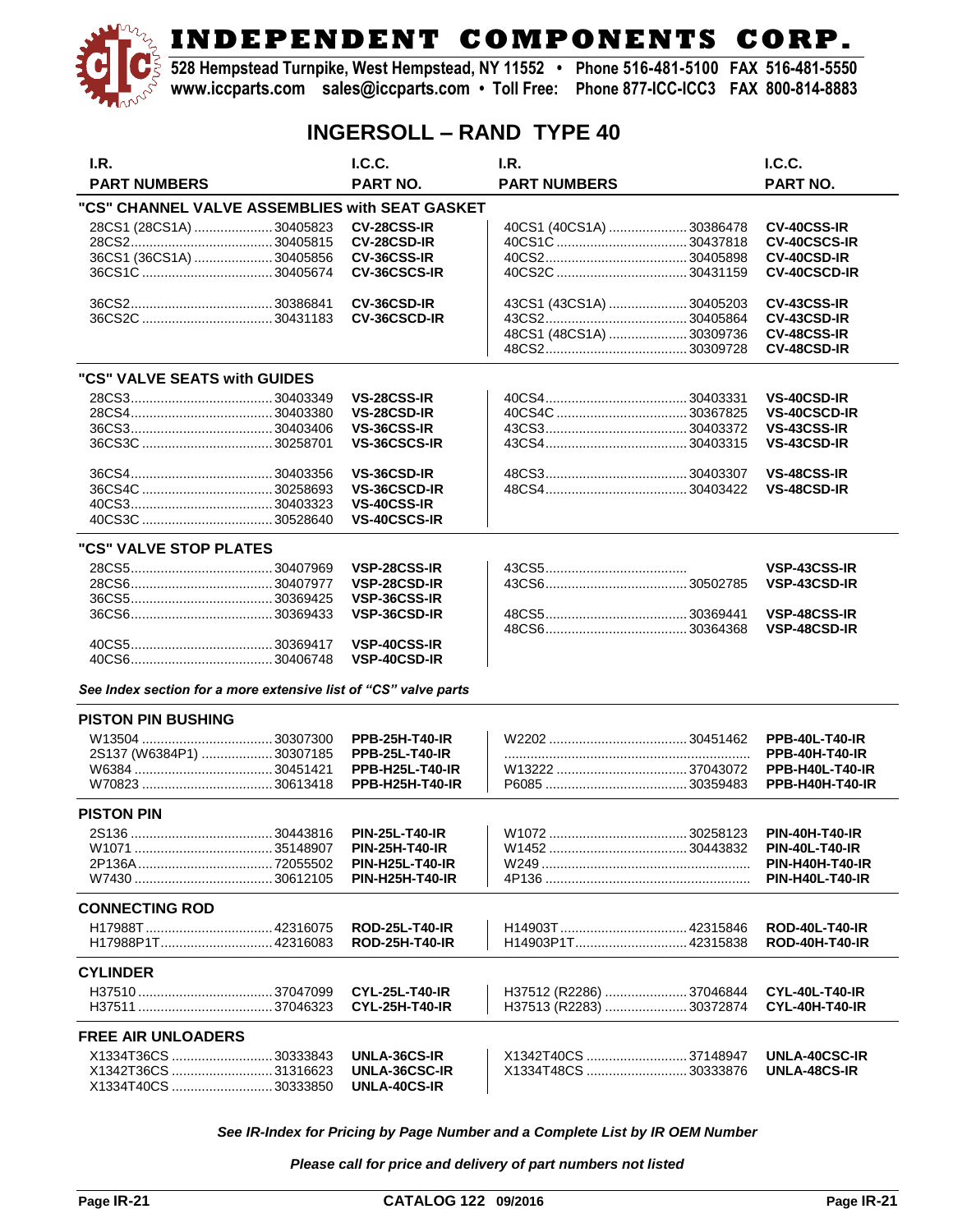**528 Hempstead Turnpike, West Hempstead, NY 11552 • Phone 516-481-5100 FAX 516-481-5550 www.iccparts.com sales@iccparts.com • Toll Free: Phone 877-ICC-ICC3 FAX 800-814-8883**

#### **INGERSOLL – RAND TYPE 40**

| I.R.                                                                                   | L.C.C.                                                         | I.R.                                                                                            | L.C.C.                                                         |
|----------------------------------------------------------------------------------------|----------------------------------------------------------------|-------------------------------------------------------------------------------------------------|----------------------------------------------------------------|
| <b>PART NUMBERS</b>                                                                    | <b>PART NO.</b>                                                | <b>PART NUMBERS</b>                                                                             | <b>PART NO.</b>                                                |
| <b>UNLOADER SPRINGS</b>                                                                |                                                                |                                                                                                 |                                                                |
| PP100 (X1091PP100)30603784<br>PP391 (X1091PP391)30417000<br>PP438 (X1091PP438)30571683 | <b>UNSP-100-IR</b><br><b>UNSP-391-IR</b><br><b>UNSP-438-IR</b> | PP439 (X1091PP439)30671663<br>PP483 (X1091PP483)30606826<br>PP579 (PP392) (X1091PP579) 30576490 | <b>UNSP-439-IR</b><br><b>UNSP-483-IR</b><br><b>UNSP-579-IR</b> |

#### **Unloader Piston Rings – TYPE 40**

12A18CA131 (X1244T3).......... 37803210 **PR-T3-IR**

#### **Unloader Pistons, Plungers, Valve Cages and Valve Crabs See Index**

**TYPE 40 TUNE UP KITS** *TUK's* Contains channel and springs sets for all valves, unloader springs, unloader piston rings (LP unloader parts only - if the compressor has HP unloader piston, please order unloader piston rings and springs separately), complete gasket set, all piston ring kits, connecting rod bearings and oil seals. If valve guides are required, please order separately. Note all parts in these kits are available individually, please FAX or call for information.

**TYPE 40 HEAD OVERHAUL KITS** *HOK's* Contains channel and springs sets for all valves, unloader springs, unloader piston rings (LP unloader parts only - if the compressor has HP unloader piston, please order unloader piston rings and springs separately), valve seat gaskets, and valve cover gaskets, unloader cover gaskets and nut gaskets. If valve guides are required, please order separately.

| Model            | <b>Cylinder Bore</b>  | <b>STD. BEARINGS</b>   | .020 Undersize BEARINGS | <b>HEAD OVERHAUL KITS</b> |
|------------------|-----------------------|------------------------|-------------------------|---------------------------|
|                  |                       | <b>TUK-15-T40-IR</b>   |                         |                           |
| 25               | 6&6&5                 | <b>TUK-25-T40-IR</b>   | <b>TUK-25-T40U-IR</b>   | <b>HOK-25-T40-IR</b>      |
|                  |                       |                        |                         | <b>VSHOK-25-T40-IR</b>    |
| H <sub>25</sub>  | 5-1/4 & 5-1/4 & 4     | <b>TUK-H25-T40-IR</b>  | <b>TUK-H25-T40U-IR</b>  | <b>HOK-H25-T40-IR</b>     |
|                  |                       | VSTUK-H25-T40-IR       | VSTUK-H25-T40U-IR       | <b>VSHOK-H25-T40-IR</b>   |
| L <sub>25</sub>  | 6&6&6                 | <b>TUK-L25-T40-IR</b>  | <b>TUK-L25-T40U-IR</b>  | <b>HOK-L25-T40-IR</b>     |
| 40               | 7-1/2 & 7-1/2 & 6-1/4 | <b>TUK-40-T40-IR</b>   | <b>TUK-40-T40U-IR</b>   | <b>HOK-40-T40-IR</b>      |
|                  |                       |                        |                         | <b>VSHOK-40-T40-IR</b>    |
| H40              | 7 & 7 & 5             | <b>TUK-H40-T40-IR</b>  | <b>TUK-H40-T40U-IR</b>  | <b>HOK-H40-T40-IR</b>     |
|                  |                       | VSTUK-H40-T40-IR       | VSTUK-H40-T40U-IR       | VSHOK-H40-T40-IR          |
| L40              | 7-1/2 & 7-1/2 & 7-1/2 | <b>TUK-L40-T40-IR</b>  | <b>TUK-L40-T40U-IR</b>  | <b>HOK-L40-T40-IR</b>     |
| 50               | 6&6&5                 | <b>TUK-50-T40-IR</b>   | <b>TUK-50-T40U-IR</b>   | <b>HOK-50-T40-IR</b>      |
|                  |                       | <b>VSTUK-50-T40-IR</b> | <b>VSTUK-50-T40U-IR</b> | <b>VSHOK-50-T40-IR</b>    |
| <b>H50</b>       | 5-1/4 & 5-1/4 & 4     | <b>TUK-H50-T40-IR</b>  | <b>TUK-H50-T40U-IR</b>  | <b>HOK-H50-T40-IR</b>     |
| L <sub>50</sub>  | 6&6&6                 | <b>TUK-L50-T40-IR</b>  | <b>TUK-L50-T40U-IR</b>  | <b>HOK-L50-T40-IR</b>     |
|                  |                       | VSTUK-L50-T40-IR       | VSTUK-L50-T40U-IR       | VSHOK-L50-T40-IR          |
| 50A              | 8&8&7                 | <b>TUK-50A-T40-IR</b>  | <b>TUK-50A-T40U-IR</b>  | <b>HOK-50A-T40-IR</b>     |
| <b>H50A</b>      | 7-1/2 & 7-1/2 & 5     | <b>TUK-H50A-T40-IR</b> | <b>TUK-H50A-T40U-IR</b> | <b>HOK-H50A-T40-IR</b>    |
| <b>L50A</b>      | 8 & 8 & 8             | <b>TUK-L50A-T40-IR</b> | <b>TUK-L50A-T40U-IR</b> | <b>HOK-L50A-T40 IR</b>    |
| 75               | 7-1/2 & 7-1/2 & 6-1/4 | <b>TUK-75-T40-IR</b>   | <b>TUK-75-T40U-IR</b>   | <b>HOK-75-T40-IR</b>      |
| H75              | 7 & 7 & 5             | <b>TUK-H75-T40-IR</b>  | <b>TUK-H75-T40U-IR</b>  | <b>HOK-H75-T40-IR</b>     |
| <b>L75</b>       | 7-1/2 & 7-1/2 & 7-1/2 | <b>TUK-L75-T40-IR</b>  | <b>TUK-L75-T40U-IR</b>  | <b>HOK-L75-T40-IR</b>     |
|                  |                       | VSTUK-L75-T40-IR       | VSTUK-L75-T40U-IR       | VSHOK-L75-T40-IR          |
| 100              | 8 & 8 & 6-1/4         |                        |                         | <b>HOK-100-T40-IR</b>     |
| H <sub>100</sub> | 7-1/2 & 7-1/2 &x 5    | <b>TUK-H100-T40-IR</b> | <b>TUK-H100-T40U-IR</b> | <b>HOK-H100-T40-IR</b>    |
| L <sub>100</sub> | 8 & 8 & 8             |                        |                         | <b>HOK-L100-T40-IR</b>    |
|                  |                       |                        |                         |                           |

*Kits may be available for other similar compressors. Please call for details.*

*See IR-Index for Pricing by Page Number and a Complete List by IR OEM Number*

*Please call for price and delivery of part numbers not listed*

#### *Remember! You risk nothing to check the quality of our products*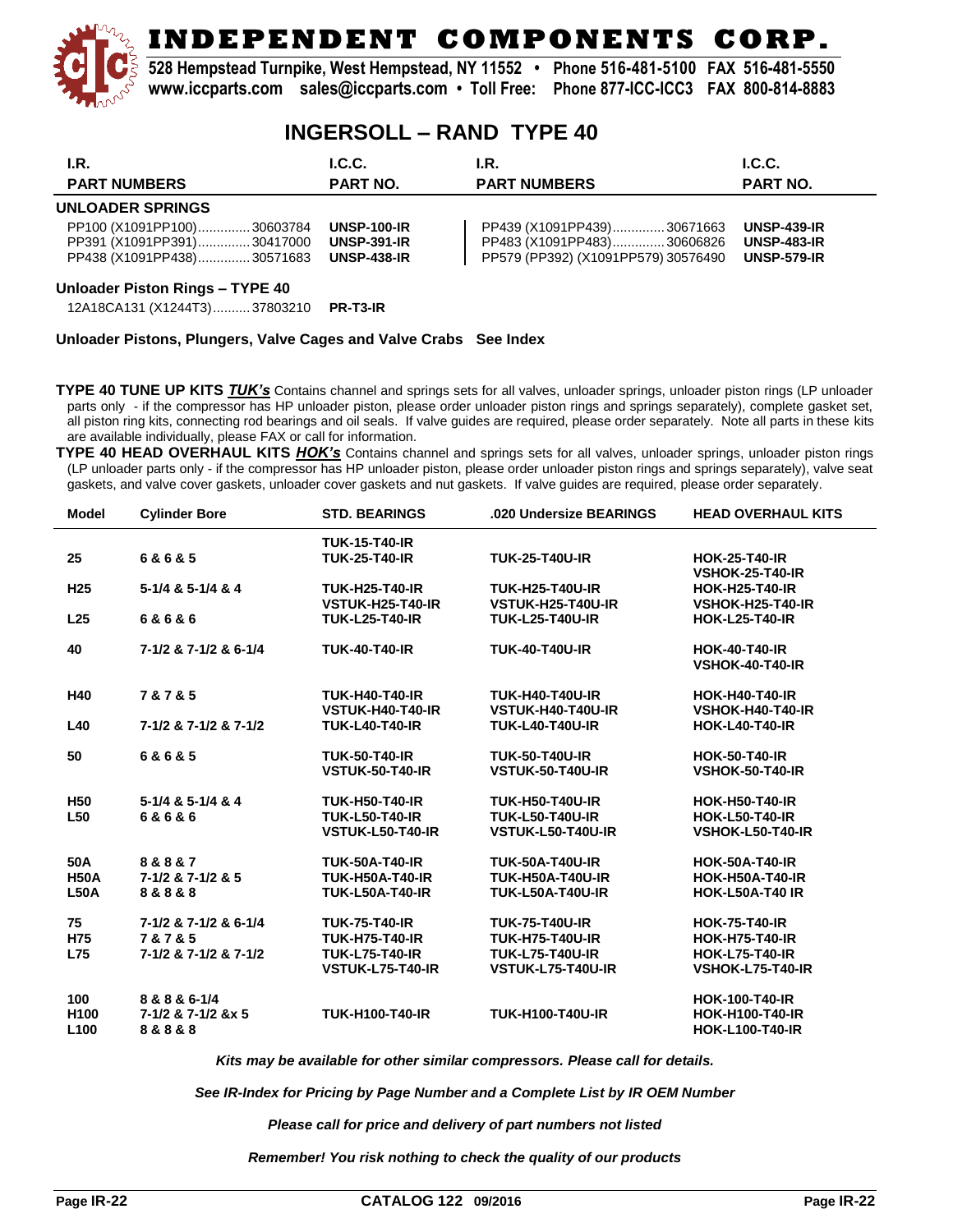**528 Hempstead Turnpike, West Hempstead, NY 11552 • Phone 516-481-5100 FAX 516-481-5550 www.iccparts.com sales@iccparts.com • Toll Free: Phone 877-ICC-ICC3 FAX 800-814-8883**

### **INGERSOLL – RAND TYPE 40**

| I.R.                                                                            |  | I.C.C.               | I.R.                             | I.C.C.                 |  |
|---------------------------------------------------------------------------------|--|----------------------|----------------------------------|------------------------|--|
| <b>PART NUMBERS</b>                                                             |  | <b>PART NO.</b>      | <b>PART NUMBERS</b>              | PART NO.               |  |
| IR Style Kits - TYPE 40                                                         |  |                      |                                  |                        |  |
|                                                                                 |  | KIT-9422-IR          | 3963961239639612                 | <b>KIT-9612-IR</b>     |  |
|                                                                                 |  | <b>KIT-9430-IR</b>   |                                  | <b>KIT-9620-IR</b>     |  |
|                                                                                 |  | KIT-9448-IR          | 39639638 (39639729)39639638      | <b>KIT-9638-IR</b>     |  |
|                                                                                 |  | <b>KIT-9455-IR</b>   |                                  | <b>KIT-9646-IR</b>     |  |
|                                                                                 |  |                      |                                  |                        |  |
|                                                                                 |  | <b>KIT-9463-IR</b>   |                                  | <b>KIT-9653-IR</b>     |  |
| 39639471  39639471                                                              |  | <b>KIT-9471-IR</b>   |                                  | <b>KIT-9661-IR</b>     |  |
|                                                                                 |  | <b>KIT-9489-IR</b>   |                                  | <b>KIT-9679-IR</b>     |  |
|                                                                                 |  | <b>KIT-9497-IR</b>   |                                  | <b>KIT-9687-IR</b>     |  |
|                                                                                 |  | <b>KIT-9505-IR</b>   |                                  | <b>KIT-9695-IR</b>     |  |
| 3963951339639513                                                                |  | KIT-9513-IR          | 3963970339639703                 | <b>KIT-9703-IR</b>     |  |
|                                                                                 |  | <b>KIT-9521-IR</b>   |                                  | <b>KIT-9711-IR</b>     |  |
|                                                                                 |  |                      |                                  |                        |  |
|                                                                                 |  | <b>KIT-9539-IR</b>   |                                  | <b>KIT-9737-IR</b>     |  |
|                                                                                 |  | <b>KIT-9547-IR</b>   |                                  | <b>KIT-9745-IR</b>     |  |
|                                                                                 |  | <b>KIT-9554-IR</b>   |                                  | <b>KIT-1569-IR</b>     |  |
|                                                                                 |  | KIT-9562-IR          |                                  | <b>KIT-1571-IR</b>     |  |
|                                                                                 |  | <b>KIT-9570-IR</b>   | W111572 37047123                 | <b>KIT-1572-IR</b>     |  |
|                                                                                 |  | <b>KIT-9596-IR</b>   |                                  | <b>KIT-1573-IR</b>     |  |
| 39639604 39639604                                                               |  |                      |                                  |                        |  |
|                                                                                 |  | <b>KIT-9604-IR</b>   |                                  |                        |  |
| <b>PISTON RING KITS</b>                                                         |  |                      |                                  |                        |  |
|                                                                                 |  | <b>RK-1413-IR</b>    |                                  | <b>RK-1470-IR</b>      |  |
|                                                                                 |  | <b>RK-1421-IR</b>    |                                  | <b>RK-1488-IR</b>      |  |
|                                                                                 |  | <b>RK-1439-IR</b>    |                                  | <b>RK-1496-IR</b>      |  |
|                                                                                 |  | <b>RK-1447-IR</b>    |                                  | <b>RK-1512-IR</b>      |  |
|                                                                                 |  | <b>RK-1454-IR</b>    |                                  | <b>RK-1520-IR</b>      |  |
|                                                                                 |  | <b>RK-1462-IR</b>    |                                  | <b>RK-1538 IR</b>      |  |
| <b>CONNECTING ROD BEARINGS (Price is for Two Halves for One Connecting Rod)</b> |  |                      |                                  |                        |  |
| <b>Standard CRBs</b>                                                            |  |                      | .020 Undersized CRBs             |                        |  |
|                                                                                 |  | <b>CRB-25-T40-IR</b> |                                  | <b>CRB-25-T40-U-IR</b> |  |
|                                                                                 |  | <b>CRB-40-T40-IR</b> |                                  | <b>CRB-40-T40-U-IR</b> |  |
|                                                                                 |  |                      |                                  |                        |  |
| OIL SEAL - TYPE 40                                                              |  |                      |                                  |                        |  |
| X1220T521                                                                       |  | <b>OS-15T40-OFW</b>  | 207A11AN9547 (X1220T145)95225272 | <b>OS-25T40-OFW</b>    |  |
| 207A11AN13553 (X1220T144) 39313960                                              |  | <b>OS-25T40-FW</b>   |                                  |                        |  |
| <b>GASKET KITS - TYPE 40</b>                                                    |  |                      |                                  |                        |  |
|                                                                                 |  | GK-15-T40-IR         |                                  | GK-H50-T40-IR          |  |
|                                                                                 |  | <b>GK-25-T40-IR</b>  |                                  | <b>GK-L50-T40-IR</b>   |  |
|                                                                                 |  | GK-H25-T40-IR        |                                  |                        |  |
|                                                                                 |  | <b>GK-L25-T40-IR</b> | 75S750 (75S750H)  30819569       | <b>GK-75-T40-IR</b>    |  |
|                                                                                 |  |                      |                                  |                        |  |
|                                                                                 |  |                      | H75S750 (H75S750H)  30819569     | <b>GK-H75-T40-IR</b>   |  |
|                                                                                 |  | GK-40-T40-IR         | L75S750 37017852                 | <b>GK-L75-T40-IR</b>   |  |
|                                                                                 |  | GK-H40-T40-IR        |                                  |                        |  |
|                                                                                 |  | <b>GK-L40-T40-IR</b> |                                  | GK-100-T40-IR          |  |
|                                                                                 |  |                      | H100S75031171846                 | GK-H100-T40-IR         |  |
|                                                                                 |  | GK-50-T40-IR         | L100S750 37017746                | GK-L100-T40-IR         |  |
|                                                                                 |  | GK-50A-T40-IR        |                                  | GK-125-T40-IR          |  |

*See IR-Index for Pricing by Page Number and a Complete List by IR OEM Number*

*Please call for price and delivery of part numbers not listed*

*Remember! You risk nothing to check the quality of our products*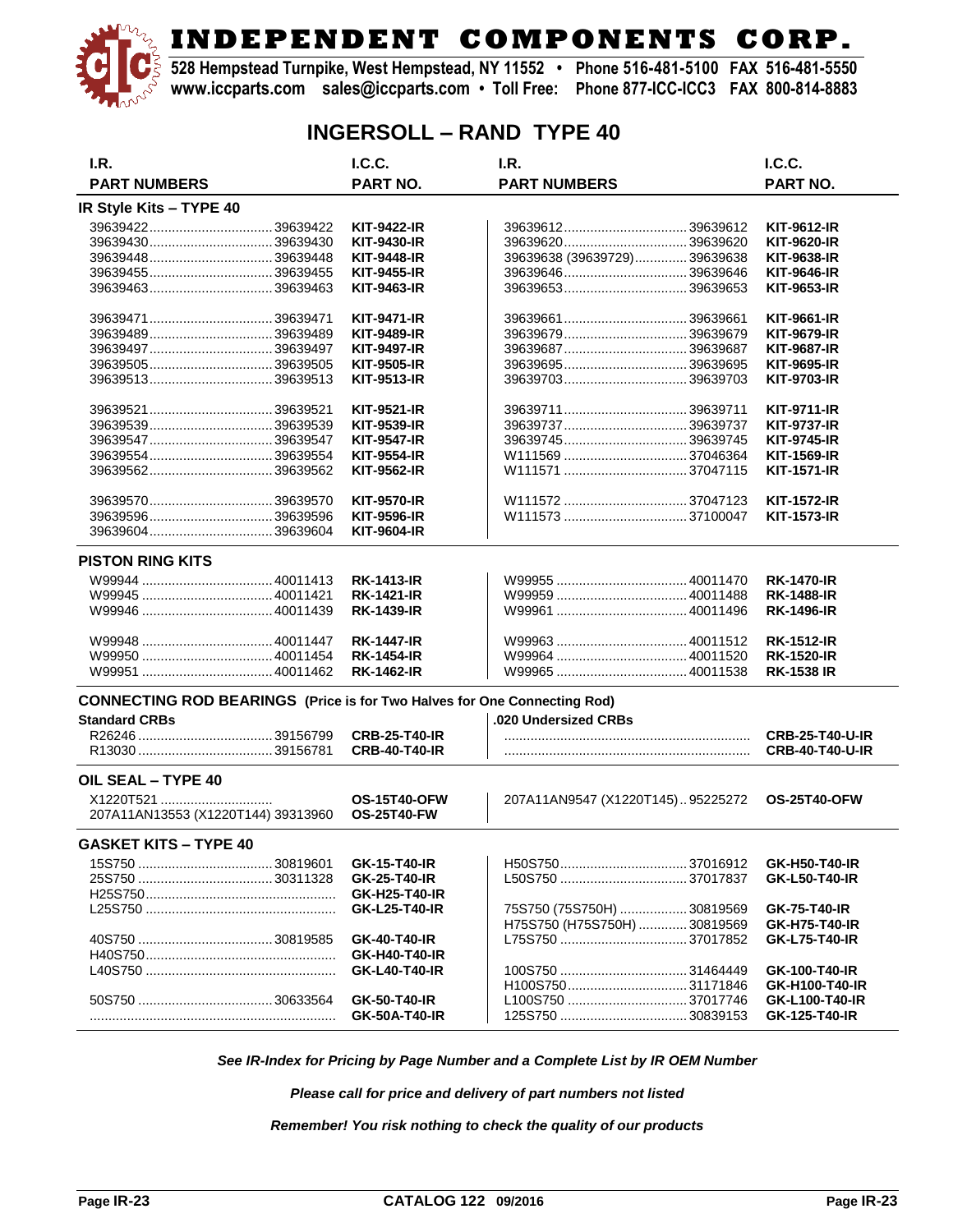**528 Hempstead Turnpike, West Hempstead, NY 11552 • Phone 516-481-5100 FAX 516-481-5550 www.iccparts.com sales@iccparts.com • Toll Free: Phone 877-ICC-ICC3 FAX 800-814-8883**

### **INGERSOLL – RAND TYPE 40**

| I.R.                                                                                                                                                                                      | I.C.C.                                                                                    | I.R.                                                                                            | I.C.C.                                                              |
|-------------------------------------------------------------------------------------------------------------------------------------------------------------------------------------------|-------------------------------------------------------------------------------------------|-------------------------------------------------------------------------------------------------|---------------------------------------------------------------------|
| <b>PART NUMBERS</b>                                                                                                                                                                       | <b>PART NO.</b>                                                                           | <b>PART NUMBERS</b>                                                                             | PART NO.                                                            |
| "CS" CHANNEL & SPRING SETS (Other sets available - see Index)                                                                                                                             |                                                                                           |                                                                                                 |                                                                     |
|                                                                                                                                                                                           | <b>VK-28CS-IR</b>                                                                         |                                                                                                 | <b>VK-43CS-IR</b>                                                   |
|                                                                                                                                                                                           | <b>VK-36CS-IR</b>                                                                         |                                                                                                 | <b>VK-48CS-IR</b>                                                   |
|                                                                                                                                                                                           | <b>VK-40CS-IR</b>                                                                         |                                                                                                 | VK-48CSA-IR                                                         |
|                                                                                                                                                                                           | <b>VK-40CSLP-IR</b>                                                                       |                                                                                                 | <b>VK-54CS-IR</b>                                                   |
|                                                                                                                                                                                           |                                                                                           |                                                                                                 |                                                                     |
| "CS" CHANNEL GUIDES (Other guides available - see Index)                                                                                                                                  |                                                                                           |                                                                                                 |                                                                     |
|                                                                                                                                                                                           | <b>GU-28CS-IR</b>                                                                         |                                                                                                 | <b>GU-43CS-IR</b>                                                   |
| 36CS16 (36CS16A)  30258487                                                                                                                                                                | <b>GU-36CS-IR</b>                                                                         |                                                                                                 | <b>GU-48CS-IR</b>                                                   |
|                                                                                                                                                                                           | <b>GU-40CS-IR</b>                                                                         |                                                                                                 |                                                                     |
| "CS" VALVE GUIDE DOWEL PINS (Other pins available - see Index)<br>26A13F61 (X1725T1)  95656534                                                                                            | <b>GP-28C-IR</b>                                                                          | 26A13F105 (X1725T10)95656435                                                                    | GP-36CS-IR                                                          |
|                                                                                                                                                                                           |                                                                                           |                                                                                                 |                                                                     |
| "CS" VALVE SEAT GASKETS TYPE 40 (Other gaskets available - see Index)                                                                                                                     |                                                                                           |                                                                                                 |                                                                     |
|                                                                                                                                                                                           | <b>VSG-28CS-IR</b>                                                                        |                                                                                                 | VSG-43CS-IR                                                         |
|                                                                                                                                                                                           | VSG-36CS-IR                                                                               |                                                                                                 | VSG-48CS-IR                                                         |
|                                                                                                                                                                                           | VSG-40CS-IR                                                                               |                                                                                                 | VSG-54CS-IR                                                         |
| "CS" VALVE COVER GASKETS (Other gaskets available - see Index)<br>X1014T38-35 30547103<br>X1014T47-44  30550842<br>X1014T47-44F 31373335<br>X1014T51-48  30550859<br>X1014T51-48F37037975 | VCG-28CS-IR<br>VCG-36CS-IR<br>VCG-36CS-F-IR<br><b>VCG-40CS-IR</b><br><b>VCG-40CS-F-IR</b> | X1014T56-52F 37038007<br>X1014T60-57  37038064<br>X1014T60-57F 31373376<br>X1014T65-61 30550917 | VCG-43CS-F-IR<br><b>VCG-48CS-IR</b><br>VCG-48CS-F-IR<br>VCG-54CS-IR |
|                                                                                                                                                                                           |                                                                                           | X1014T65-61F37038106                                                                            | VCG-54CS-F-IR                                                       |
| X1014T56-52 30550883                                                                                                                                                                      | VCG-43CS-IR                                                                               |                                                                                                 |                                                                     |
| <b>HEAD GASKETS - TYPE 40</b>                                                                                                                                                             |                                                                                           |                                                                                                 |                                                                     |
|                                                                                                                                                                                           | <b>HGH-15-IR</b>                                                                          |                                                                                                 | <b>HGL-6340-IR</b>                                                  |
|                                                                                                                                                                                           | <b>HGL-15-IR</b>                                                                          |                                                                                                 |                                                                     |
|                                                                                                                                                                                           |                                                                                           |                                                                                                 | <b>HGH-75-IR</b>                                                    |
|                                                                                                                                                                                           | <b>HGL-25-IR</b>                                                                          |                                                                                                 | <b>HGL-75-IR</b>                                                    |
|                                                                                                                                                                                           | <b>HGH-25-IR</b>                                                                          |                                                                                                 | <b>HGH-100-IR</b>                                                   |
|                                                                                                                                                                                           | <b>HGL-40-IR</b>                                                                          |                                                                                                 | <b>HGL-100-IR</b>                                                   |
|                                                                                                                                                                                           | <b>HGH-40-IR</b>                                                                          |                                                                                                 |                                                                     |
|                                                                                                                                                                                           |                                                                                           |                                                                                                 | <b>HGH-125-IR</b>                                                   |
|                                                                                                                                                                                           | HGH-H50-IR                                                                                | W40811 (W43845)30907232                                                                         | <b>HGL-125-IR</b>                                                   |
|                                                                                                                                                                                           | <b>HGL-50-IR</b>                                                                          |                                                                                                 | <b>HGH-H125-IR</b>                                                  |
|                                                                                                                                                                                           | <b>HGH-50-IR</b>                                                                          |                                                                                                 | <b>HGL-H125-IR</b>                                                  |
|                                                                                                                                                                                           | <b>HGH-6339-IR</b>                                                                        |                                                                                                 |                                                                     |
|                                                                                                                                                                                           |                                                                                           |                                                                                                 |                                                                     |
|                                                                                                                                                                                           |                                                                                           |                                                                                                 |                                                                     |
|                                                                                                                                                                                           |                                                                                           |                                                                                                 |                                                                     |
|                                                                                                                                                                                           |                                                                                           |                                                                                                 |                                                                     |

*We sell only to resale accounts – We do not sell to the end user*

*Prices subject to change without notice*

#### *Kits may be available for other similar compressors. Please call for details.*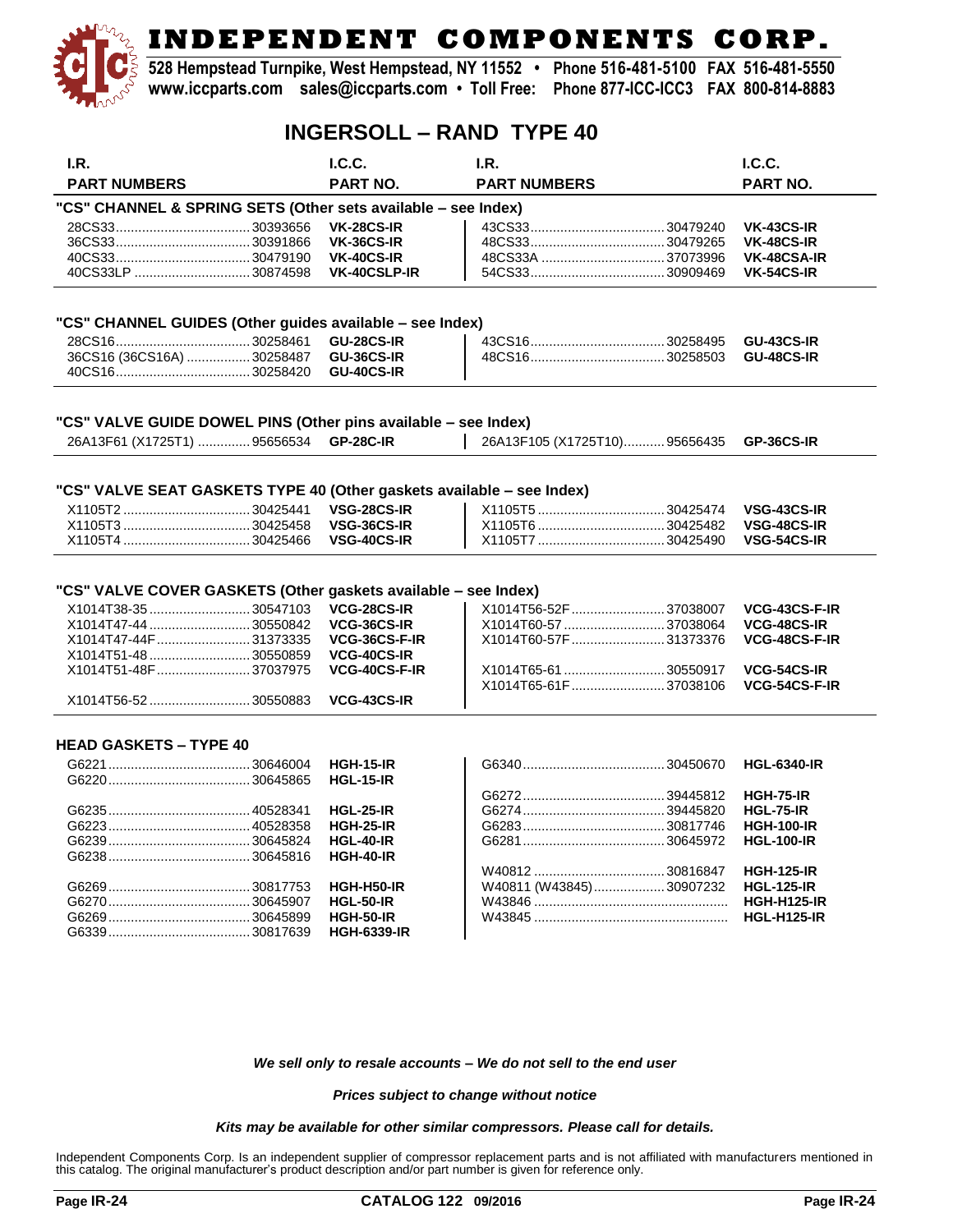**528 Hempstead Turnpike, West Hempstead, NY 11552 • Phone 516-481-5100 FAX 516-481-5550 www.iccparts.com sales@iccparts.com • Toll Free: Phone 877-ICC-ICC3 FAX 800-814-8883**

### **INGERSOLL – RAND TYPE 40**

| I.R.                         | L.C.C.             | LR.                              | L.C.C.              |
|------------------------------|--------------------|----------------------------------|---------------------|
| <b>PART NUMBERS</b>          | <b>PART NO.</b>    | <b>PART NUMBERS</b>              | <b>PART NO.</b>     |
| OTHER TYPE 40 GASKETS        |                    |                                  |                     |
|                              | <b>FL-58-IR</b>    |                                  | <b>CB-6276-IR</b>   |
|                              | IC-5628-IR         |                                  | <b>CB-6277-IR</b>   |
|                              | FL-5629-IR         |                                  | <b>CB-6280-IR</b>   |
|                              | <b>CB-5634-IR</b>  |                                  | <b>FL-6305-IR</b>   |
|                              | IC-5635-IR         |                                  | FL-6338-IR          |
|                              | <b>REC-5846-IR</b> |                                  | AC-6386-IR          |
|                              | <b>REC-5847-IR</b> |                                  | GC-6418-IR          |
| G5848 (H424-G4858)  31480015 | <b>REC-5848-IR</b> |                                  | GKT-6462-IR         |
| G5849 (H424-G5849) 37749394  | <b>RC-5849-IR</b>  | G6469 (W90678)                   | <b>RG-6469-IR</b>   |
|                              | <b>SP-5850-IR</b>  |                                  | <b>OSC-6470-IR</b>  |
|                              | <b>SP-5851-IR</b>  |                                  | <b>FL-6471-IR</b>   |
|                              | <b>FL-6056-IR</b>  |                                  | <b>FMG-6476-IR</b>  |
|                              | <b>CB-6067-IR</b>  |                                  | <b>SS-6144-IR</b>   |
|                              | <b>OFB-6087-IR</b> |                                  | <b>UCL-26133-IR</b> |
|                              | <b>MC-6237-IR</b>  |                                  | <b>UC-26006-IR</b>  |
|                              | <b>SC-6202-IR</b>  |                                  | LOG-0616-IR         |
|                              | <b>MC-6203-IR</b>  |                                  | IG-7028-IR          |
|                              | GC-6204-IR         |                                  | NG-T2-IR            |
|                              | GC-6205-IR         |                                  | CB-1P6-IR           |
|                              | <b>SS-6209-IR</b>  |                                  | <b>IF-493-IR</b>    |
|                              | <b>BCG-6210-IR</b> |                                  | $IC-454-IR$         |
|                              | <b>IB-6215-IR</b>  |                                  |                     |
|                              | <b>MC-6236-IR</b>  | TYPE 40 GLAND PACKING - per inch |                     |
|                              | <b>MC-6240-IR</b>  | W90904T1 (T1 thru T6)37044203    | <b>GPAK-4203-IR</b> |
|                              | IC-6241-IR         |                                  |                     |

*See IR-Index for Pricing by Page Number and a Complete List by IR OEM Number*

## **Parts for other IR Air Power Compressors**

#### **Models**

- **LLE – All models**
- **ES / ER Lubricated Models**
- **ESH – Lubricated and Non Lubricated Models**
- **ESV – Lubricated and Non Lubricated Models**
- **XLE – Lubricated and Non Lubricated Models**
- **PHE – Lubricated and Non Lubricated Models**

#### **Parts for LLE Compressors**

- **"CS" Channel Valve Assemblies and Components**
- **"CS" Valve Seat with Seat Plates and Guides**
- **"CS" Valve Stop Plates**
- **"CS" Channel & Spring Sets**
- **"CS" Channel Guides**
- **"CS" Valve Guide Dowel Pins**
- **"CS" Seat Plates**
- **Piston Ring – Packing Ring – Gasket Kits**
- **Individual Gaskets**
- **Piston Rings**
- **Unloader Piston Rings**
- **Preventative Maintenance Valve Kits**
- **Piston Ring – Packing Ring – Gasket Kits**
- **Air End Gasket Kits**
- **Frame Gasket Kits**
- **Intercooler & Aftercooler Gasket Kits**
- **Regulator Repair Kits**